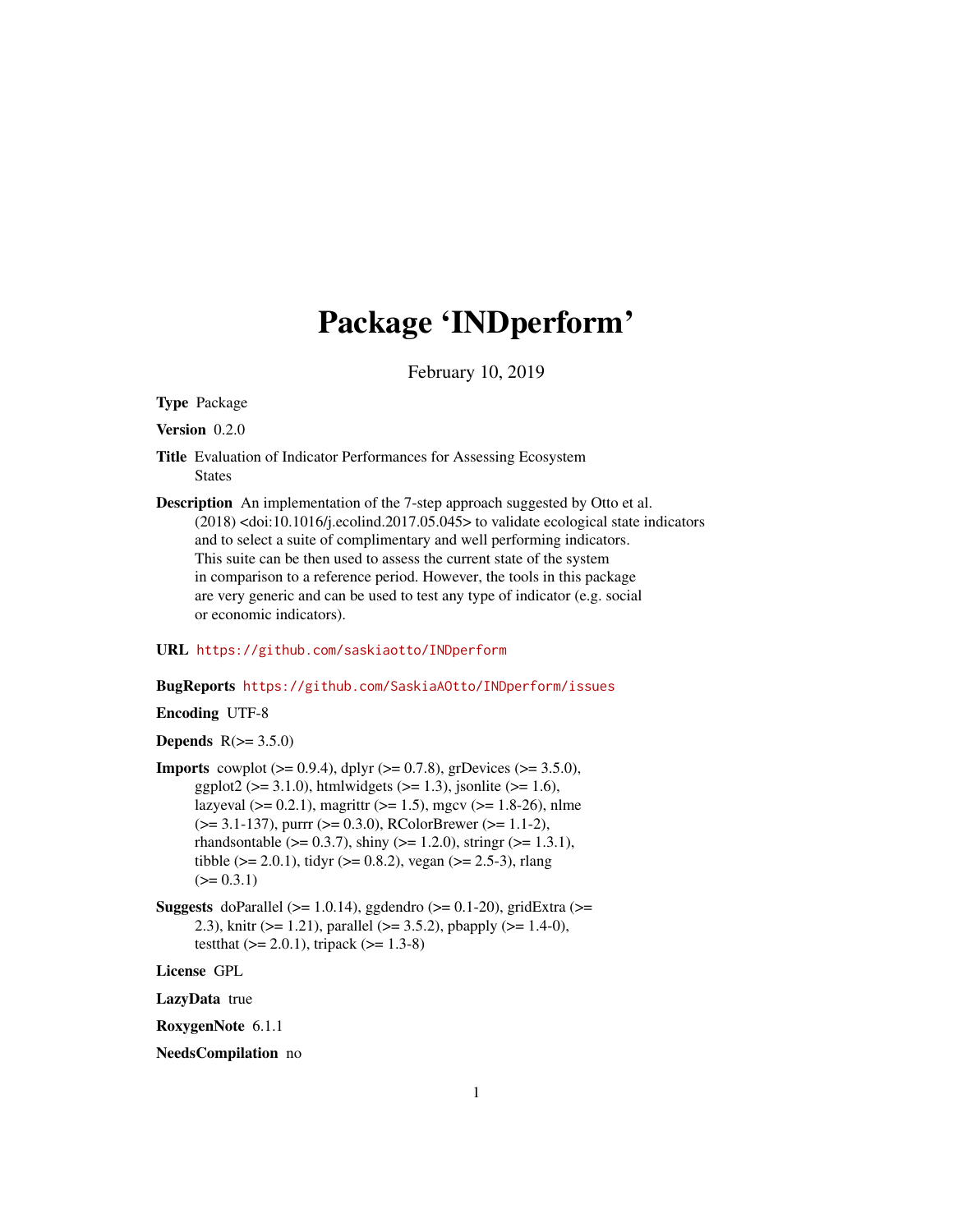Author Saskia A. Otto [aut, cre], Rene Plonus [aut], Steffen Funk [aut], Alexander Keth [aut] Maintainer Saskia A. Otto <saskia.a.otto@gmail.com>

Repository CRAN

Date/Publication 2019-02-10 03:53:24 UTC

# R topics documented:

| 3                                                                                                                       |
|-------------------------------------------------------------------------------------------------------------------------|
| 6                                                                                                                       |
| $\overline{7}$                                                                                                          |
| $\overline{Q}$                                                                                                          |
| 12                                                                                                                      |
| 14                                                                                                                      |
| 15                                                                                                                      |
| 17                                                                                                                      |
| 18                                                                                                                      |
| $dist\_sc\_group \dots \dots \dots \dots \dots \dots \dots \dots \dots \dots \dots \dots \dots \dots \dots \dots$<br>19 |
| 20                                                                                                                      |
| 21                                                                                                                      |
| 22                                                                                                                      |
| 23                                                                                                                      |
| 24                                                                                                                      |
| 25                                                                                                                      |
| 26                                                                                                                      |
| 27                                                                                                                      |
| 30                                                                                                                      |
| 31                                                                                                                      |
| 32                                                                                                                      |
| 34                                                                                                                      |
| 35                                                                                                                      |
| 36<br>nrmse                                                                                                             |
| 37                                                                                                                      |
| 38                                                                                                                      |
| 40                                                                                                                      |
| 42                                                                                                                      |
| 44                                                                                                                      |
| 45                                                                                                                      |
| 46                                                                                                                      |
| 47                                                                                                                      |
| 47<br>$pres\_type\_ex \dots \dots \dots \dots \dots \dots \dots \dots \dots \dots \dots \dots \dots \dots \dots \dots$  |
| 48                                                                                                                      |
| select interaction $\ldots \ldots \ldots \ldots \ldots \ldots \ldots \ldots \ldots \ldots \ldots \ldots$<br>50          |
| 51                                                                                                                      |
| 52                                                                                                                      |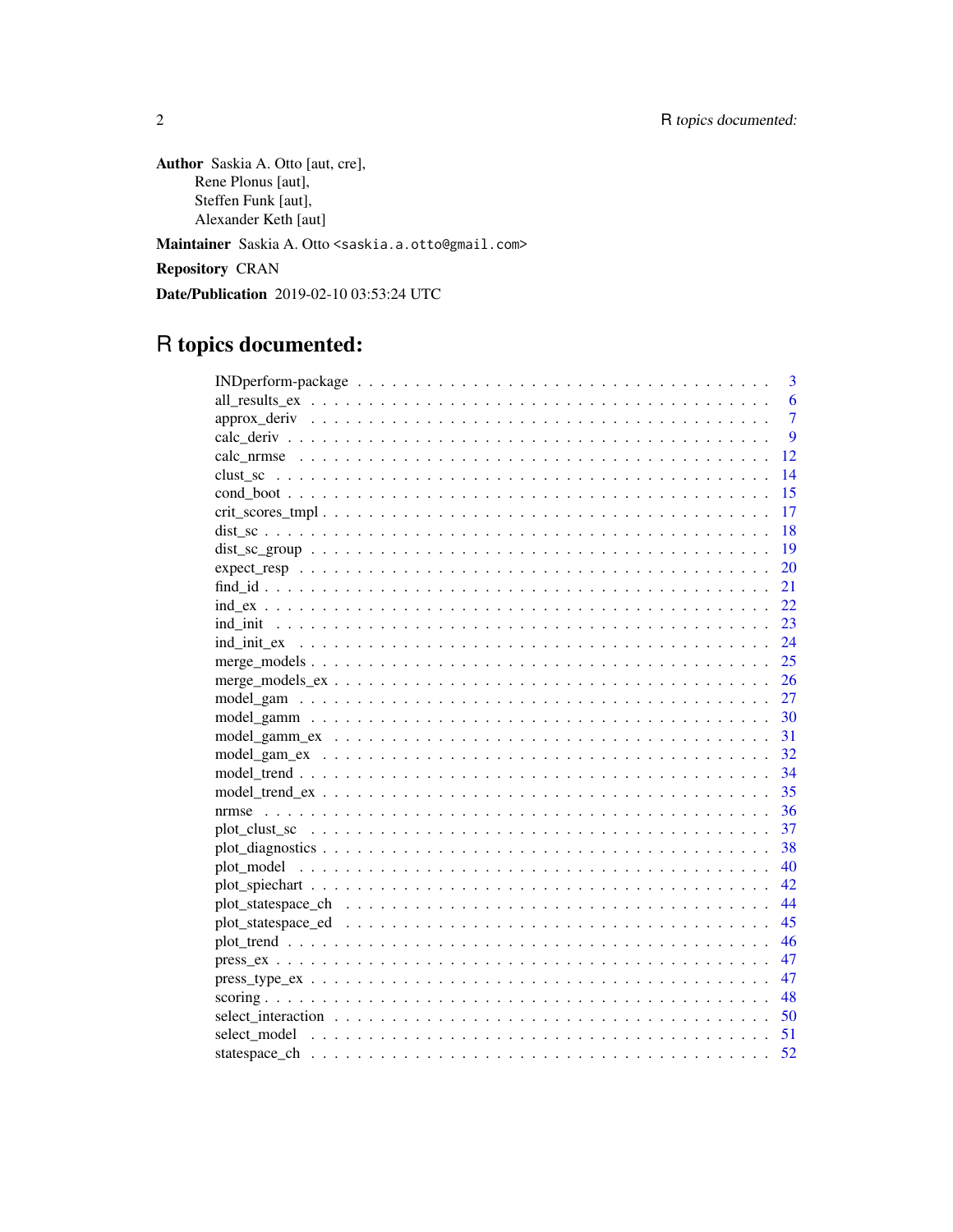# <span id="page-2-0"></span>INDperform-package 3

| Index |  |  |  |
|-------|--|--|--|
|       |  |  |  |
|       |  |  |  |
|       |  |  |  |
|       |  |  |  |

INDperform-package *INDperform: Performance validation of ecological state indicators*

# Description

INDperform provides an implementation of the 7-step approach suggested by Otto *et al.* (2018) to validate ecological state indicators and to select a suite of complimentary and well performing indicators. This suite can be then used to assess the current state of the system in comparison to a reference period.

#### Details

The package builds upon the tidy data principles and offers functions to

- identify temporal indicator changes,
- model relationships to pressures while taking non-linear responses and temporal autocorrelation into account, and to
- quantify the robustness of these models.

These functions can be executed on any number of indicators and pressures. Based on these analyses and a scoring scheme for selected criteria the individual performances can be quantified, visualized, and compared. The combination of tools provided in this package can significantly help making state indicators operational under given management schemes such as the EU Marine Strategy Framework Directive.

### Usage

INDperform offers function that can be applied individually to some extent but mostly build upon each other to follow the 7-step approach. They can be grouped into 3 broad categories. For demonstration purposes the package provides a dataset of food web indicators and pressure variables in the Central Baltic Sea (modified from Otto *et al.*, 2018).

#### 1. Validation of IND performances

The following functions implement the first five steps of the 7-step validation approach and model each IND as a function of time or a single pressure variable using Generalized Additive Models (GAMs) (based on the [mgcv](#page-0-0) package):

- [model\\_trend](#page-33-1)
- [ind\\_init](#page-22-1)
- [model\\_gam](#page-26-1)
- [model\\_gamm](#page-29-1)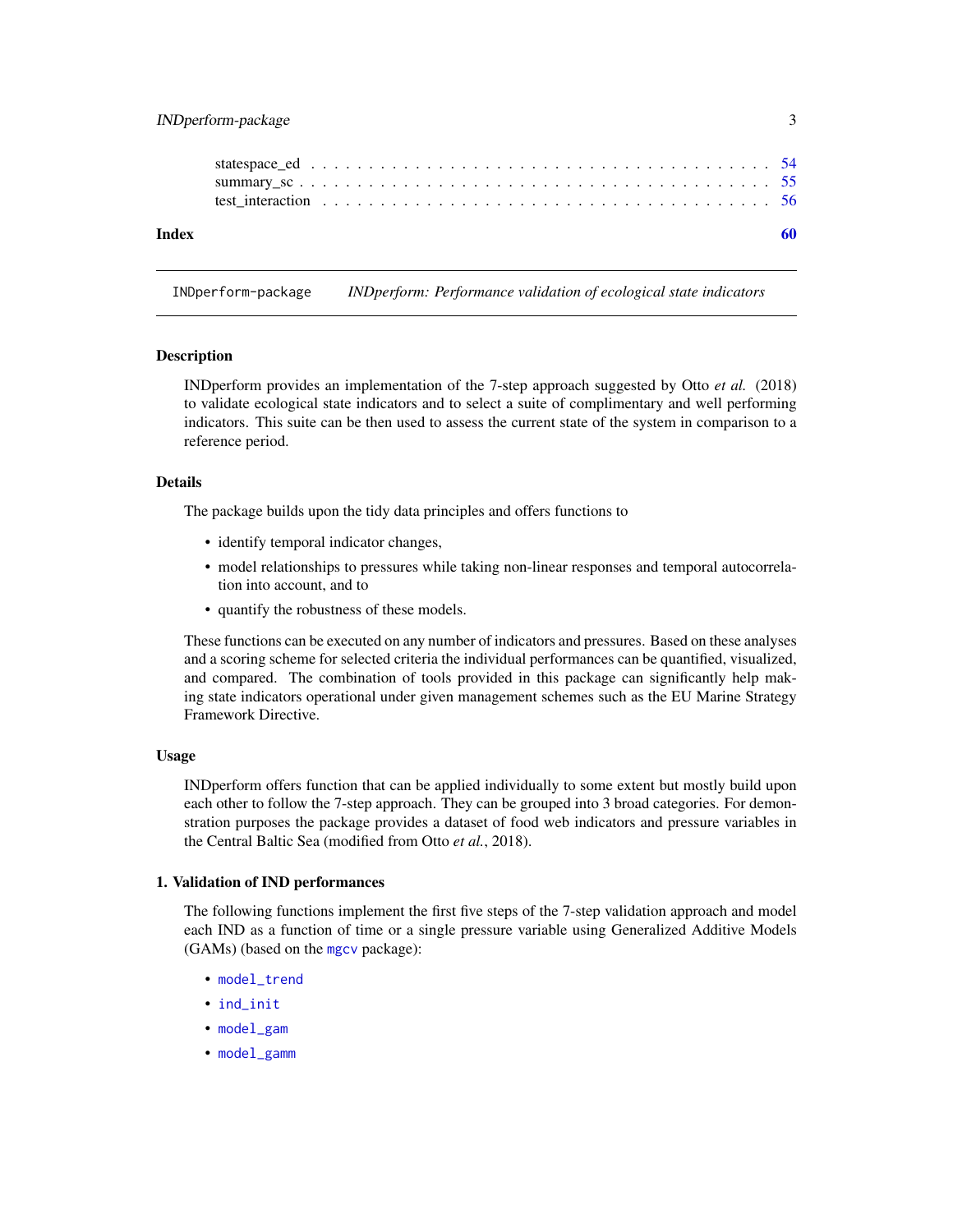- <span id="page-3-0"></span>• [select\\_model](#page-50-1)
- [merge\\_models](#page-24-1)
- [calc\\_deriv](#page-8-1)
- [select\\_interaction](#page-49-1)
- [test\\_interaction](#page-55-1)

To show the model diagnostics or complete model results use the functions:

- [plot\\_diagnostics](#page-37-1)
- [plot\\_trend](#page-45-1)
- [plot\\_model](#page-39-1)

#### 2. Scoring IND performance based on model output

Among the 16 common indicator selection criteria, five criteria relate to the indicators' performances and require time series for their evaluation, i.e.

- 8. Development reflects ecosystem change caused by variation in manageable pressure(s)
- 9. Sensitive or responsive to pressures
- 10. Robust, i.e. responses in a predictive fashion, and statistically sound
- 11. Links to management measures (responsiveness and specificity)
- 12. Relates where appropriate to other indicators but is not redundant

In this package, the scoring scheme for these criteria as proposed by Otto *et al.* (2018) serves as basis for the quantification of the IND performance (see the scoring template table [crit\\_scores\\_tmpl](#page-16-1)). Sensitivity (criterion 9) and robustness (criterion 10) are specified into more detailed sub-criteria to allow for quantification based on statistical models and rated individually for every potential pressure that might affect the IND directly or indirectly.

However, the scoring template can easily be adapted to any kind of state indicator and management scheme by modifying the scores, the weighting of scores or by removing (sub)criteria.

The following functions relate to the indicator performance scoring (used in this order):

- [scoring](#page-47-1)
- [expect\\_resp](#page-19-1)
- [summary\\_sc](#page-54-1)
- [plot\\_spiechart](#page-41-1)

For examining redundancies and selecting robust indicator suites use (in that order):

- [dist\\_sc](#page-17-1)
- [clust\\_sc](#page-13-1)
- [plot\\_clust\\_sc](#page-36-1)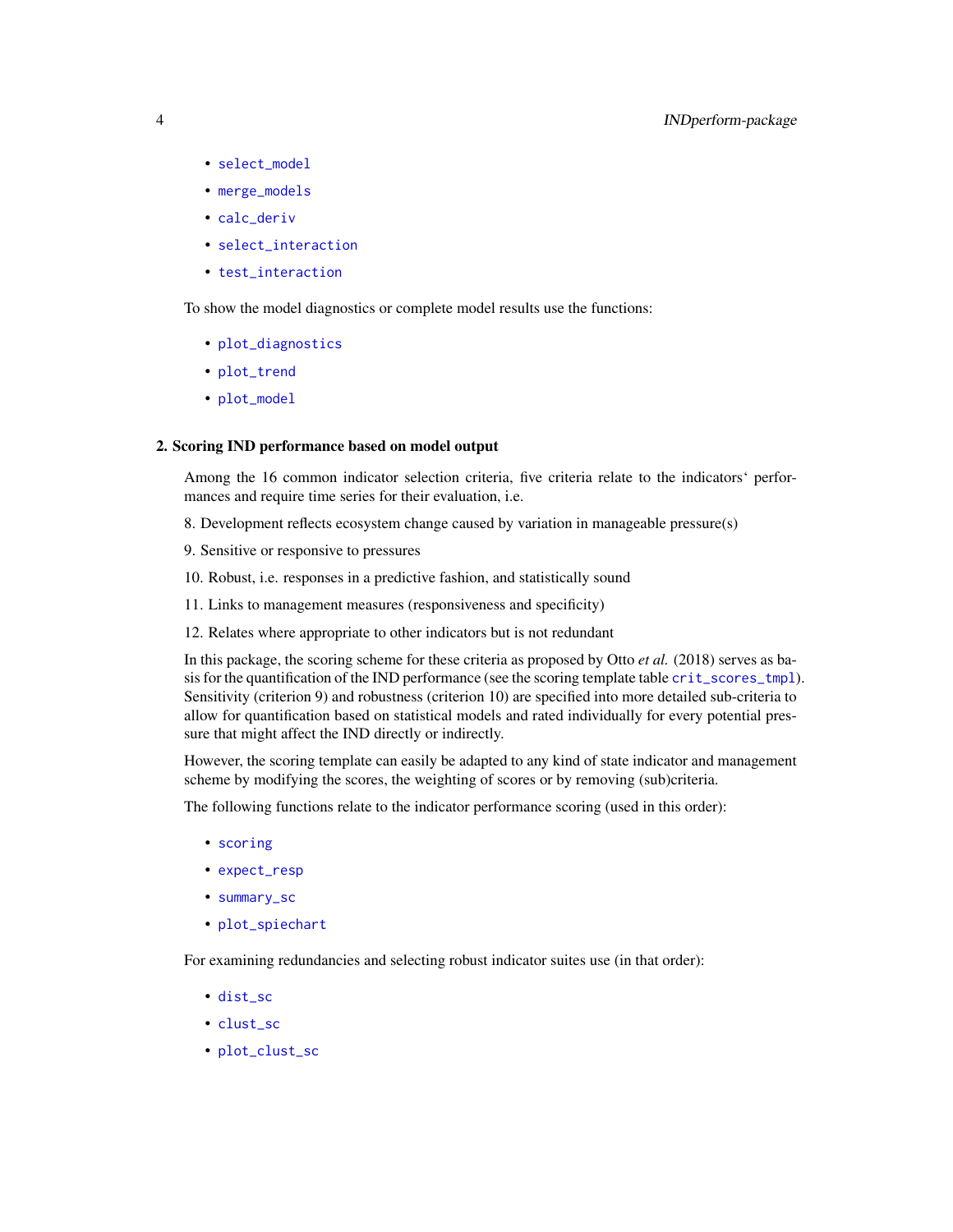# <span id="page-4-0"></span>INDperform-package 5

#### 3. Assessment of current state status

Two approaches based on trajectories in state space to determine the current state of the system in comparison to an earlier period as reference using the selected IND suite (state space = ndimensional space of possible locations of IND variables)

1. Calculation of the Euclidean distance in state space of any dimensionality between each single year (or any other time step used) and a defined reference year:

- [statespace\\_ed](#page-53-1)
- [plot\\_statespace\\_ed](#page-44-1)

2. Given the identification of a reference domain in state space, more recent observations might lie within or outside this domain. The convex hull is a multivariate measure derived from computational geometry representing the smallest convex set containing all the reference points in Euclidean plane or space. For visualization, only 2 dimensions considered (dimension reduction through e.g. Principal Component Analysis suggested).

- [statespace\\_ch](#page-51-1)
- [plot\\_statespace\\_ch](#page-43-1)

#### Author(s)

Maintainer: Saskia A. Otto <saskia.a.otto@gmail.com>

Authors:

- Rene Plonus
- Steffen Funk
- Alexander Keth

# References

To learn more about the framework, see

Otto, S.A., Kadin, M., Casini, M., Torres, M.A., Blenckner, T. (2018) A quantitative framework for selecting and validating food web indicators. *Ecological Indicators*, 84: 619-631, doi: https://doi.org/10.1016/j.ecolind.2017.

#### See Also

Useful links:

- <https://github.com/saskiaotto/INDperform>
- Report bugs at <https://github.com/SaskiaAOtto/INDperform/issues>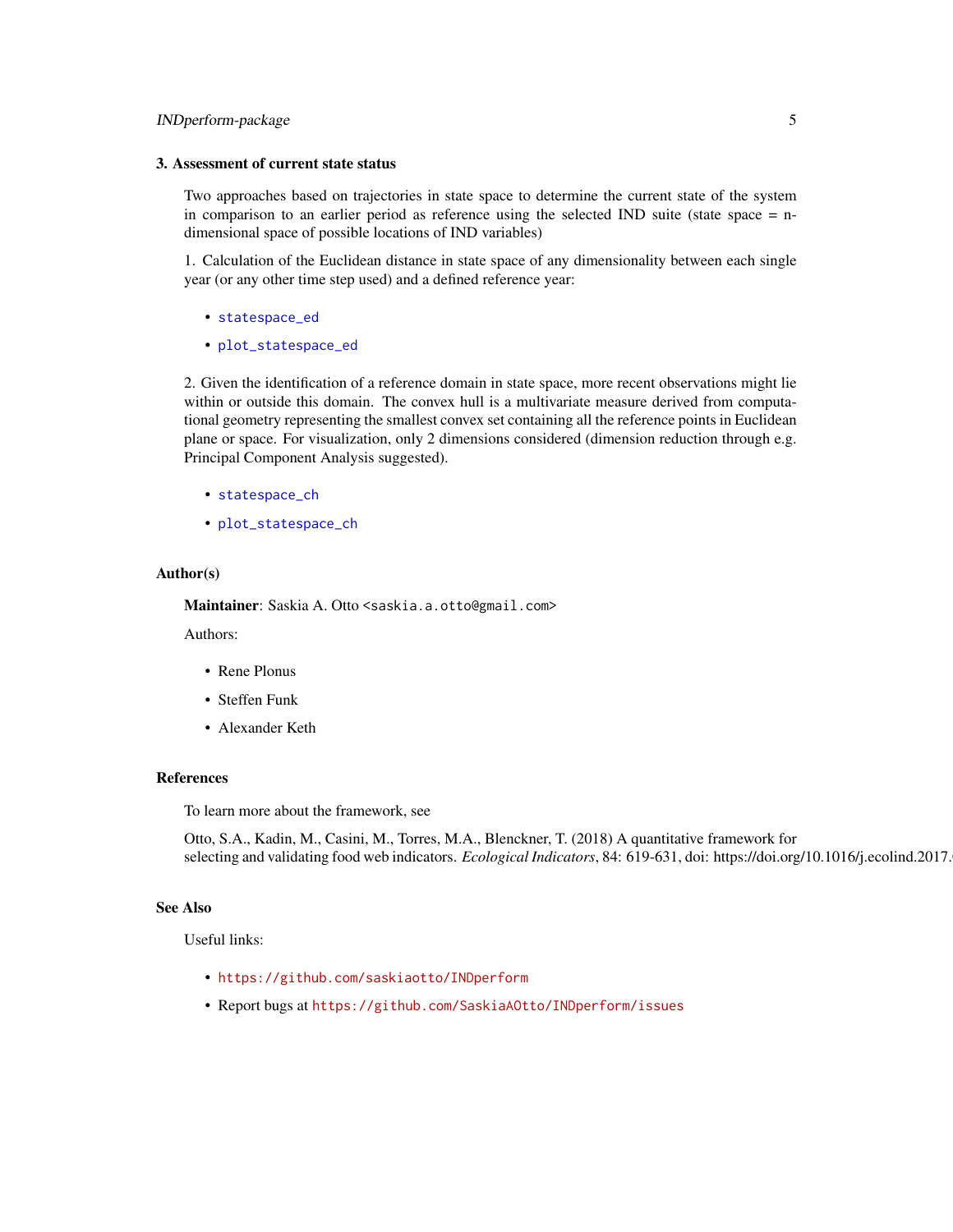#### Description

This is an example output tibble based on the Central Baltic Sea food web indicator demonstration data after applying the [calc\\_deriv](#page-8-1) and the [test\\_interaction](#page-55-1) functions on the merge\_models\_ex tibble.

#### Usage

all\_results\_ex

#### Format

A data frame with 84 rows and 31 variables:

- id Numerical IDs for the IND~press combinations.
- ind Indicator names.
- press Pressure names.
- model\_type Specification of the model type; at this stage containing only "gam" (Generalized Additive Model).
- corrstruc Specification of the correlation structure; at this stage containing only "none".
- aic AIC of the fitted models
- edf Estimated degrees of freedom for the model terms.
- p\_val The p values for the smoothing term (the pressure).
- signif\_code The significance codes for the p-values.
- r\_sq The adjusted r-squared for the models. Defined as the proportion of variance explained, where original variance and residual variance are both estimated using unbiased estimators. This quantity can be negative if your model is worse than a one parameter constant model, and can be higher for the smaller of two nested models.
- expl\_dev The proportion of the null deviance explained by the models.
- nrmse Absolute values of the root mean square error normalized by the standard deviation (NRMSE) and corrected for the prior (log) transformation.
- ks\_test The p-values from a Kolmogorov-Smirnov Test applied on the model residuals to test for normal distribution. P-values > 0.05 indicate normally distributed residuals.
- tac logical; indicates whether temporal autocorrelation (TAC) was detected in the residuals. TRUE if model residuals show TAC.
- pres\_outlier A list-column with outliers identified for each model (i.e. Cook's distance > 1). The indices present the position in the training data, including NAs.
- excl\_outlier A list-column listing all outliers per model that have been excluded in the GAM fitting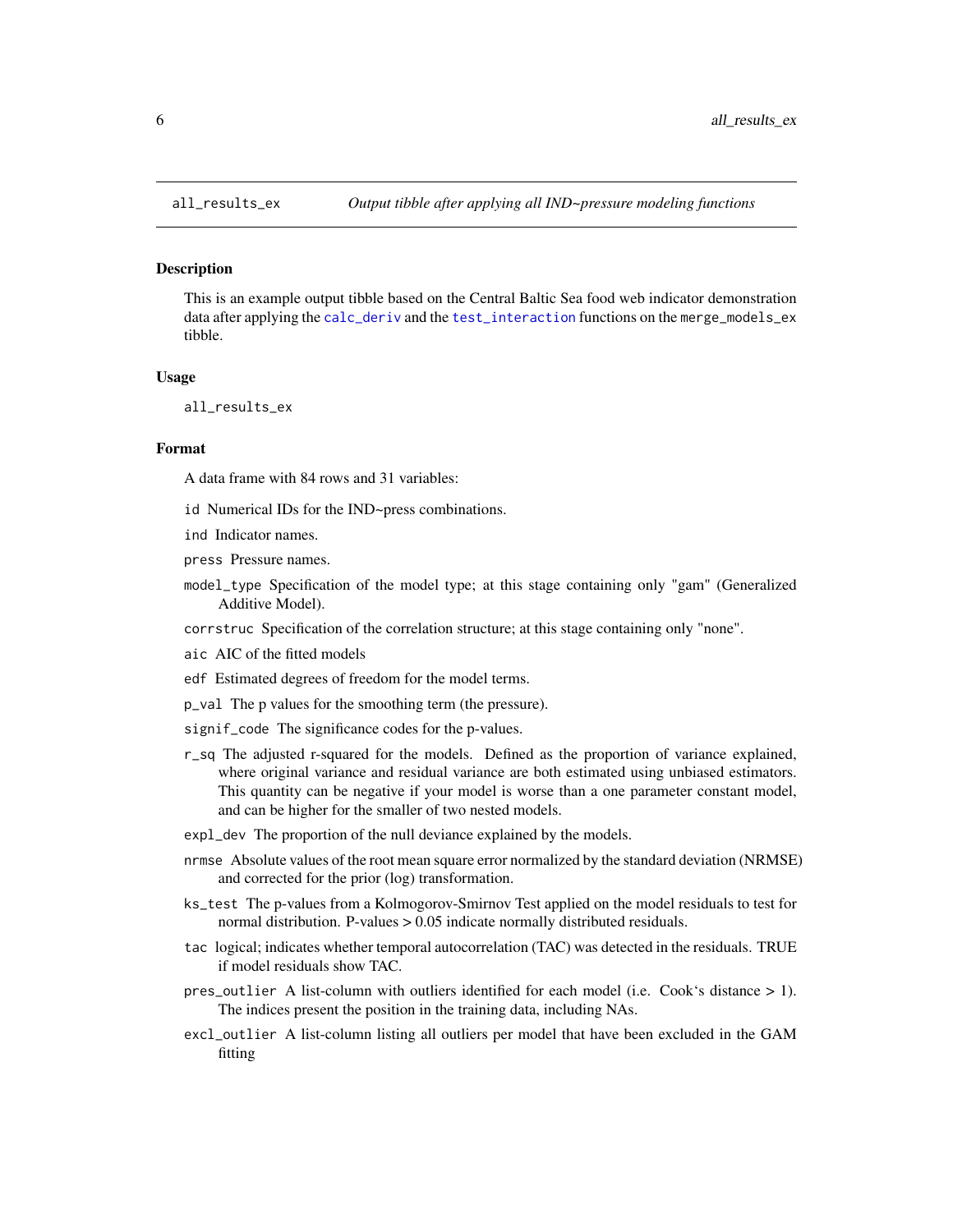- <span id="page-6-0"></span>model A list-column of IND~press-specific gam objects.
- prop The proportion of the observed pressure range where the indicator shows a response (see the last section in *Details*)
- zero\_in\_conf A list-column of logical vectors indicating for every pressure value (in press\_seq) whether the slope of the indicator response at that pressure value is within the confidence interval, i.e. is zero.
- zic\_start\_end A list-column of logical vectors indicating for every pressure value (in press\_seq) whether the slope is considered as zero for the proportion calculation (see see the last section in *Details*).
- press\_seq A list-column with sequences of evenly spaced pressure values (with the length of the time series).
- pred A list-column with the predicted indicator responses averaged across all bootstraps.
- pred\_ci\_up A list-column with the upper confidence limit of the bootstrapped predictions.
- pred\_ci\_low A list-column with the lower confidence limit of the bootstrapped predictions.
- deriv1 A list-column with the first derivatives of the indicator responses averaged across all bootstraps.
- deriv1\_ci\_up A list-column with the upper confidence limit of the bootstrapped first derivatives.
- deriv1\_ci\_low A list-column with the lower confidence limit of the bootstrapped first derivatives.
- adj\_n\_boot The number of successful bootstrap samples that was actually used for calculating the mean and confidence intervals of the predicted indicator response and the derivative.
- boot\_error A list-column capturing potential error messages that occurred as side effects when refitting the GAM(M)s on each bootstrap sample.
- interaction logical; if TRUE, at least one thresh\_gam performs better than its corresponding gam based on the leave-one-out cross-validation.
- thresh\_var A list-column with the threshold variables of the better performing thresh\_models.
- thresh\_models A list-column with nested lists containing the better performing thresh\_models.
- thresh\_error A list-column capturing potential error messages that occurred as side effects when fitting each threshold GAMs and performing the LOOCV.
- tac\_in\_thresh logical vector; indicates for every listed thresh\_model whether temporal autocorrelation (TAC) was detected in the residuals. TRUE if model residuals show TAC.

<span id="page-6-1"></span>

| approx_deriv | Alternative method for confidence interval approximations of deriva- |
|--------------|----------------------------------------------------------------------|
|              | tives                                                                |

#### Description

approx\_deriv implements a crude approximation for the uncertainty around the first derivatives. It should be used complementary to the conditional bootstrap, if problems with GAMM fittings occur (see [calc\\_deriv](#page-8-1)).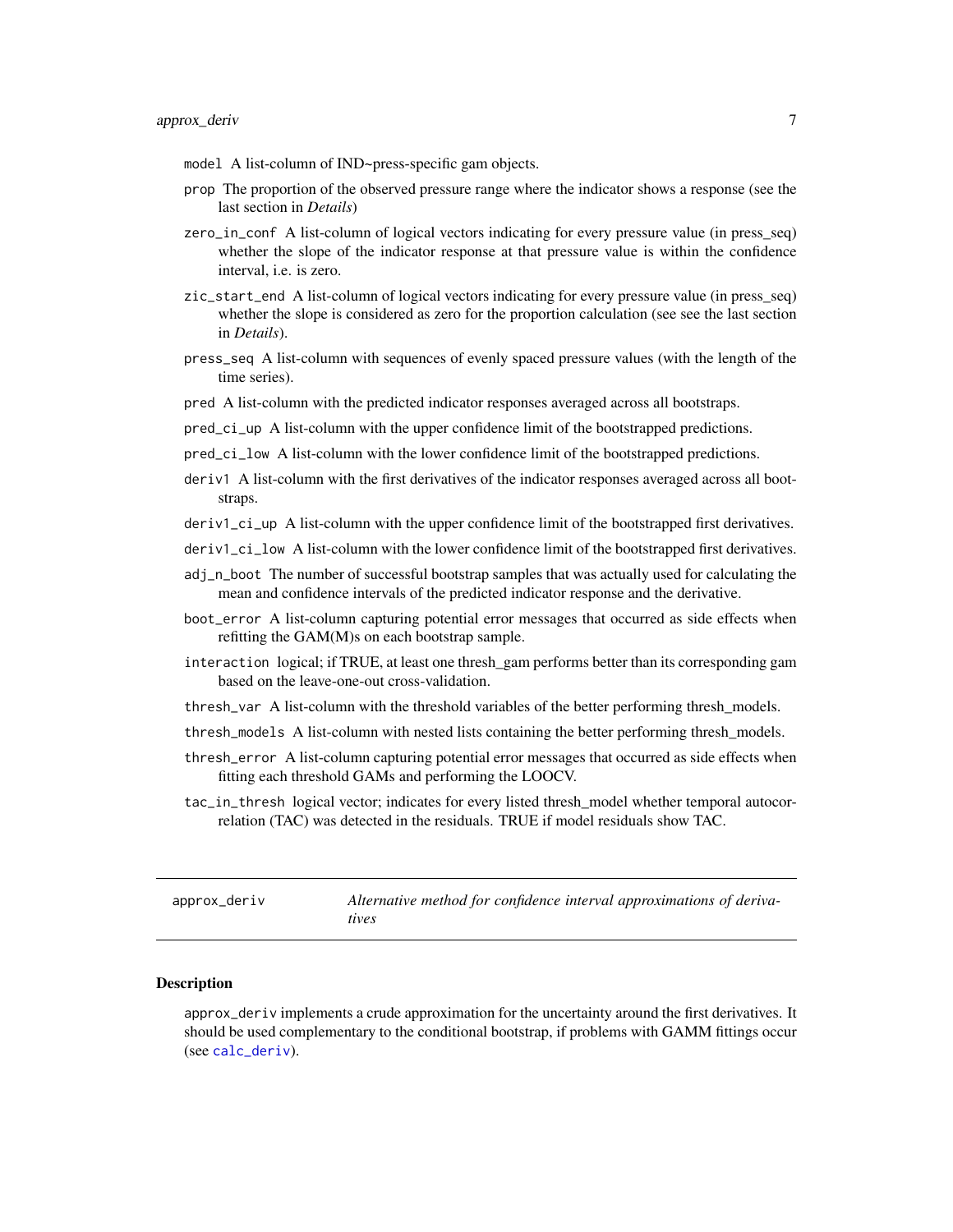#### <span id="page-7-0"></span>Usage

approx\_deriv(init\_tbl, mod\_tbl, ci\_prop\_se)

#### Arguments

| init_tbl   | The output tibble of the ind_init function.                                                                                                                                                                                                                                                                                                                                                                                            |
|------------|----------------------------------------------------------------------------------------------------------------------------------------------------------------------------------------------------------------------------------------------------------------------------------------------------------------------------------------------------------------------------------------------------------------------------------------|
| mod_tbl    | A model output tibble from model_gam, select_model or merge_models rep-<br>resenting the best model for each IND~pressure pair.                                                                                                                                                                                                                                                                                                        |
| ci_prop_se | A conversion factor for approximating derivative CIs in the 'approx_method'; it<br>is multiplied with the ratio between s.e. and mean fitted values of the smoothing<br>curve to represent some level of uncertainty around the slope proportional to<br>the uncertainty in the smoothing curve. Default is 25, which is a compromise<br>representing fairly well the results obtained for the GAMs from the conditional<br>bootstrap. |

# Details

In this approach derivatives are calculated for the original smoother and some level of uncertainty (not exactly the confidence intervals) is estimated based on the standard error (s.e.) of the smoother. The same proportion of error (estimated as the ratio s.e./fitted mean) is adopted for the maximal slope of the derivative and then kept constant across the entire curve. As this results in much smaller uncertainty ranges, a conversion (or multiplication) factor is implemented to allow modifications of the error proportion. The default of 25 is a compromise representing fairly well the results obtained for the GAMs from the conditional bootstrap.

#### Value

The function returns the input model tibble with the following 4 columns added

- press\_seq A list-column with sequences of evenly spaced pressure values (with the length of the time series).
- deriv1 A list-column with the first derivatives of the indicator responses averaged across all bootstraps.
- deriv1\_ci\_up A list-column with the upper confidence limit of the bootstrapped first derivatives.
- deriv1\_ci\_low A list-column with the lower confidence limit of the bootstrapped first derivatives.

# See Also

the wrapper function [calc\\_deriv](#page-8-1)

#### Examples

```
# Using some models of the Baltic Sea demo data
init_tbl <- ind_init_ex[ind_init_ex$id %in% c(5,9,75), ]
mod_tbl <- merge_models_ex[merge_models_ex$id %in% c(5,9,75), ]
deriv_tbl <- approx_deriv(init_tbl, mod_tbl, ci_prop_se = 25)
```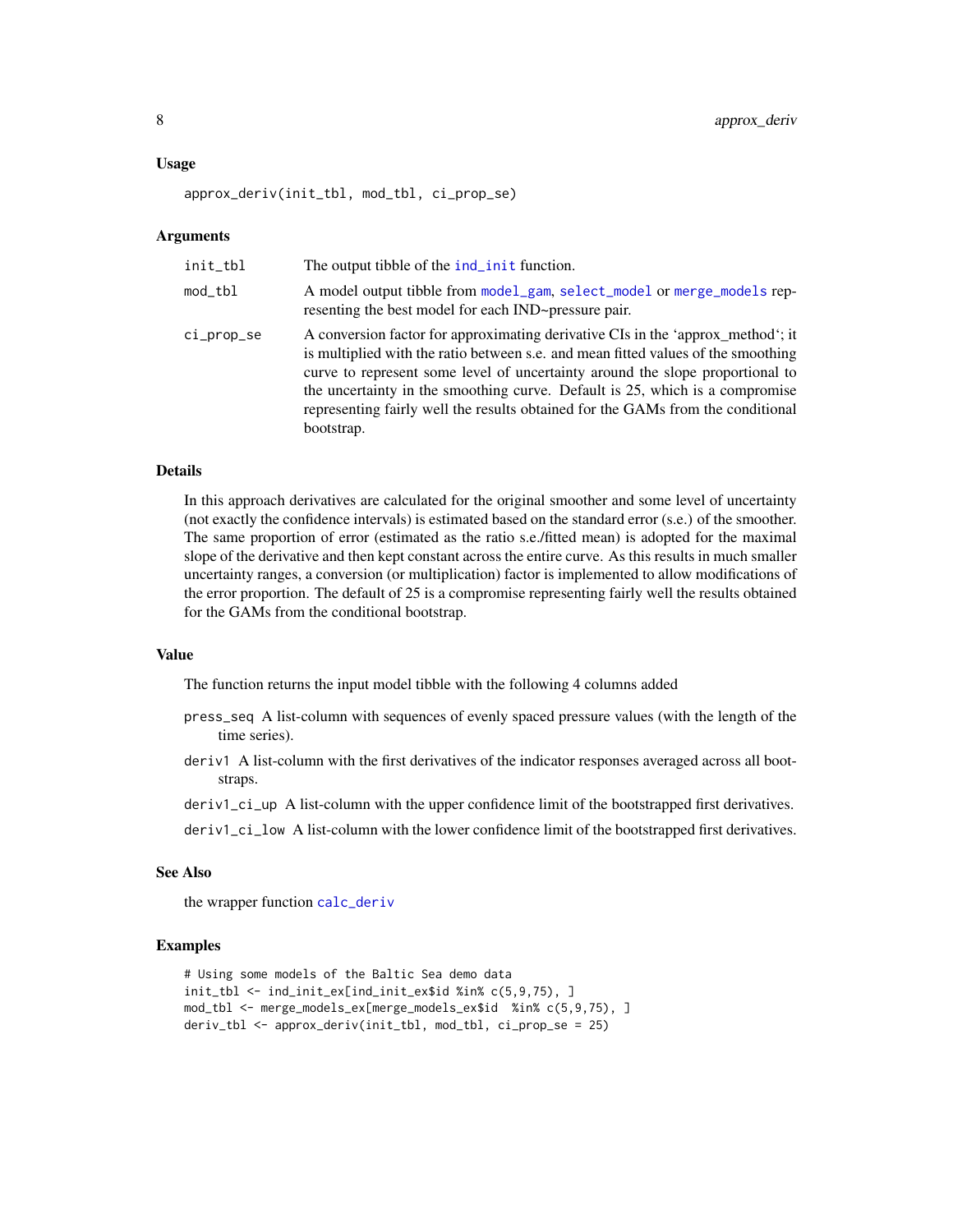<span id="page-8-1"></span><span id="page-8-0"></span>calc\_deriv *Calculate the derivatives of the IND response functions and the proportion of pressure range in which the response is significant*

# **Description**

In the case of non-linear IND responses to pressures first derivatives of the response curve are calculated to identify whether the IND ceases to respond at the lower or upper end of the pressure range (relevant for sub-crit. 9.2). calc\_deriv serves as a wrapper function that filters first the model input tibble and applies as default method the 'conditional bootstrap' (see the function [cond\\_boot](#page-14-1)). It calculates from the computed bootstrapped derivatives and confidence intervals the proportion of pressure range in which the IND shows a significant change. The implementation of the 'conditional bootstrap' for Generalized Additive Mixed Models (GAMMs) has some caveats (see *Details*), which is why we implemented additionally a rather quick-and-dirty approach (through the [approx\\_deriv](#page-6-1) function). In the 'approx\_deriv' method derivatives are calculated directly from the smoothing curve of the original method. The confidence intervals are then just approximated from the standard errors of the smoothing curve. For more informations on this method see [approx\\_deriv](#page-6-1).

#### Usage

```
calc_deriv(init_tbl, mod_tbl, edf_filter = 1.5, sign_level = 0.05,
  excl_outlier = FALSE, method = "cond_boot", n_boot = 200,
  ci\_boot = 0.95, ci\_prop\_se = 25, par\_comp = FALSE,
  no_clust = NULL, seed = NULL)
```
# Arguments

| init_tbl     | The output tibble of the ind_init function.                                                                                                                                                                                 |
|--------------|-----------------------------------------------------------------------------------------------------------------------------------------------------------------------------------------------------------------------------|
| mod_tbl      | A model output tibble from model_gam, select_model or merge_models rep-<br>resenting the best model for each IND~pressure pair.                                                                                             |
| edf_filter   | The minimum edf value at which derivatives are calculated for the respective<br>model. The default is set to 1.5.                                                                                                           |
| sign_level   | Significance level for selecting models on which to calculate the derivatives.<br>Only models with a p value smaller than the sign_level will be selected; the<br>default is $0.05$ .                                       |
| excl_outlier | logical; if TRUE, the outliers excluded in the original models will be also ex-<br>cluded in the bootstrapped models.                                                                                                       |
| method       | Method for calculating derivatives and CI; can be either 'conditional bootstrap'<br>(default) or 'approx deriv'.                                                                                                            |
| n_boot       | Number of bootstraps. Select n_boot so that $(n_{\text{boot}} - (n_{\text{boot}} * c)) / 2$ will<br>be an integer. Otherwise, the function will increase n <sub>rie</sub> boot automatically. The<br>default is set to 200. |
| ci_boot      | Confidence interval of the bootstrapped smoothing functions and their deriva-<br>tives. Must be between 0 and 1, default is 0.95.                                                                                           |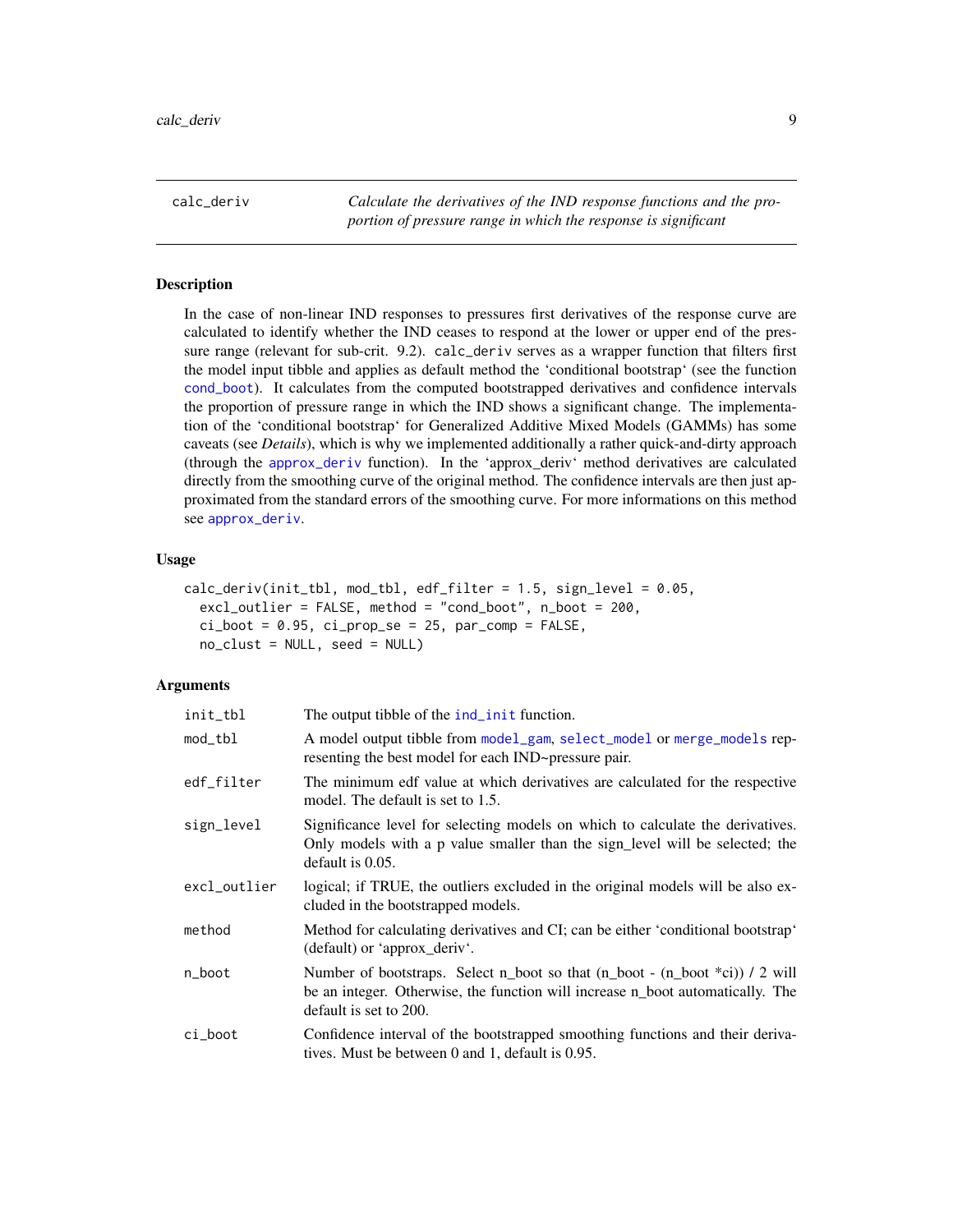<span id="page-9-0"></span>

| A conversion factor for approximating derivative CIs in the 'approx_method'; it<br>is multiplied with the ratio between s.e. and mean fitted values of the smoothing<br>curve to represent some level of uncertainty around the slope proportional to<br>the uncertainty in the smoothing curve. Default is 25, which is a compromise<br>representing fairly well the results obtained for the GAMs from the conditional<br>bootstrap. |
|----------------------------------------------------------------------------------------------------------------------------------------------------------------------------------------------------------------------------------------------------------------------------------------------------------------------------------------------------------------------------------------------------------------------------------------|
| logical; if TRUE, the conditional bootstrap will be processed in parallel using<br>several clusters, which can speed up the iteration process depending on the num-<br>ber of n_boot, models to bootstrap and number of processor cores.                                                                                                                                                                                               |
| Number of clusters ("workers") for the parallel computation, with one cluster<br>per core. If no clust is set to NULL default, the number of clusters is set as the<br>numbers of available cores $-1$ .                                                                                                                                                                                                                               |
| A single value, interpreted as an integer, which specifies the seed of the random<br>number generator (RNG) state for reproducibility. Due to the work splitting<br>in the parallel computation, RNG streams are not comparable with the stream<br>under serial computation. To reproduce results use the same type of computation<br>with the same seed and number of clusters.                                                       |
|                                                                                                                                                                                                                                                                                                                                                                                                                                        |

#### Details

In the case of non-linear IND responses to pressures first derivatives of the response curve are calculated to identify whether the IND ceases to respond at the lower or upper end of the pressure range (relevant for sub-crit. 9.2).

# First Derivative:

The first derivative of a smoothing function i.e.  $s'(x)$ , represents the instantaneous rate of change of a dependent variable y to that of the independent variable x. It tells us whether a function is increasing or decreasing, and by how much. This information is reflected by the slope of the tangent line to a point x on the graph of a function. A positive slope tells us that, as x increases, s(x) also increases. Derivatives can be applied to any function, even one as potentially complex as a fitted spline function, by using the method of finite differences (Trenkel and Rochet, 2009) as done in the [cond\\_boot](#page-14-1) function: The local first derivatives of the fitted GAM(M) time series is estimated as the difference between fitted values at time step t and  $t + d$  divided by d, where d is a small value, e.g. 1E-7.

#### Confidence intervals (CI) based on a conditional bootstrap:

By calculating approximate confidence intervals for  $s'(x)$ , it may be determined whether or not apparent IND changes are statistically significant, i.e. whether the non-zero estimate obtained for the slope is distinguishable from zero given the uncertainty in the estimate (Fewster et al., 2000). To estimate the CI of the estimated first derivative, a conditional bootstrap is carried out by resampling from the GAM residuals (in the [cond\\_boot](#page-14-1) function) (Large *et al.*, 2013). This approach has the advantage to retain the information in the pressure variable and to be distribution-free.

In specific, new IND time series are created in [cond\\_boot](#page-14-1) by resampling from the residuals of the original IND-Pressure GAM(M) and adding these to the original IND time series repeatedly (the number of repetitions is defined by n\_boot). A separate  $GAM(M)$  is then fitted to each bootstrap IND time series in [cond\\_boot](#page-14-1), using the same effective degrees of freedom (edf) as found optimal for the original IND time series. For each of the bootstrapped GAMs, predicted IND time series given an evenly spaced pressure sequence are produced for which the first derivatives are calculated.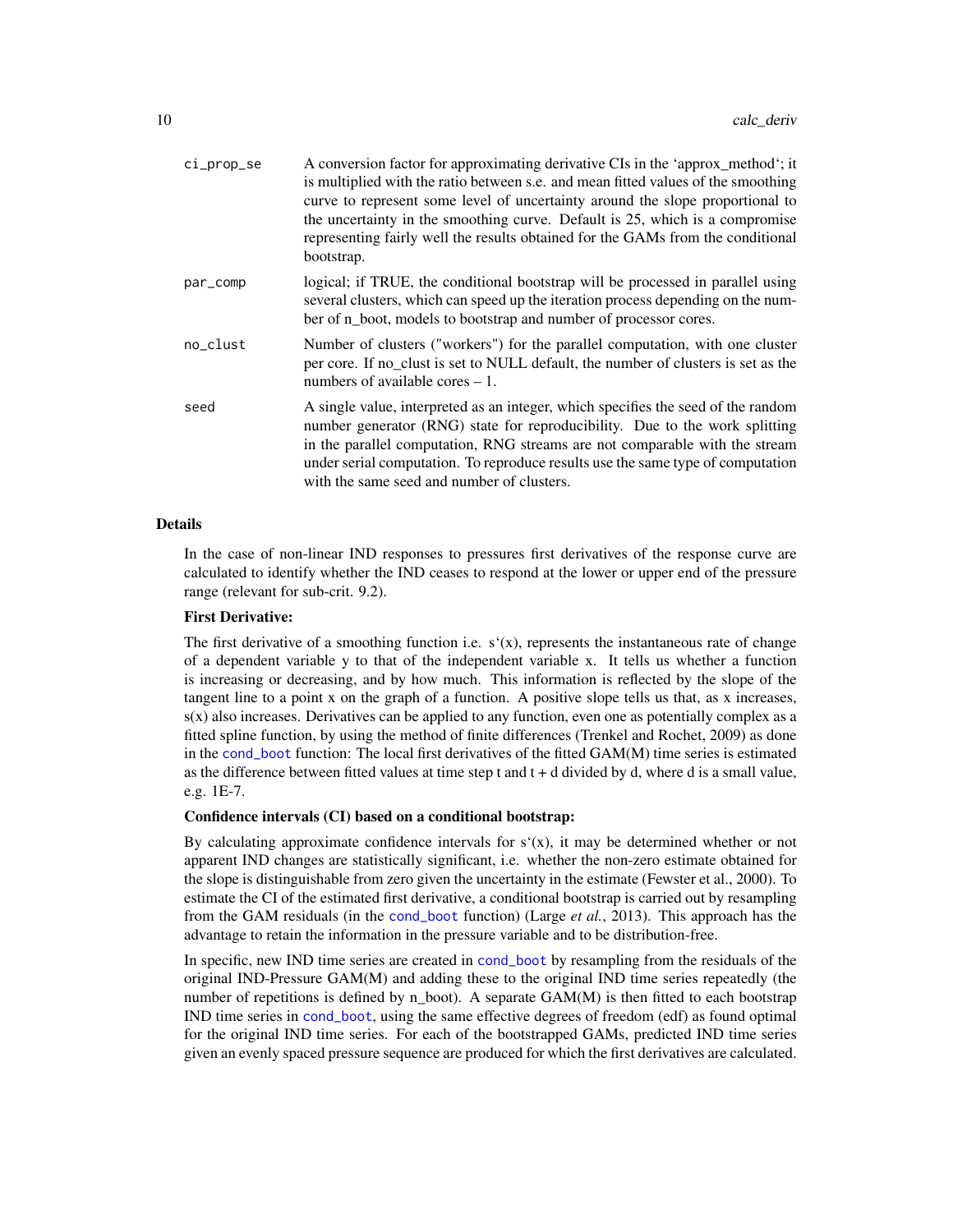#### <span id="page-10-0"></span>calc\_deriv 11

Confidence intervals are computed by sorting the bootstrapped derivatives into ascending order and calculating the upper and lower percentiles defined by the ci argument (the default is the 2.5% and 97.5% percentiles representing the 95% CI).

A problem with GAMMs is that the smoothing parameters cannot be fixed, because the [gamm](#page-0-0) function will treat the wiggly components of the smooth terms as random effects, the variance of which to be estimated by lme. Hence, the GAMMs refitted on the bootstrapped IND time series are allowed to have every shape from linear to the max. edfs set originally. This leads to often positive as well as negative linear smoothers, which increases the confidence intervals of both fitted smoothers as well as derivative. When the IND response is weak and/or the error around the smoother high, the implemented routine to estimate the proportion of pressure range with significant slope can lead to 0%. For those models, the method 'approx\_deriv' can be applied for comparison.

# Calculating the proportion of pressure range:

The lack of any further IND response to pressure changes at its minimum or maximum measured is noted when zero is contained within the CI of the first derivative and quantified by calculating the proportion of points (evenly distributed along the pressure axis) inside the CI for scoring criteria 10.2. In specific, calc\_deriv implements a routine, which identifies first which pressure values has a slope of zero (see the returned list-column zero\_in\_conf). It then checks whether the first value in zero\_in\_conf is TRUE (i.e., the lowest value of the evenly spaced pressure sequence has zero slope). If so, the first value in the vector zic\_start\_end (see the returned list-column zic\_start\_end) is also set to TRUE, meaning it goes into the proportion calculation as no IND response. The routine proceeds to the next values zero\_in\_conf and stops at the first FALSE value. It then starts the same procedure from end of the zero\_in\_conf vector. The proportion of pressure range (returned as prop variable in the output tibble) reflects the proportion of FALSE values in zero\_in\_conf.

# Value

The function returns the input model tibble with the following 12 columns added

- prop The proportion of the observed pressure range where the IND indicator shows a response (see the last section in *Details*). Significant models with edf < edf\_filter get as default a value of 1.0 (i.e., the IND responses to the entire observed pressure range).
- zero\_in\_conf A list-column of logical vectors indicating for every pressure value (in press\_seq) whether the slope of the IND response at that pressure value is within the confidence interval, i.e. is zero.
- zic\_start\_end A list-column of logical vectors indicating for every pressure value (in press\_seq) whether the slope is considered as zero for the proportion calculation (see the last section in *Details*).
- press\_seq A list-column with sequences of evenly spaced pressure values (with the length of the time series).
- pred A list-column with the predicted indicator responses averaged across all bootstraps.
- pred\_ci\_up A list-column with the upper confidence limit of the bootstrapped predictions.
- pred\_ci\_low A list-column with the lower confidence limit of the bootstrapped predictions.
- deriv1 A list-column with the first derivatives of the indicator responses averaged across all bootstraps.
- deriv1\_ci\_up A list-column with the upper confidence limit of the bootstrapped first derivatives.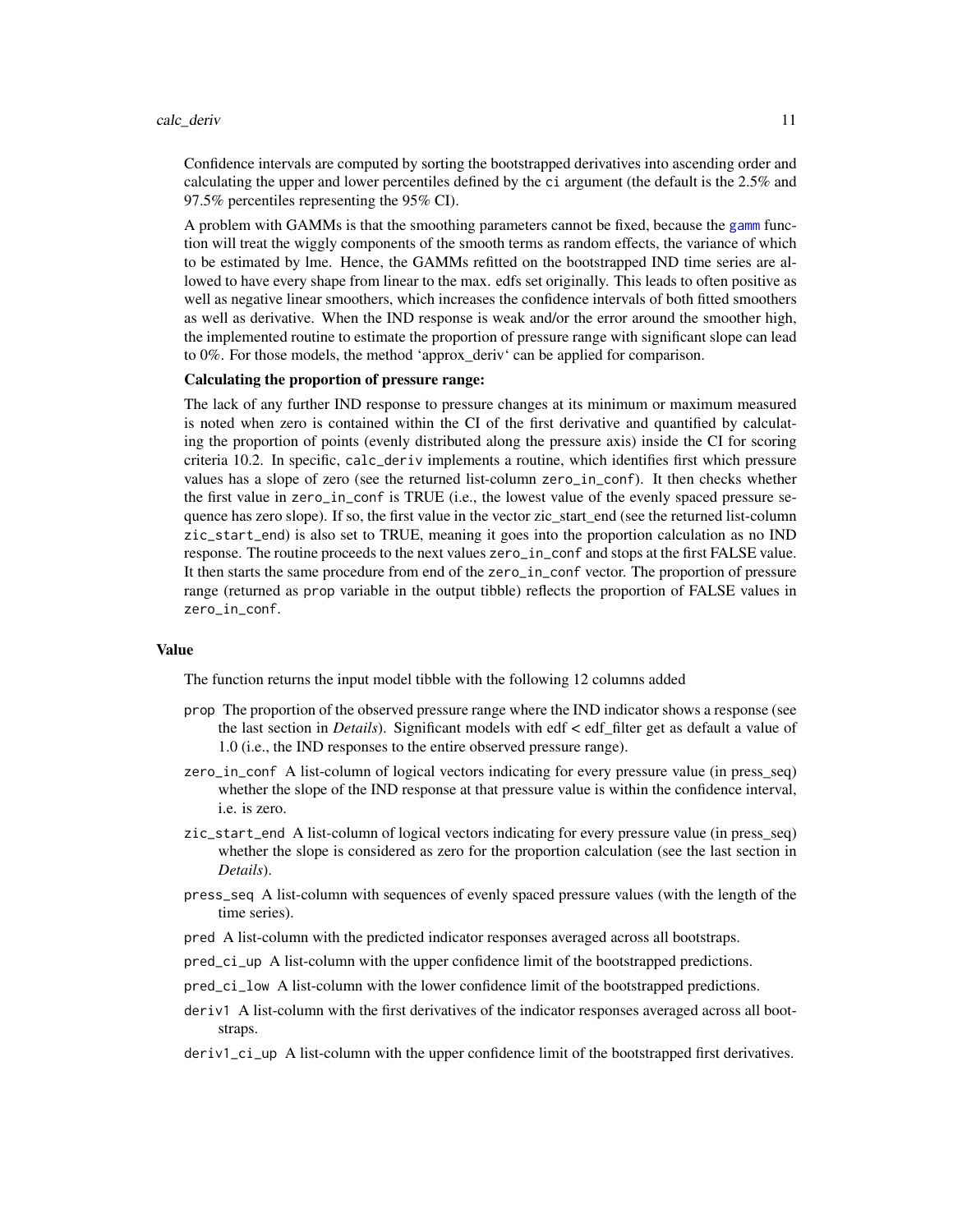- <span id="page-11-0"></span>deriv1\_ci\_low A list-column with the lower confidence limit of the bootstrapped first derivatives.
- adj\_n\_boot The number of successful bootstrap samples that was actually used for calculating the mean and confidence intervals of the predicted indicator response and the derivative.
- boot\_error A list-column capturing potential error messages that occurred as side effects when refitting the GAM(M)s on each bootstrap sample.

If none of the significant models has edf  $>$  edf filter, only the variable prop will be added. If the 'approx\_deriv' method was used, the output tibble will not contain the pred, pred\_ci\_up, and pred\_ci\_low variables.

#### References

Fewster, R.M., Buckland, S.T., Siriwardena, G.M., Baillie, S.R., Wilson, J.D. (2000) Analysis of population trends for farmland birds using generalized additive models. *Ecology* 81, 1970-1984.

Large, S.I., Fay, G., Friedland, K.D., Link, J.S. (2013) Defining trends and thresholds in responses of ecological indicators to fishing and environmental pressures. *ICES Journal of Marine Science* 70, 755-767.

Trenkel, V.M., Rochet, M.J. (2009) Intersection-union tests for characterizing recent changes in smoothed indicator time series. *Ecological Indicators* 9, 732-739.

#### See Also

[cond\\_boot](#page-14-1) and [approx\\_deriv](#page-6-1)

# Examples

```
# Using some models of the Baltic Sea demo data
init_tbl <- ind_init_ex[ind_init_ex$id %in% c(5,9,48,75), ]
mod_tbl <- merge_models_ex[merge_models_ex$id %in% c(5,9,48,75), ]
deriv_tbl <- calc_deriv(init_tbl=init_tbl, mod_tbl=mod_tbl,
 n\_boot = 40, par\_comp = FALSE, seed=1)
```
<span id="page-11-1"></span>calc\_nrmse *Calculates the Normalized Root Mean Square Error (NRMSE) for a list of models*

# **Description**

calc\_nrmse is a wrapper function that applies the [nrmse](#page-35-1) function to a list of models given the input indicator and pressure observations. The function calculates first the predicted values for each model, which are then used for the NRMSE computation. The normalization method and transformation types required for [nrmse](#page-35-1) can be set for all models the same or individually.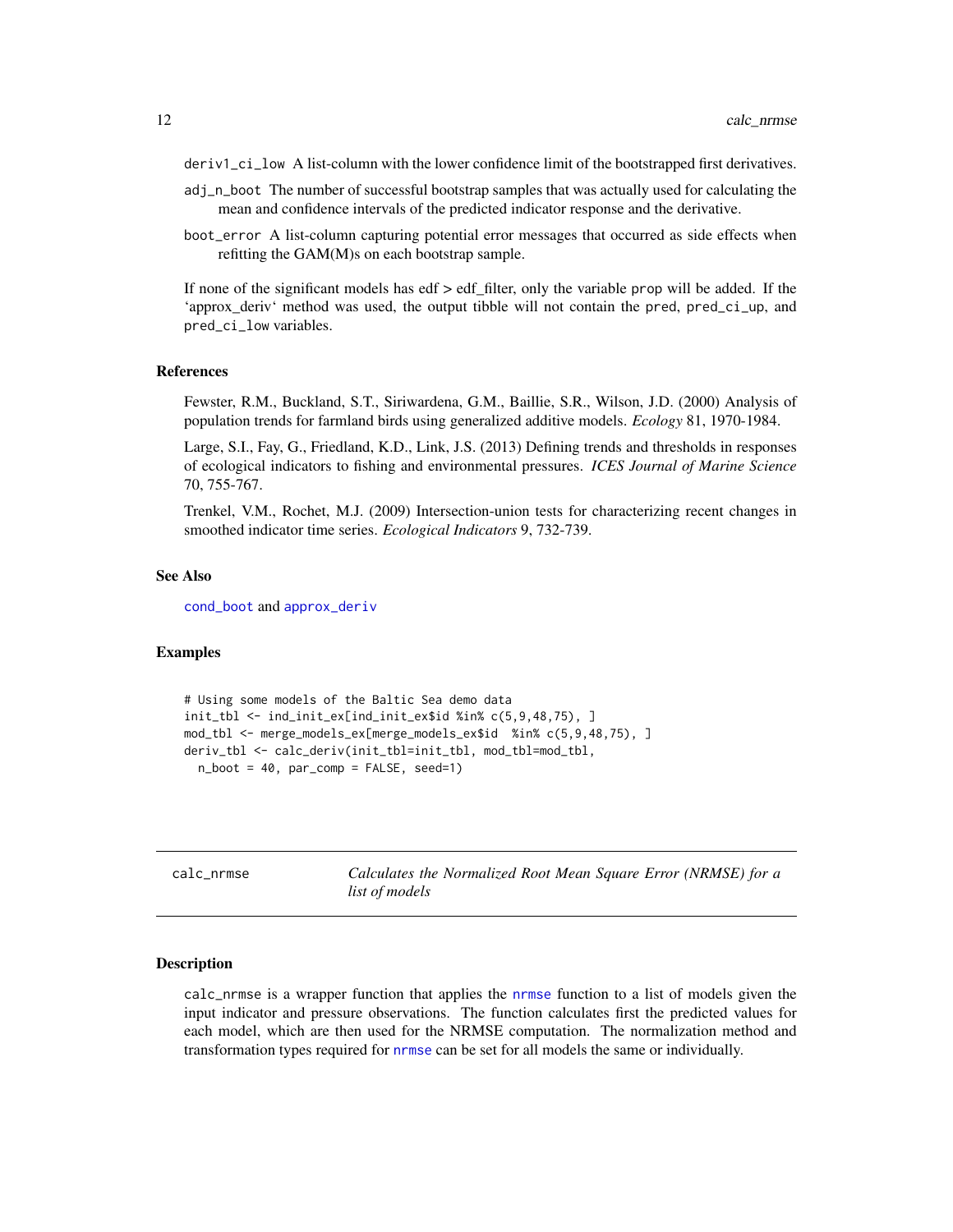# <span id="page-12-0"></span>calc\_nrmse 13

#### Usage

```
calc_nrmse(press, ind, model, method = "sd", transformation = "none",
  trans_function = "none")
```
# **Arguments**

| press  | A list of vectors containing the pressure values.                                                                                                                                                                                                                                                                                                                                                                                                                   |
|--------|---------------------------------------------------------------------------------------------------------------------------------------------------------------------------------------------------------------------------------------------------------------------------------------------------------------------------------------------------------------------------------------------------------------------------------------------------------------------|
| ind    | A list of with vectors containing the indicator values.                                                                                                                                                                                                                                                                                                                                                                                                             |
| model  | A list containing the models.                                                                                                                                                                                                                                                                                                                                                                                                                                       |
| method | A character string or vector of the same length as the model list indicating the<br>value(s) to be used for the normalization of the RMSE. The default is the stan-<br>dard deviation, alternative methods are the "mean", "maxmin" (difference be-<br>tween the maximum and minimum observed values) or "iq" (interquartile) (see<br>also nrmse).                                                                                                                  |
|        | transformation A character string or vector of the same length as the model list indicating the<br>type of transformation applied to the observations prior to the analysis. Choose<br>one of the following: "none" (default), "sqrt", "4thrt" (fourth root), "log"<br>(natural logarithm), "log10" (common, i.e. base 10, logarithm), "log2" (binary<br>logarithm), "log1p" (i.e. $log(1+x)$ ), "arcsine" (if data is proportional, NOT<br>percentage) or "other". |
|        | trans_function If transformation is set to ""other" for some or all models, the function for<br>the back-transformation needs to be defined here as single character string (ap-<br>plied to all models) or as character vector (with one string per model). If no<br>special transformation was applied use default setting "none".                                                                                                                                |

#### Details

This wrapper function is used within the [model\\_gam](#page-26-1) and [model\\_gamm](#page-29-1) functions with the default "sd" method and no transformation. If another normalization is required or indicators where standardized prior to the analysis, this wrapper function should be applied to the final model output tibble to compute NRMSE that are based on the original indicator scale (advised for cross-indicator comparisons).

The more common transformation types applied to the indicator can be simply specified in the transformation argument, which will invoke the respective back-transformation of the observed and predicted indicator values before the NRMSE calculation. Any other transformation applied should be indicated with transformation = "other" and the respective back-transformation (simply the inverse of the original transformation) specified under trans\_function, e.g. e.g. "5^x" if observations  $log(x, base = 5)$  transformed or "exp(x) - 0.001" if observations  $log(x + 0.001)$ transformed.

Missing values in obs and pred are removed before the computation proceeds, and only those positions with non-missing values in both pred and obs are considered in the computation.

#### Value

The function returns a numerical vector of the same length then the input lists, with one NRMSE value for each model.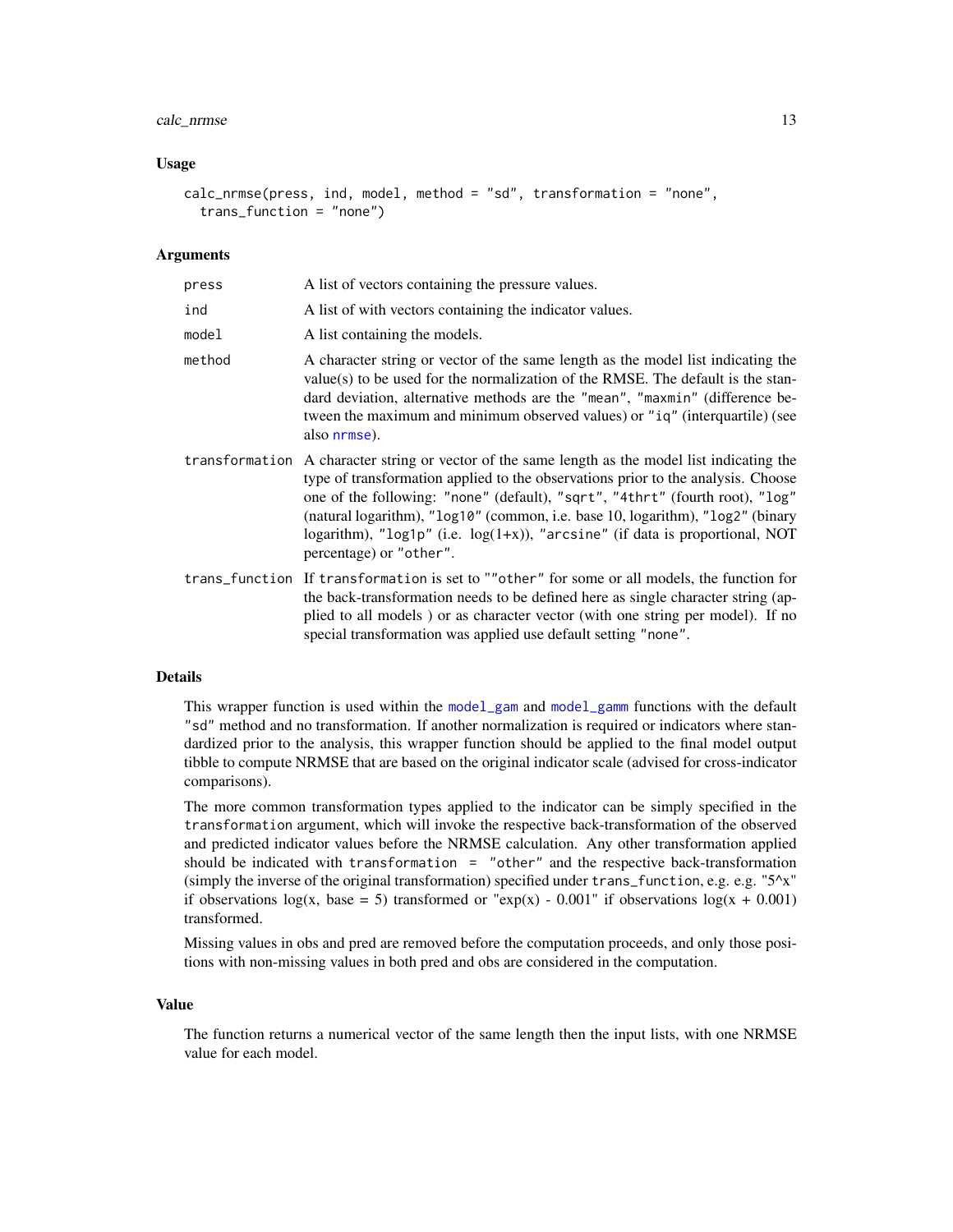<span id="page-13-0"></span>NOTE: If NA is returned for some models it means that either no model is available or that not enough observations with both indicator and pressure values are available (minimum of 2 required).

#### See Also

[nrmse](#page-35-1), [model\\_gam](#page-26-1) and [model\\_gamm](#page-29-1)

### Examples

```
# Calculate NRMSE for the indicators TZA (~Fcod), which was let's say
# log(x+ 0.001)-transformed, and MS (~TSum), which was not transformed:
calc_nrmse(press = ind_init_ex$press_test[7:8], ind = ind_init_ex$ind_test[7:8],
model = model_gam_ex$model[7:8], method = "sd", transformation = c("other", "none"),
trans_function = c("exp(x) - 0.001", "none"))
```
<span id="page-13-1"></span>clust\_sc *Score-based cluster analysis*

#### Description

clust\_sc computes a hierarchical cluster analysis for the identification of indicator redundancies.

#### Usage

 $clust_sc(dist_matrix, method_clust = "average", ...)$ 

#### **Arguments**

| dist mat                | The distance matrix computed by the dist_sc function.                                                                |
|-------------------------|----------------------------------------------------------------------------------------------------------------------|
| method_clust            | The agglomeration method to be used in the holiest function. Default is "aver-<br>age", for alternatives see holust. |
| $\cdot$ $\cdot$ $\cdot$ | Further arguments to be passed to the method holast.                                                                 |

#### Value

An object of class hclust is returned, which describes the tree produced by the clustering process. See for more details [hclust](#page-0-0). Additionally, the cophenetic correlation coefficient and the Gower distance are printed in the console as guidance for selecting the best agglomeration method.

# See Also

#### [hclust](#page-0-0)

Other score-based IND performance functions: [dist\\_sc\\_group](#page-18-1), [dist\\_sc](#page-17-1), [expect\\_resp](#page-19-1), [plot\\_clust\\_sc](#page-36-1), [plot\\_spiechart](#page-41-1), [scoring](#page-47-1), [summary\\_sc](#page-54-1)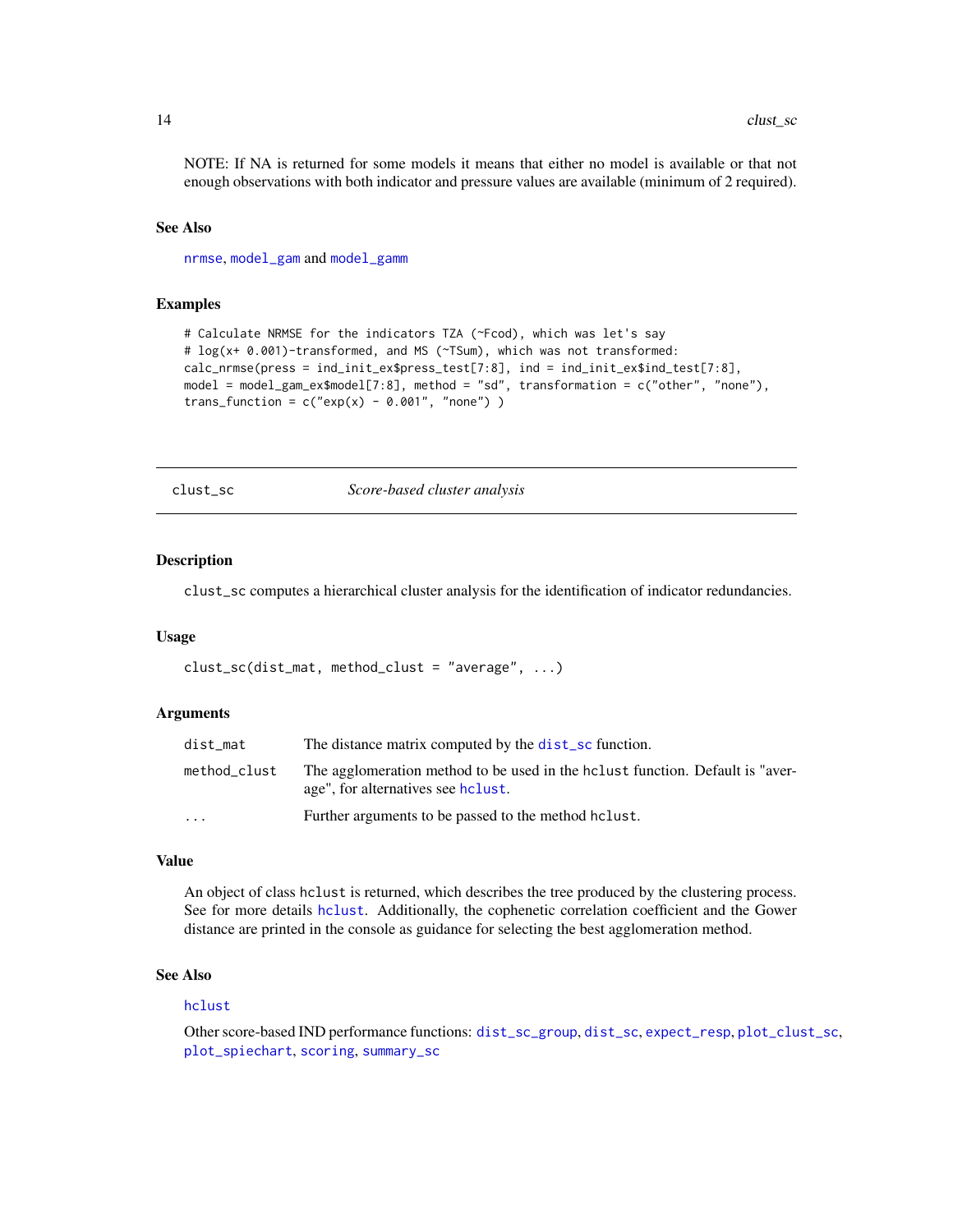# <span id="page-14-0"></span>cond\_boot 15

# Examples

```
# Using the Baltic Sea demo data
scores_tbl <- scoring(trend_tbl = model_trend_ex,
 mod_tbl = all_results_ex, press_type = press_type_ex)
scores_mat <- summary_sc(scores_tbl)$scores_matrix
dist_matrix <- dist_sc(scores_mat, method_dist = "euclidean")
clust_analysis <- clust_sc(dist_matrix, method_clust = "complete")
```
<span id="page-14-1"></span>

#### cond\_boot *Conditional bootstraps*

# Description

cond\_boot creates n\_boot predicted IND time series based on a conditional bootstrap for calculating the derivatives of the resulting smoothing curves.

# Usage

cond\_boot(init\_tbl, mod\_tbl, excl\_outlier, n\_boot, ci, par\_comp, no\_clust, seed)

# Arguments

| init_tbl     | The output tibble of the ind_init function.                                                                                                                                                                                                                                                                                                                                      |
|--------------|----------------------------------------------------------------------------------------------------------------------------------------------------------------------------------------------------------------------------------------------------------------------------------------------------------------------------------------------------------------------------------|
| mod_tbl      | A model output tibble from model_gam, select_model or merge_models rep-<br>resenting the best model for each IND~pressure pair.                                                                                                                                                                                                                                                  |
| excl_outlier | logical; if TRUE, the outliers excluded in the original models will be also ex-<br>cluded in the bootstrapped models.                                                                                                                                                                                                                                                            |
| n_boot       | Number of bootstraps. Select n_boot so that (n_boot - (n_boot *ci)) / 2 will<br>be an integer. Otherwise, the function will increase n_boot automatically. The<br>default is set to 200.                                                                                                                                                                                         |
| сi           | Confidence interval of the bootstrapped smoothing functions and their deriva-<br>tives. Must be between 0 and 1, default is 0.95.                                                                                                                                                                                                                                                |
| par_comp     | logical; if TRUE, the conditional bootstrap will be processed in parallel using<br>several clusters, which can speed up the iteration process depending on the num-<br>ber of n_boot, models to bootstrap and number of processor cores.                                                                                                                                         |
| no_clust     | Number of clusters ("workers") for the parallel computation, with one cluster<br>per core. If no_clust is set to NULL default, the number of clusters is set as the<br>numbers of available cores $-1$ .                                                                                                                                                                         |
| seed         | A single value, interpreted as an integer, which specifies the seed of the random<br>number generator (RNG) state for reproducibility. Due to the work splitting<br>in the parallel computation, RNG streams are not comparable with the stream<br>under serial computation. To reproduce results use the same type of computation<br>with the same seed and number of clusters. |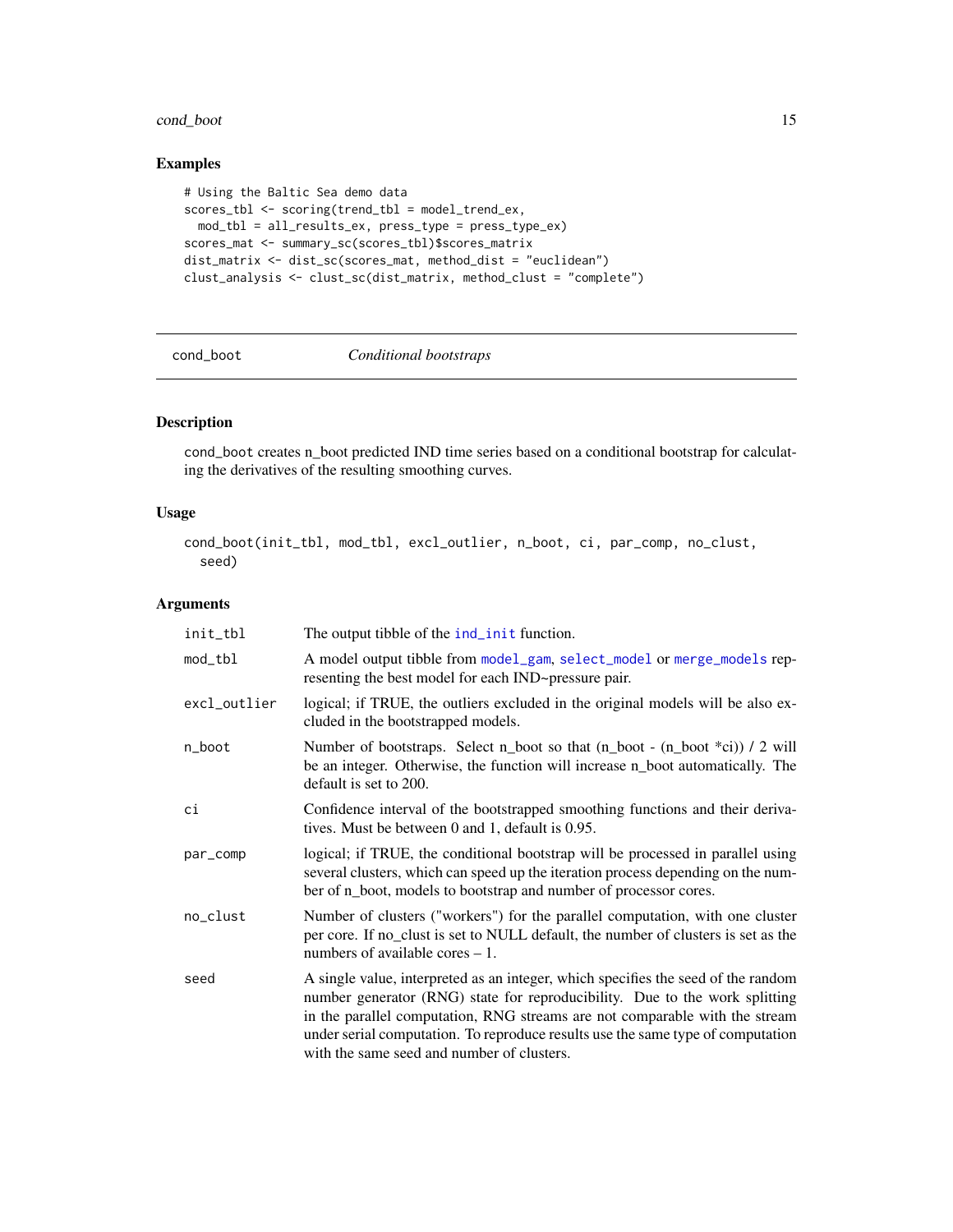#### <span id="page-15-0"></span>Details

cond\_boot produces first n\_boot new IND time series by resampling from the residuals of the original IND-Pressure GAM(M) and adding these to the original IND time series repeatedly. For GAMMs the correlation structure in the bootstrapped residuals is kept constant by using the arima. sim function with the bootstrapped residuals as times series of innovations and the correlation parameters from the original model. A separate GAM(M) is then fitted to each bootstrapped IND time series. If errors occur during the n boot iterations of resampling and model fitting (e.g., convergence errors for GAMMs), the process is repeated until n\_boot models have been fitted successfully.

The function calculates then the first derivatives of each bootstrapped IND time series prediction and computes a mean and confidence intervals (CI) of both IND predictions and derivatives. The CIs are computed by sorting the n\_boot bootstrapped derivatives into ascending order and calculating the upper and lower percentiles defined by the ci argument (the default is the 2.5% and 97.5% percentiles representing the 95% CI).

The parallel computation in this function builds on the packages parallel and pbapply with its function [pblapply](#page-0-0). This allows the vectorized computations similar to lapply and adds further a progress bar.

#### Value

The function returns the input model tibble with the following 9 columns added

- press\_seq A list-column with sequences of evenly spaced pressure values (with the length of the time series).
- pred A list-column with the predicted indicator responses averaged across all bootstraps.
- pred\_ci\_up A list-column with the upper confidence limit of the bootstrapped predictions.
- pred\_ci\_low A list-column with the lower confidence limit of the bootstrapped predictions.
- deriv1 A list-column with the first derivatives of the indicator responses averaged across all bootstraps.
- deriv1\_ci\_up A list-column with the upper confidence limit of the bootstrapped first derivatives.
- deriv1\_ci\_low A list-column with the lower confidence limit of the bootstrapped first derivatives.
- adj\_n\_boot The number of successful bootstrap samples that was actually used for calculating the mean and confidence intervals of the predicted indicator response and the derivative.
- boot\_error A list-column capturing potential error messages that occurred as side effects when refitting the GAM(M)s on each bootstrap sample.

#### See Also

the wrapper function [calc\\_deriv](#page-8-1)

# **Examples**

```
# Using some models of the Baltic Sea demo data
init_tbl <- ind_init_ex[ind_init_ex$id %in% c(5,9,75), ]
mod_tbl <- merge_models_ex[merge_models_ex$id %in% c(5,9,75), ]
deriv_tbl <- cond_boot(mod_tbl = mod_tbl, init_tbl = init_tbl,
```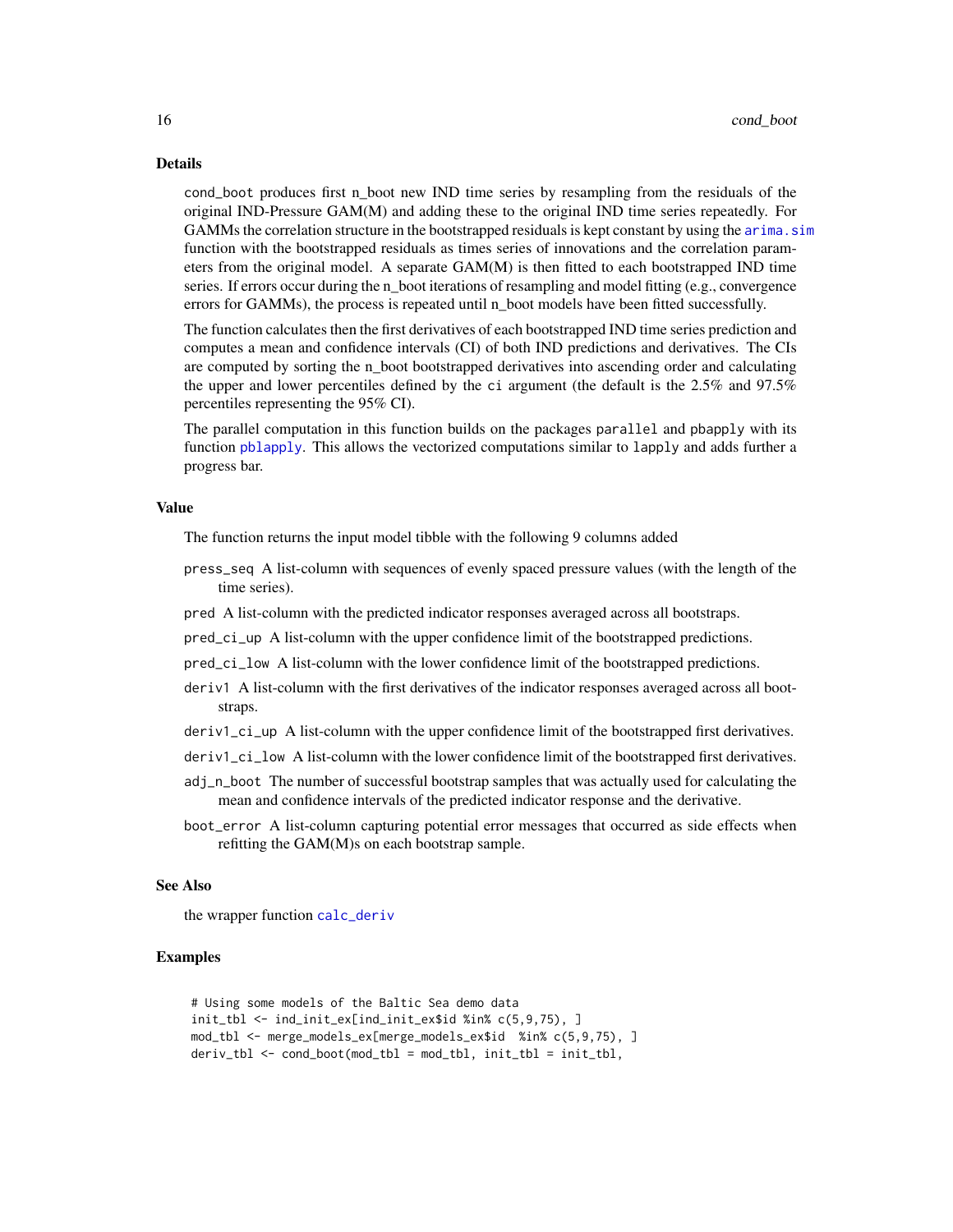```
excl_utlier = TRUE, n_boot = 200, ci = 0.95,
par_comp = FALSE, no_clust = NULL, seed = NULL)
```
<span id="page-16-1"></span>crit\_scores\_tmpl *Template of (sub-)criteria and corresponding scoring information*

#### Description

This table serves as basis for the [scoring](#page-47-1) function and builds on the criterion-scoring scheme described in the underlying framework (Otto *et al.*, 2018). The user can modify the weights, scores, conditions or remove specific (sub-)crits.

#### Usage

crit\_scores\_tmpl

#### Format

A data frame with 27 rows and 12 variables:

crit\_id ID of main criteria.

crit A vector of the main criteria.

subcrit\_id ID of sub-criteria.

subcrit A vector of the sub-criteria.

definition A short description of the (sub)criteria.

score\_explanation A short explanation on the required condition for a specific score.

score A vector of scores for each (sub-)criterion and the respective condition.

weight Weights assigned to each score to allow easy user adjustments. Default is 1 for all scores.

score\_pressure\_specific Additional information whether the scoring is pressure-specific or not.

- condition A list-column single elements or vectors with various elements containing score-specific conditions put in R Syntax against which (sub-)criterion-specific variables (see condition\_var) are checked.
- condition\_var The variables used as basis for scoring the specific (sub-)criterion.
- func\_name The names of the function that generate output tibbles containing the required variables.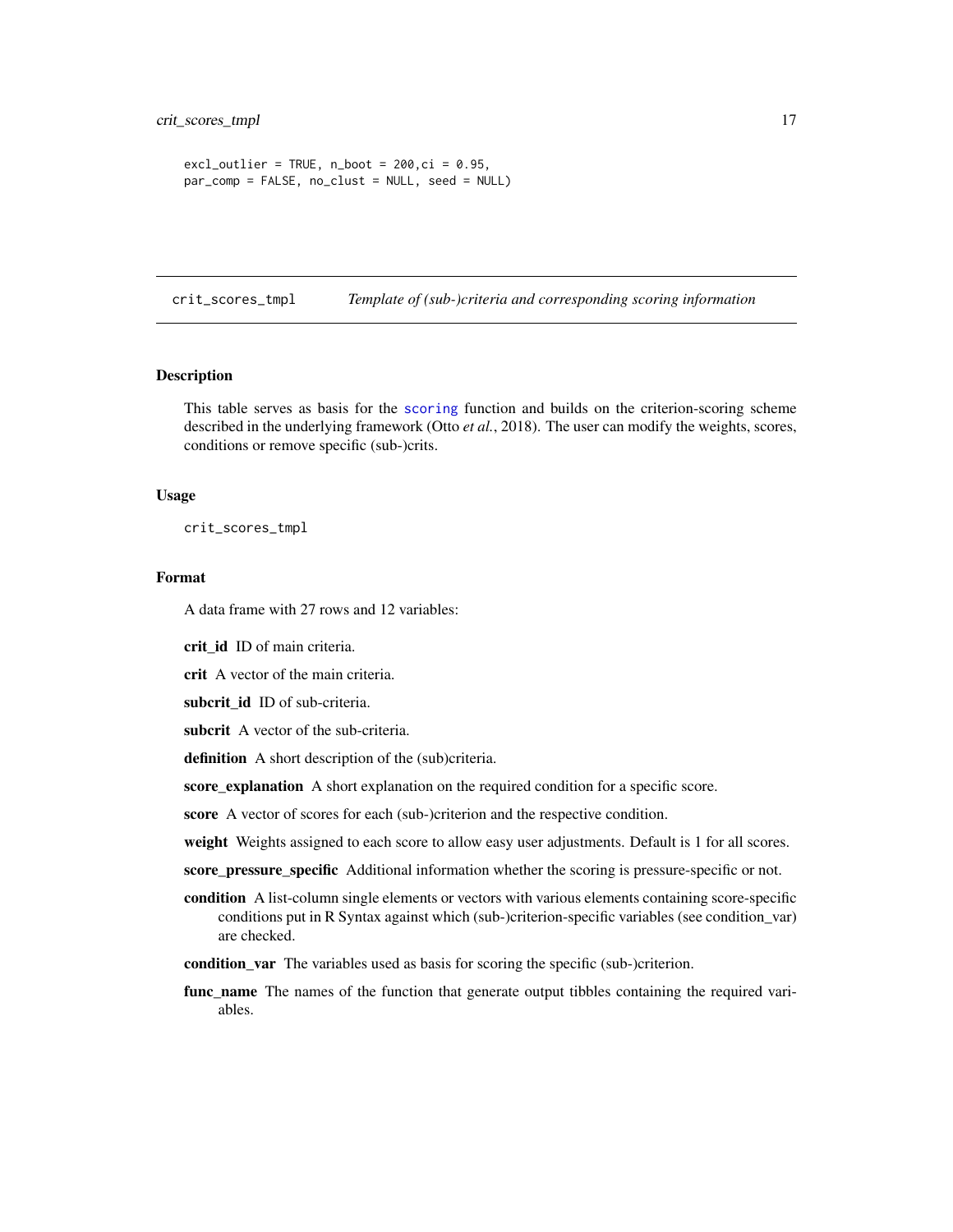<span id="page-17-1"></span><span id="page-17-0"></span>

# Description

The function computes a distance matrix based on the [scoring](#page-47-1) output tibble (or the output tibble from the [expect\\_resp](#page-19-1) function).

# Usage

```
dist_sc(scores_mat, scores_tbl, method_dist = "euclidean", ...)
```
# Arguments

| scores_mat  | A data frame or matrix containing the scores. This could be the \$scores_matrix<br>output of the summary sc function.                                                |
|-------------|----------------------------------------------------------------------------------------------------------------------------------------------------------------------|
| scores_tbl  | Deprecated argument from earlier version $(0.1.0)$ ; scores_tbl represented the<br>output tibble from the scoring function.                                          |
| method_dist | Dissimilarity index used in the veglest function to calculate the dissimilarity<br>matrix based on the scores. Default is 'euclidean', for alternatives see vegdist. |
| $\ddotsc$   | Further arguments to be passed to the method vegdist.                                                                                                                |

# Value

The function returns a [dist](#page-0-0) object.

### See Also

[vegdist](#page-0-0) for the computation of the dissimilarity index

Other score-based IND performance functions: [clust\\_sc](#page-13-1), [dist\\_sc\\_group](#page-18-1), [expect\\_resp](#page-19-1), [plot\\_clust\\_sc](#page-36-1), [plot\\_spiechart](#page-41-1), [scoring](#page-47-1), [summary\\_sc](#page-54-1)

# Examples

```
# Using the Baltic Sea demo data
scores_tbl <- scoring(trend_tbl = model_trend_ex,
 mod_tbl = all_results_ex, press_type = press_type_ex)
scores_mat <- summary_sc(scores_tbl)$scores_matrix
dist_matrix <- dist_sc(scores_mat, method_dist = "euclidean")
```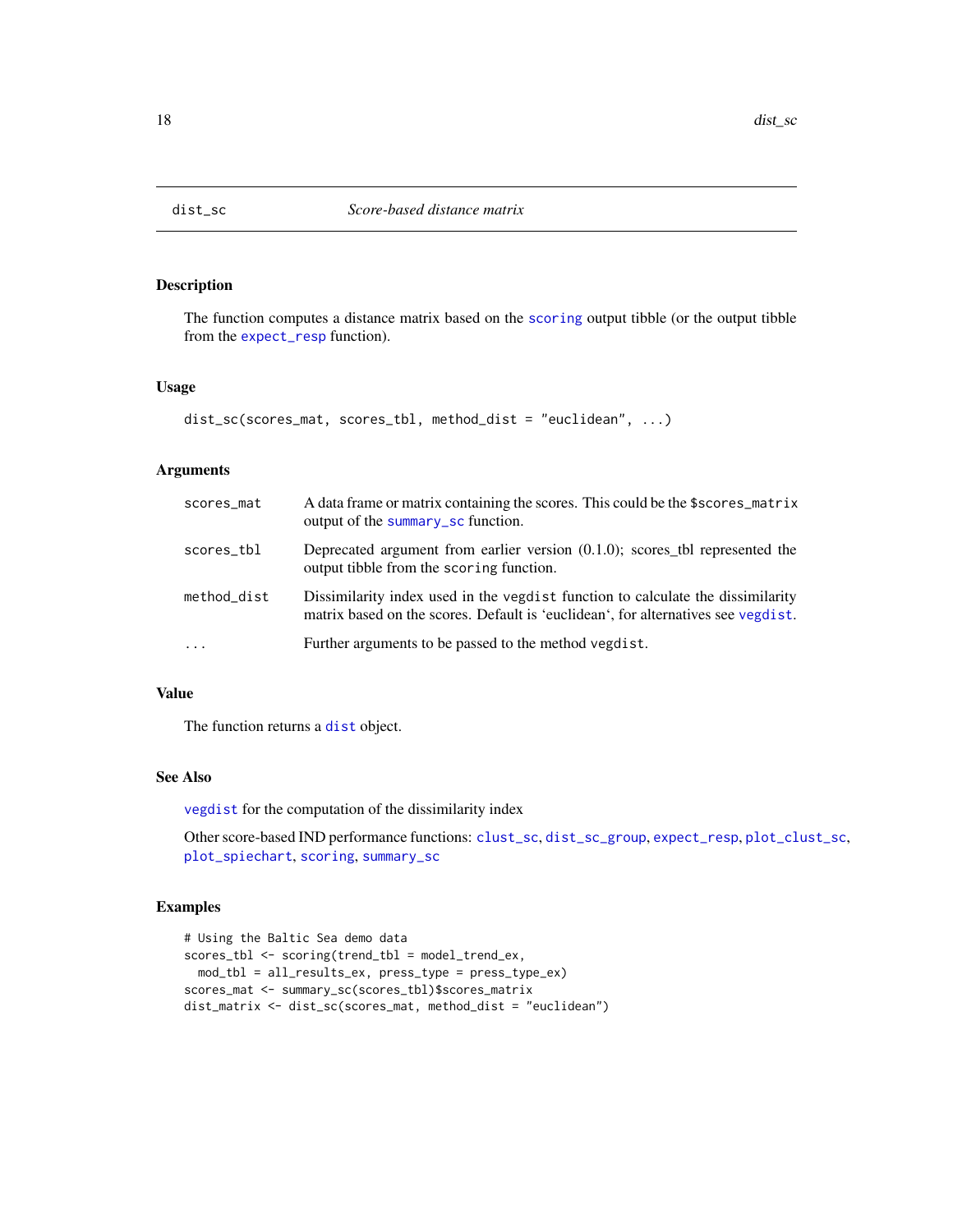#### <span id="page-18-1"></span><span id="page-18-0"></span>Description

The dist\_sc\_group function computes a distance matrix for each group of scoring criteria and then averages the pair-wise distances across groups. This allows the computation of a more weighted distance measure and a closer clustering of indicators that e.g. respond to the same pressure types.

# Usage

```
dist\_sc\_group(x, method\_dist = "euclidean", ...)
```
#### Arguments

| X           | A list of data frames or matrices that contain the indicator scores per group (see<br>details). This could be the \$scores_matrix output of the summary_sc, split<br>into the different criteria groups. |
|-------------|----------------------------------------------------------------------------------------------------------------------------------------------------------------------------------------------------------|
| method_dist | Dissimilarity index used in the vegdist function to to calculate the dissimilarity<br>matrix based on the scores. Default is 'euclidean', for alternatives see vegdist.                                  |
| $\cdots$    | Further arguments to be passed to the method vegdist.                                                                                                                                                    |

# Details

Ordinary distance measures such as the Euclidean, Bray Curtis or Canberra distance treat all variables, i.e. here the criteria, the same, which might be not always desirable. For instance, two indicators that show no trend but respond each to a specific type of fishing pressure (with a score of 1) and a third indicator that only shows a trend (score of 1 here) would have all the same distance to each other. So to add more weight to the similarity of the first two indicators responding to the same pressure type, this function computes separate distance matrices that are then averaged.

#### Value

The function returns a [dist](#page-0-0) object.

## See Also

[summary\\_sc](#page-54-1) and [vegdist](#page-0-0) for the computation of the dissimilarity index

Other score-based IND performance functions: [clust\\_sc](#page-13-1), [dist\\_sc](#page-17-1), [expect\\_resp](#page-19-1), [plot\\_clust\\_sc](#page-36-1), [plot\\_spiechart](#page-41-1), [scoring](#page-47-1), [summary\\_sc](#page-54-1)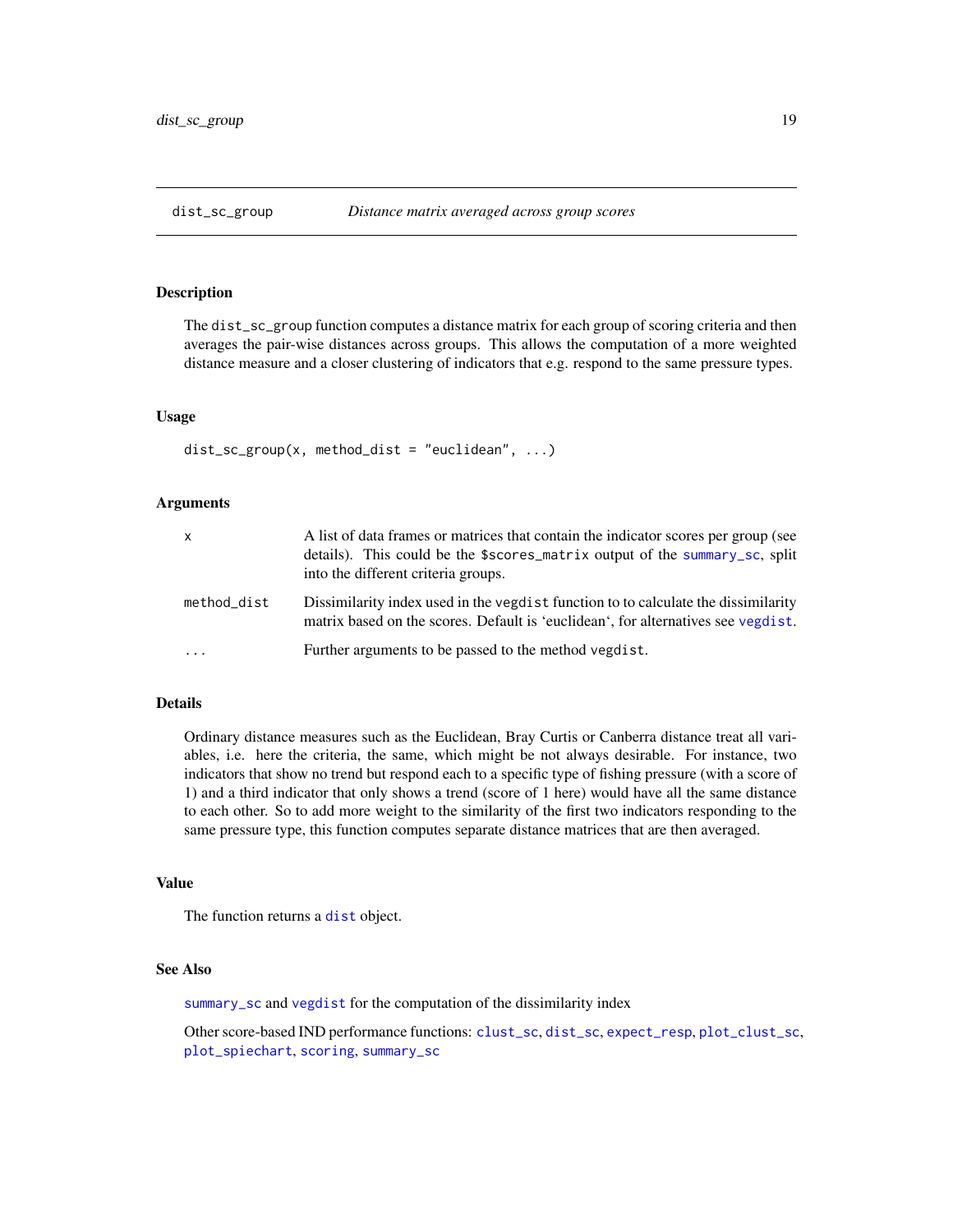# Examples

```
# Using the Baltic Sea demo data
scores_tbl <- scoring(trend_tbl = model_trend_ex,
 mod_tbl = all_results_ex, press_type = press_type_ex)
scores_mat <- summary_sc(scores_tbl)$scores_matrix
# Split the scores by pressure-independent criteria and pressure types
dist_matrix <- dist_sc_group(x = list(
 scores_mat[,1:2], scores_mat[,3:8],
 scores_mat[,9:12], scores_mat[,13:16]) )
```
<span id="page-19-1"></span>

expect\_resp *Score adjustments for sub-criterion 10.1*

# Description

expect\_resp runs a shiny app in which the expectation of the IND response to a pressure (subcriterion 10.1) can be manually changed to 'yes' or 'no' based on visual inspection of the IND response curve.

# Usage

```
expect_resp(mod_tbl, scores_tbl,
  crit_scores = INDperform::crit_scores_tmpl)
```
#### Arguments

| mod tbl     | Output tibble from the IND~pressure modeling functions.                                                                                                        |
|-------------|----------------------------------------------------------------------------------------------------------------------------------------------------------------|
| scores tbl  | The output tibble from the scoring function.                                                                                                                   |
| crit_scores | The (un)modified criterion-scoring template crit_scores_tmp1; has to be the<br>same than used in scoring. Default is the unmodified template crit_scores_tmpl. |
|             |                                                                                                                                                                |

# Details

The sub-criterion 10.1 (i.e. the IND response to a pressure, which has been found significant, is in line with expectations based on ecological knowledge) has been set to a default score of 1 (no expectation / unclear as response is highly non-linear) in the [scoring](#page-47-1) function. Determining whether the IND response modeled in the GAM/GAMM meets specific expectations can only be done based on visual model inspections. expect\_resp provides only a very simple graphical representation of this smoothing function.

For a more comprehensive figure use the [plot\\_model](#page-39-1) function and then go back to this function for modifications of the expectation scores.

#### Value

The function returns the input scoring tibble, but with modified scores in the variable C10\_1, once the "Press Me!" button is activated.

<span id="page-19-0"></span>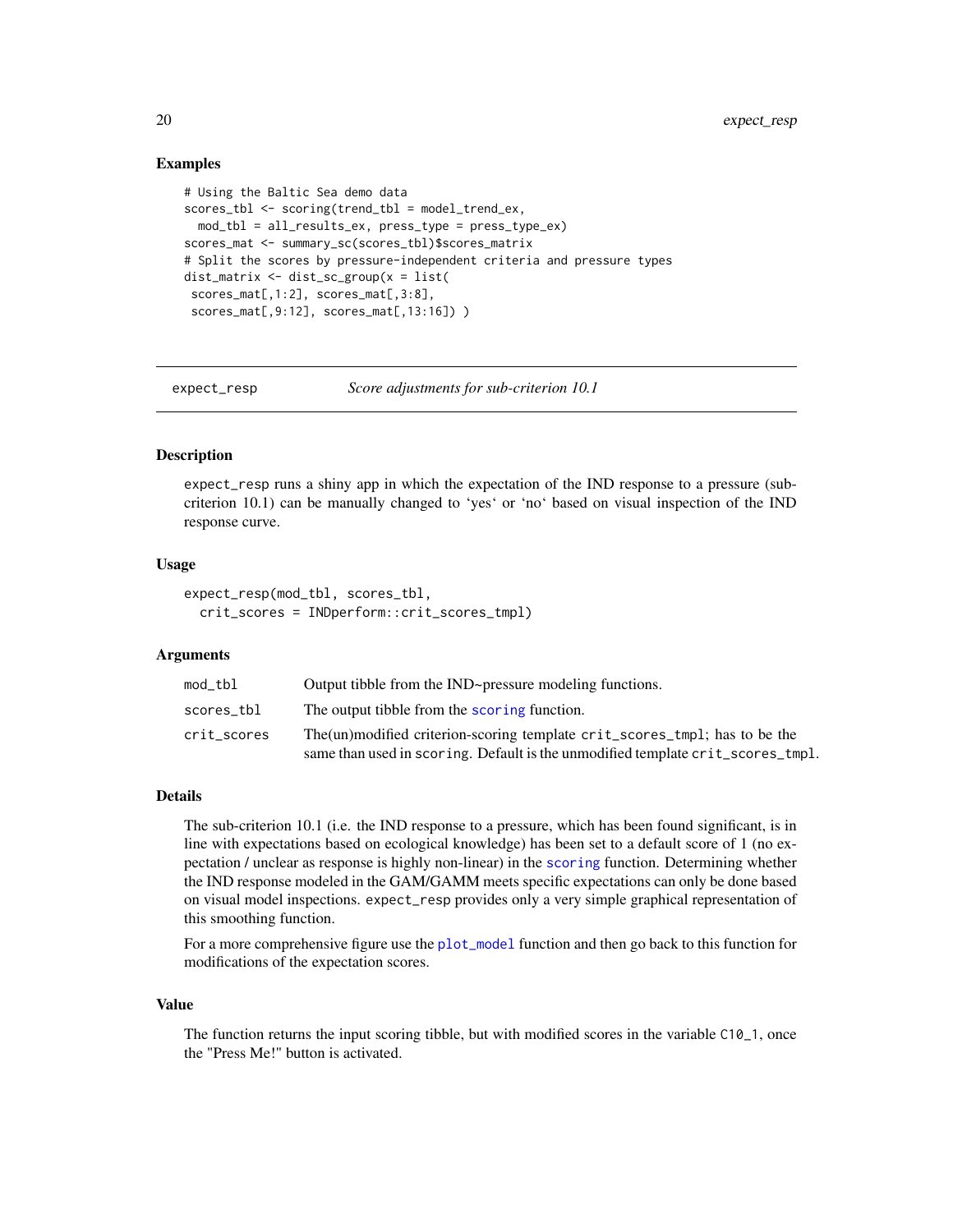<span id="page-20-0"></span>find\_id 21

# See Also

[plot\\_model](#page-39-1) for visualization of the IND responses to pressures

Other score-based IND performance functions: [clust\\_sc](#page-13-1), [dist\\_sc\\_group](#page-18-1), [dist\\_sc](#page-17-1), [plot\\_clust\\_sc](#page-36-1), [plot\\_spiechart](#page-41-1), [scoring](#page-47-1), [summary\\_sc](#page-54-1)

# Examples

```
# Using the Baltic Sea demo data:
# Apply first the scoring on the model outputs
scores_tbl <- scoring(trend_tbl = model_trend_ex, mod_tbl = all_results_ex,
 press_type = press_type_ex)
# Then run the expect_resp() shiny function to correct one criterion
scores_tbl <- expect_resp(all_results_ex, scores_tbl)
# Check if it worked:
expect_resp(all_results_ex, scores_tbl)
```
<span id="page-20-1"></span>find\_id *Extracts the IND~pressure IDs in the tibble.*

#### Description

find\_id is a helper function for the user to extract the ID for a specific indicator(IND), pressure or IND~pressure combination. The 'id' in the returned tibble can then be used for filtering tibbles when using the other IND~pressure modeling functions.

# Usage

find\_id(mod\_tbl, ind\_name = NULL, press\_name = NULL)

# Arguments

| mod_tbl    | A tibble containing the columns ind and press                   |
|------------|-----------------------------------------------------------------|
| ind name   | One or more character string naming the indicators of interest. |
| press_name | One or more character string naming the pressures of interest.  |

#### Value

The function returns a tibble including the id for the respective 'ind' and/or 'press'.

#### See Also

Other IND~pressure modeling functions: [ind\\_init](#page-22-1), [model\\_gamm](#page-29-1), [model\\_gam](#page-26-1), [plot\\_diagnostics](#page-37-1), [plot\\_model](#page-39-1), [scoring](#page-47-1), [select\\_model](#page-50-1), [test\\_interaction](#page-55-1)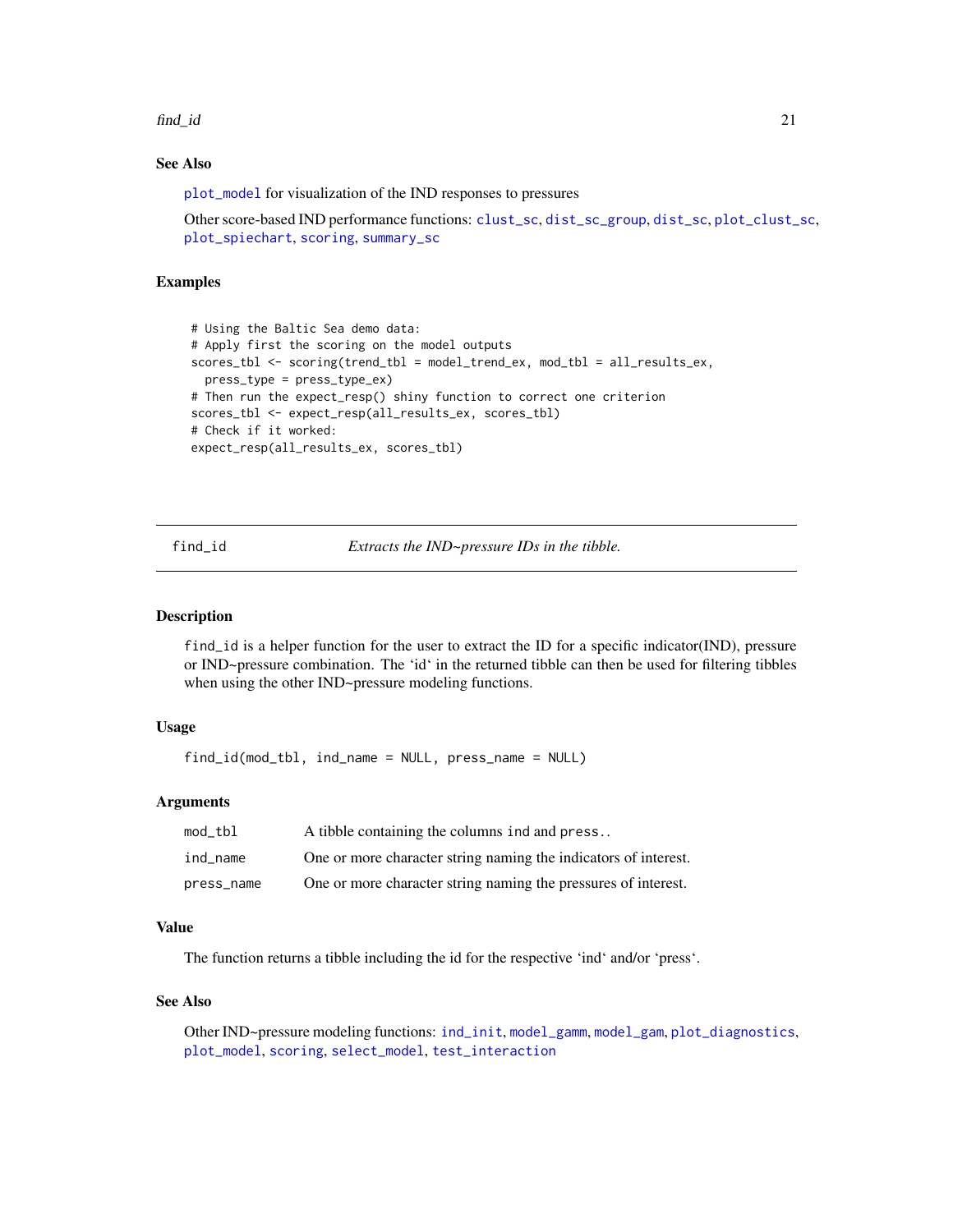# <span id="page-21-0"></span>Examples

```
# Using the Baltic Sea demo data:
# Look for specific INDs in combination with every pressure
ind_name <- c("TZA","MS")
find_id(model_gam_ex, ind_name)$id
# Look for specific IND~pressure combinations
press_name <- c("Tsum", "Swin")
find_id(model_gam_ex, ind_name, press_name)
# Look for specific pressures in combination with every IND
find_id(model_gam_ex, press_name = press_name)
```
ind\_ex *Food web indicators of the Central Baltic Sea (Bornholm Basin).*

# Description

Food web indicators of the Central Baltic Sea (Bornholm Basin).

#### Usage

ind\_ex

#### Format

A data frame with 30 rows and 13 variables. These indicator time series represent a slight modification of the original time series represented in Otto et al. (2018).

Year year given as integer

TZA ln-transformed Total Zooplankton Abundance (in N m^-3^)

MS Mean Size of zooplankton (in wet weight micro grams)

rCC ln-transformed ratio of Cladoceran to Copepod Abundance

Cops ln-transformed Copepod biomass (in mg)

Micro ln-transformed biomass of Microphageous zooplankton (in mg)

rZPPP ratio of Zooplankton to Phytoplankton biomass

Sprat ln-transformed Sprat abundance (in million N)

Herring ln-transformed Herring abundance (in millions N)

Stickle ln-transformed Stickleback CPUE (in kg h^-1^)

Cod ln-transformed Cod CPUE (in kg h^-1^)

SPF ln-transformed Small Predatory Fish (i.e. sprat and herring <10cm) (in million g)

LPF In-transformed Large Predatory Fish (i.e. Cod >38cm) (in kg  $h^{\wedge}$ -1^)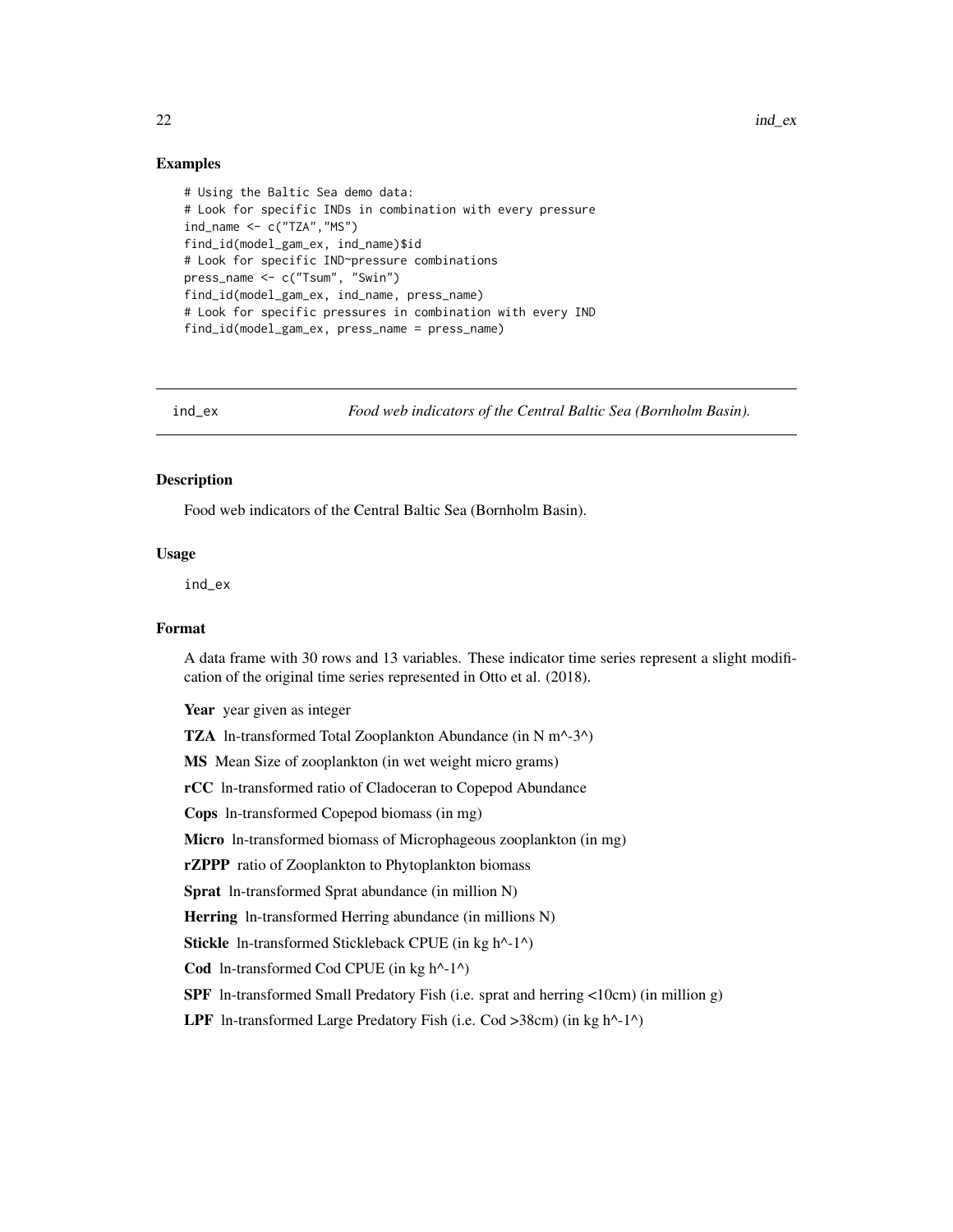<span id="page-22-1"></span><span id="page-22-0"></span>

#### Description

ind\_init combines the time vector and the indicator (IND) and pressure data into one tibble with defined training and test observations. All INDs are combined with all pressures provided as input.

# Usage

ind\_init(ind\_tbl, press\_tbl, time, train = 0.9, random = FALSE)

#### Arguments

| ind_tbl   | A data frame, matrix or tibble containing only the (numeric) IND variables.<br>Single indicators should be coerced into a data frame to keep the indicator name.<br>If kept as vector, default name will be 'ind'.      |
|-----------|-------------------------------------------------------------------------------------------------------------------------------------------------------------------------------------------------------------------------|
| press_tbl | A data frame, matrix or tibble containing only the (numeric) pressure variables.<br>Single pressures should be coerced into a data frame to keep the pressure name.<br>If kept as vector, default name will be 'press'. |
| time      | A vector containing the actual time steps (e.g. years; should be the same as in<br>the IND and pressure data).                                                                                                          |
| train     | The proportion of observations that should go into the training data on which the<br>GAMs are later fitted. Has to be a numeric value between 0 and 1; the default is<br>0.9.                                           |
| random    | logical; should the observations for the training data be randomly chosen? De-<br>fault is FALSE, so that the last time units (years) are chosen as test data.                                                          |

# Details

ind\_init will combine every column in ind\_tbl with every column in press\_tbl so that each row will represent one IND~press combination. The input data will be split into a training and a test data set. The returned tibble is the basis for all IND~pressure modeling functions.

If not all IND~pressure combinations should be modeled, the respective rows can simply be removed from the output tibble or ind\_init is applied multiple times on data subsets and their output tibbles merged later using e.g. [bind\\_rows](#page-0-0).

# Value

The function returns a [tibble](#page-0-0), which is a trimmed down version of the data.frame(), including the following elements:

id Numerical IDs for the IND~press combinations.

ind Indicator names.

press Pressure names.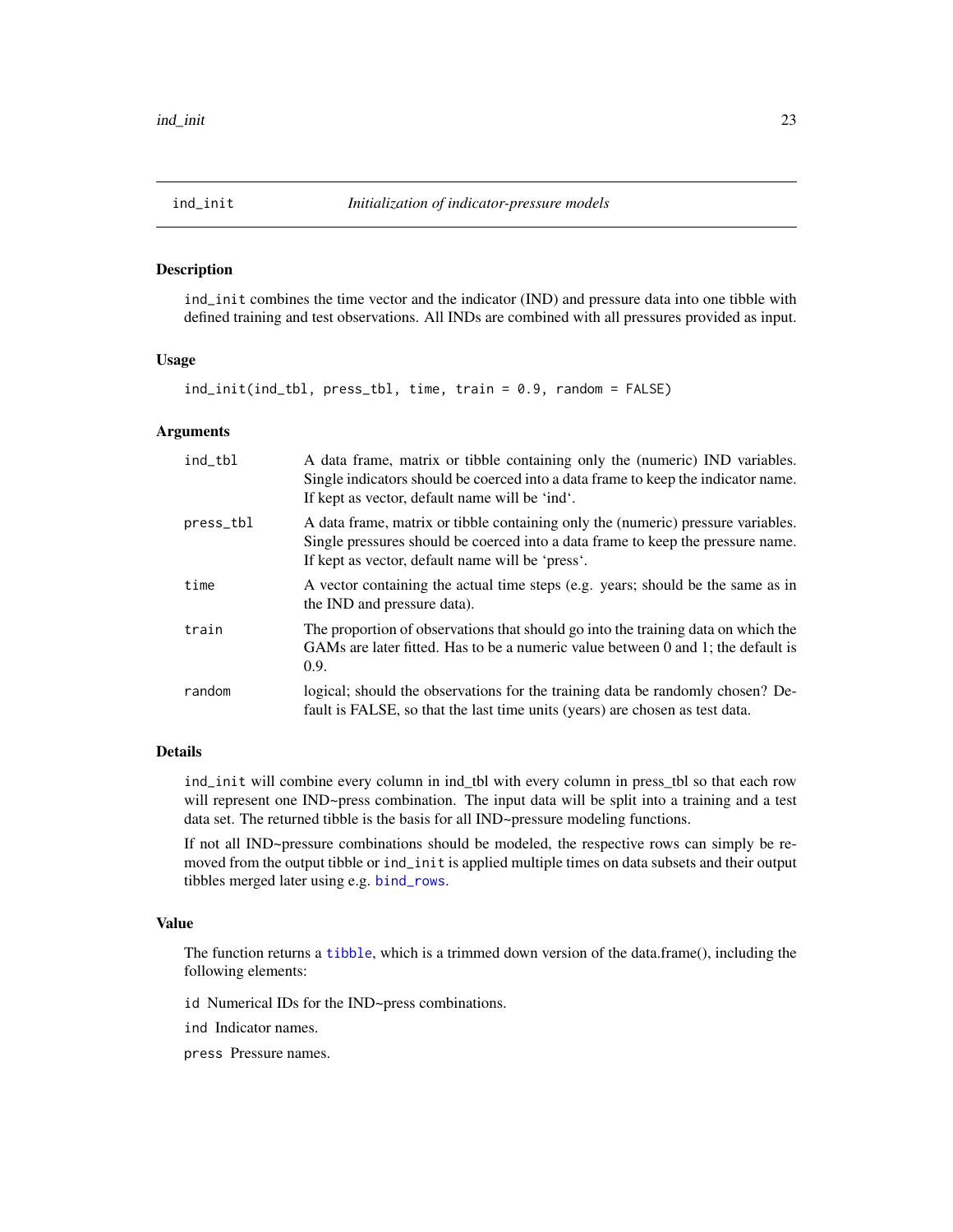<span id="page-23-0"></span>press\_train A list-column with pressure values of the training data.

time\_train A list-column with the time steps of the training data.

ind\_test A list-column with indicator values of the test data.

press\_test A list-column with pressure values of the test data.

- time\_test A list-column with the time steps of the test data.
- train\_na logical; indicates the joint missing values in the training IND and pressure data. That includes the original NAs as well as randomly selected test observations that are within the training period. This vector is needed later for the determination of temporal autocorrelation.

#### See Also

[tibble](#page-0-0) and the vignette("tibble") for more informations on tibbles

Other IND~pressure modeling functions: [find\\_id](#page-20-1), [model\\_gamm](#page-29-1), [model\\_gam](#page-26-1), [plot\\_diagnostics](#page-37-1), [plot\\_model](#page-39-1), [scoring](#page-47-1), [select\\_model](#page-50-1), [test\\_interaction](#page-55-1)

# Examples

```
# Using the Baltic Sea demo data in this package
press_tbl <- press_ex[ ,-1] # excl. Year
ind_tbl <- ind_ex[ ,-1] # excl. Year
time <- ind_ex[ ,1]
# Assign randomly 50% of the observations as training data and
# the other 50% as test data
ind_init(ind_tbl, press_tbl, time, train = 0.5, random = TRUE)
# To keep the name when testing only one indicator and pressure, coerce both vectors
# data frames
ind_init(ind_tbl = data.frame(MS = ind_tbl$MS), press_tbl = data.frame(Tsum = press_tbl$Tsum),
 time, train = .5, random = TRUE)
```
ind\_init\_ex *Output tibble from the* [ind\\_init](#page-22-1) *function*

#### Description

This is an example output tibble from the ind\_init function applied on the Central Baltic Sea food web indicator demonstration data.

#### Usage

ind\_init\_ex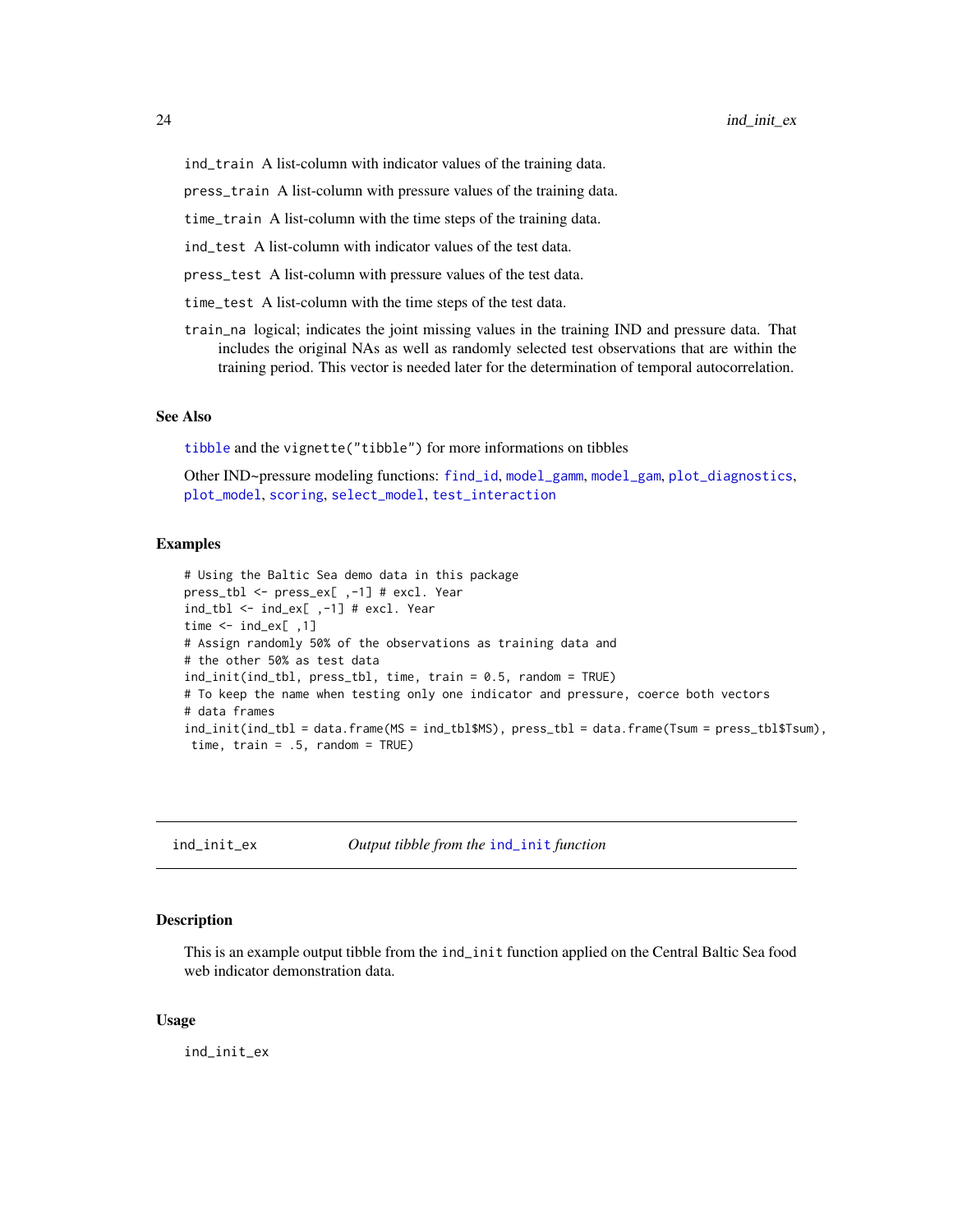<span id="page-24-0"></span>merge\_models 25

# Format

A data frame with 84 rows and 10 variables:

id Numerical IDs for the IND~press combinations.

ind Indicator names.

press Pressure names.

ind\_train A list-column with indicator values of the training data.

press\_train A list-column with pressure values of the training data.

time\_train train data from year

ind\_test A list-column with indicator values of the test data.

press\_test A list-column with pressure values of the test data.

time\_test test data from year

train\_na logical; indicates the joint missing values in the training IND and pressure data. That includes the original NAs as well as randomly selected test observations that are within the training period

<span id="page-24-1"></span>merge\_models *Merging two model output tibbles.*

#### **Description**

The function appends the second model output tibble to the first while keeping all variables from both tibbles.

# Usage

```
merge_models(mod_tbl1, mod_tbl2)
```
# Arguments

| mod_tbl1 | Model output tibble created e.g. with model_gam.    |
|----------|-----------------------------------------------------|
| mod_tbl2 | Model output tibble created e.g. with select_model. |

#### Details

merge\_models function applies internally the dplyr::bind\_rows function so that columns are matched by name, and any missing columns will be filled with NA. The function has also some data validation incorporated to check for double entries.

# Value

merge\_models returns the same type as the input including all columns of both tibbles.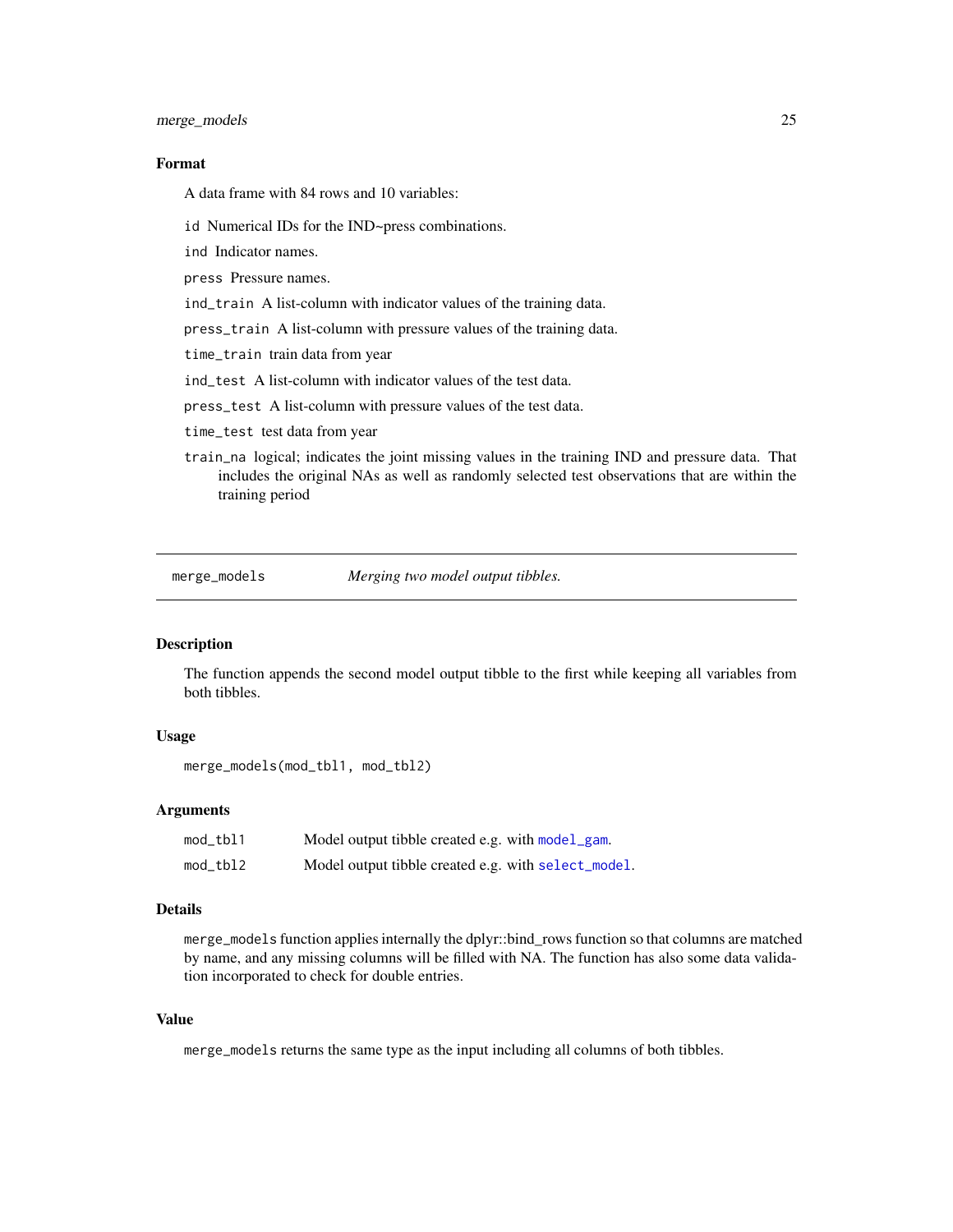# Examples

```
# Using some models of the Baltic Sea demo data:
# Merging GAM and GAMM tibbles
test_ids <- 47:50 # choose subset
gam_tbl <- model_gam_ex[test_ids,]
gamm_tbl <- model_gamm(ind_init_ex[test_ids,], filter= gam_tbl$tac)
best_gamm <- select_model(gam_tbl, gamm_tbl)
merge_models(gam_tbl[gam_tbl$tac == FALSE,], best_gamm)
# Merge 2 IND-specific GAM tibbles (where)
dat_init <- ind_init(
  ind_tbl = ind_ex[, c("TZA", "Cod")],press_tbl = press_ex[, c("Tsum", "Swin")],
  time = ind\_ex[, 1]\)gam_tbl1 <- model_gam(dat_init[1:2, ])
# treat a subset differently, e.g. when setting k
gam_tbl2 \leq model_gam(data_init[3:4,], k = 3)merge_models(gam_tbl1, gam_tbl2)
```
merge\_models\_ex *Output tibble from the* [merge\\_models](#page-24-1) *function*

### Description

This is an example output tibble from the merge\_models function applied on the Central Baltic Sea food web indicator demonstration data. More specifically, the function is applied on a subset of the model\_gam\_ex tibble (including only GAMs with no temporal autocorrelation) and the model\_gamm\_ex after selecting the best GAMMs using [select\\_model](#page-50-1).

#### Usage

merge\_models\_ex

#### Format

A data frame with 84 rows and 17 variables:

- id Numerical IDs for the IND~press combinations.
- ind Indicator names.
- press Pressure names.
- model\_type Specification of the model type; at this stage containing only "gam" (Generalized Additive Model).
- corrstruc Specification of the correlation structure; at this stage containing only "none".
- aic AIC of the fitted models
- edf Estimated degrees of freedom for the model terms.
- p\_val The p values for the smoothing term (the pressure).

<span id="page-25-0"></span>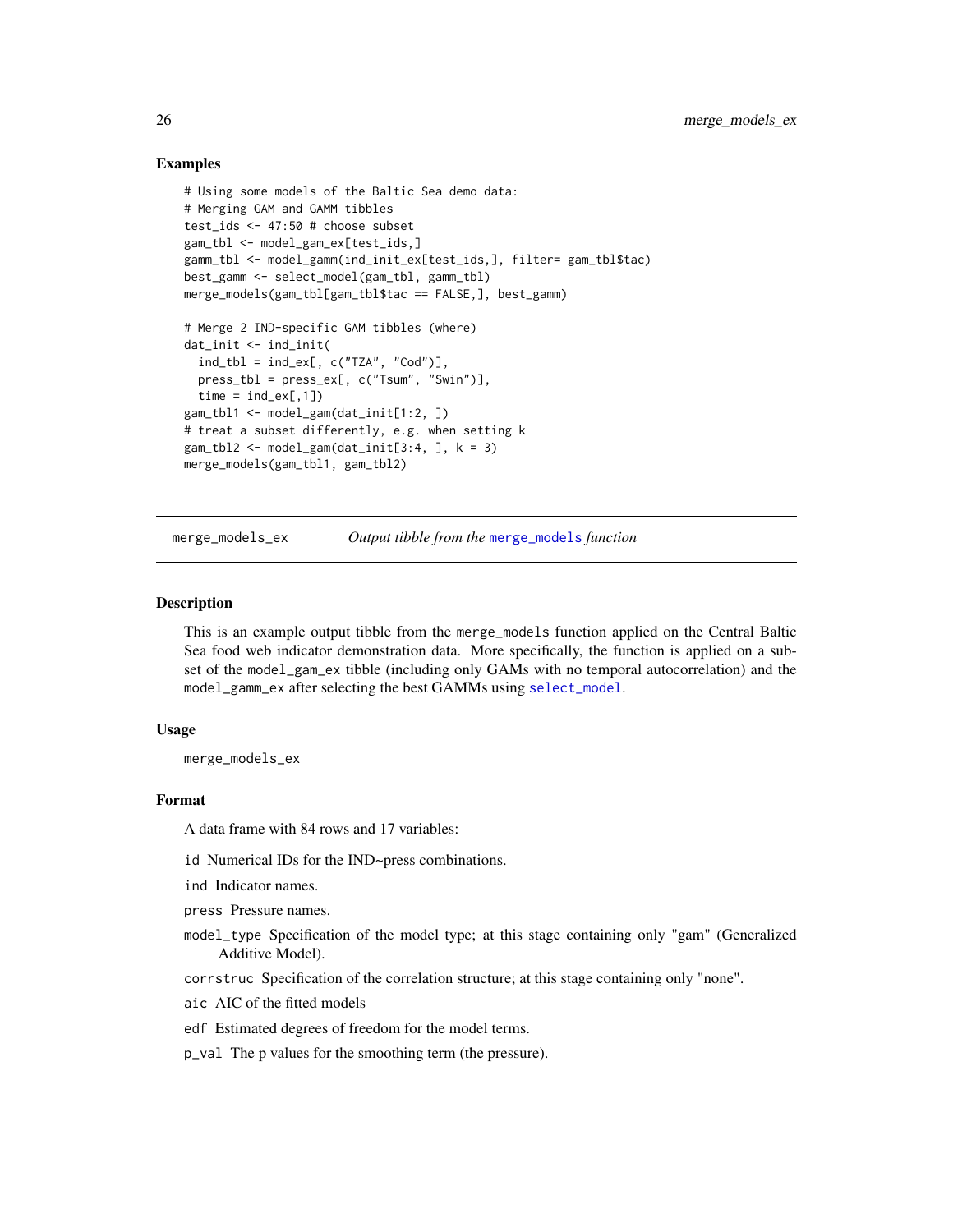<span id="page-26-0"></span>signif\_code The significance codes for the p-values.

- r\_sq The adjusted r-squared for the models. Defined as the proportion of variance explained, where original variance and residual variance are both estimated using unbiased estimators. This quantity can be negative if your model is worse than a one parameter constant model, and can be higher for the smaller of two nested models.
- expl\_dev The proportion of the null deviance explained by the models.
- nrmse Absolute values of the root mean square error normalized by the standard deviation (NRMSE) using no back-transformation.
- ks\_test The p-values from a Kolmogorov-Smirnov Test applied on the model residuals to test for normal distribution. P-values > 0.05 indicate normally distributed residuals.
- tac logical; indicates whether temporal autocorrelation (TAC) was detected in the residuals. TRUE if model residuals show TAC.
- pres\_outlier A list-column with outliers identified for each model (i.e. Cook's distance > 1). The indices present the position in the training data, including NAs.
- excl\_outlier A list-column listing all outliers per model that have been excluded in the GAM fitting
- model A list-column of IND~press-specific gam objects.

<span id="page-26-1"></span>model\_gam *Modeling of indicator responses to single pressures with GAMs*

# **Description**

model\_gam applies Generalized Additive Models (GAMs) to each IND~pressure combination created in [ind\\_init](#page-22-1) and returns a tibble with IND~pressure-specific GAM outputs.

#### Usage

```
model\_gam(int\_tb1, k = 5, family = stats::gaussian(),excl_outlier = NULL)
```
# Arguments

| init_tbl     | The output tibble of the <b>ind</b> _init function.                                                                                                                                                                                                                                                                                                                                                                                                    |
|--------------|--------------------------------------------------------------------------------------------------------------------------------------------------------------------------------------------------------------------------------------------------------------------------------------------------------------------------------------------------------------------------------------------------------------------------------------------------------|
| k            | Choice of knots (for the smoothing function $s$ ); the default is 5.                                                                                                                                                                                                                                                                                                                                                                                   |
| family       | A description of the error distribution and link to be used in the GAM. This<br>needs to be defined as a family function (see also family). All standard family<br>functions can be used as well some of the distribution families in the mgcv<br>package (see family.mgcv; e.g.negbin or nb).                                                                                                                                                         |
| excl_outlier | A list of values identified as outliers in specific IND~pressure GAMs, which<br>should be excluded in this modeling step (the output tibble of this function in-<br>cludes the variable 'pres_outlier', which is a column-list containing all indices<br>of values with cook's distance $> 1$ (see below). The function can be re-run again,<br>then excluding all these outliers provided in \$pres_outlier from the the first<br>run (see example)). |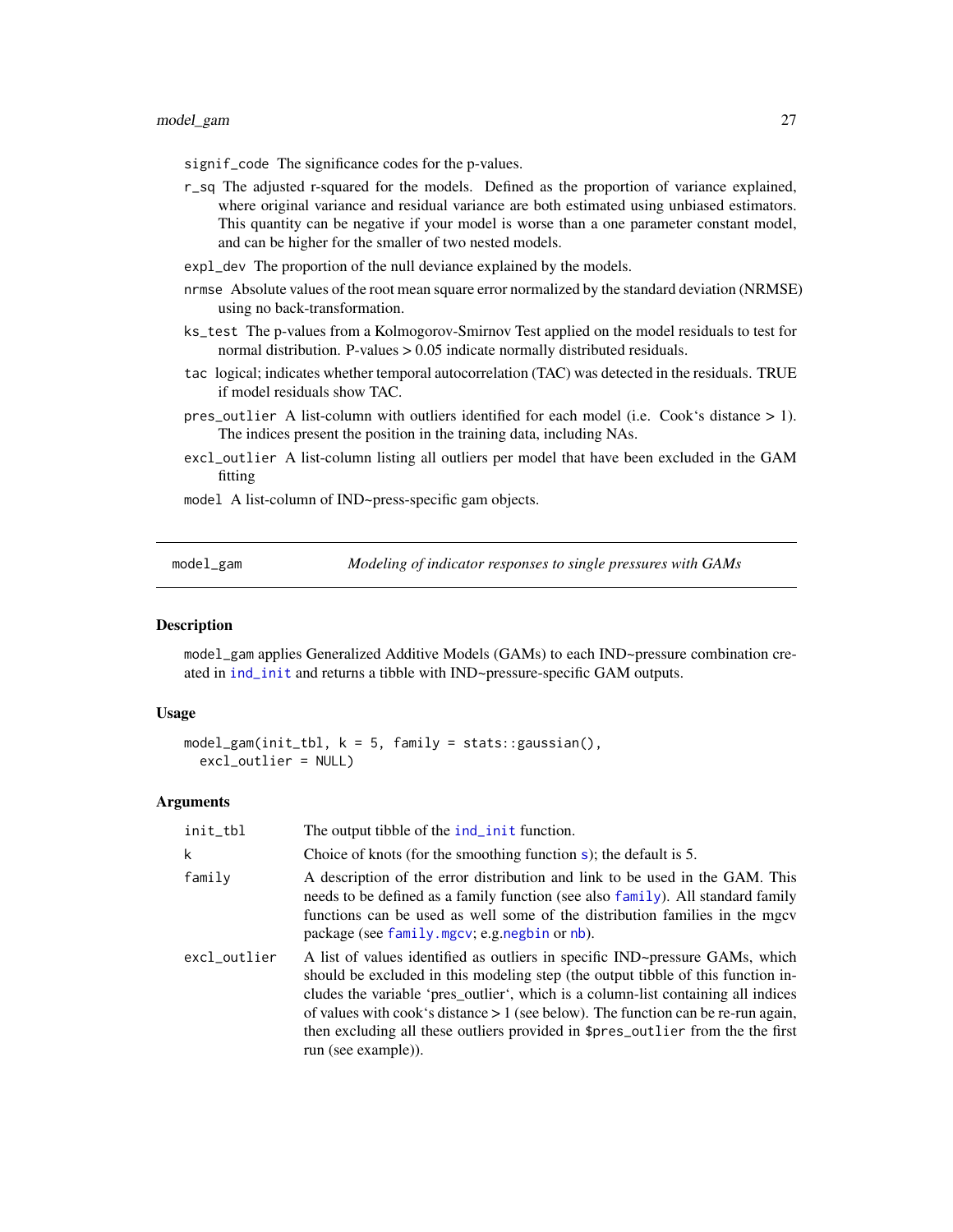#### Details

To evaluate the IND's sensitivity and robustness time series of the IND are modeled as a smoothing function of one single pressure variable (using a subset of the data as training dataset, e.g. excluding the years of the annual time series). The GAMs are build using the default settings in the gam function and the smooth term function [s](#page-0-0)). However, the user can adjust the distribution and link by modifying the family argument as well as the maximum level of non-linearity by setting the number of knots:

gam(ind  $\sim$  s(press,  $k = k$ ), family = family, data = training\_data)

In the presence of significant temporal auto-correlation, GAMs should be extended to Generalized Additive Mixed Models (GAMMs) by including auto-regressive error structures to correct for the auto-correlation (Pinheiro and Bates, 2000). This is implemented in the function [model\\_gamm](#page-29-1).

The returned tibble contains various model outputs needed for scoring the sensitivity and robustness subcriteria:

- p\_val to identify whether an IND responds to a specific pressure
- r\_sq for the strength of the IND response
- edf for the non-linearity of the IND response
- nrmse for the robustness of the established IND~pressure relationship

The robustness of the modeled pressure relationship based on the training data is evaluated by measuring how well the model prediction matches the test dataset, e.g. the last years. This is quantified by computing the absolute value of the normalized root mean square error (NRMSE) on the test dataset. The normalization to the mean of the observed test data allows for comparisons and a general scoring of the model robustness across INDs with different scales or units.

# Value

The function returns a [tibble](#page-0-0), which is a trimmed down version of the data.frame(), including the following elements:

- id Numerical IDs for the IND~press combinations.
- ind Indicator names.
- press Pressure names.
- model\_type Specification of the model type; at this stage containing only "gam" (Generalized Additive Model).
- corrstruc Specification of the correlation structure; at this stage containing only "none".
- aic AIC of the fitted models
- edf Estimated degrees of freedom for the model terms.
- p\_val The p values for the smoothing term (the pressure).
- signif\_code The significance codes for the p-values.
- r\_sq The adjusted r-squared for the models. Defined as the proportion of variance explained, where original variance and residual variance are both estimated using unbiased estimators. This quantity can be negative if your model is worse than a one parameter constant model, and can be higher for the smaller of two nested models.

<span id="page-27-0"></span>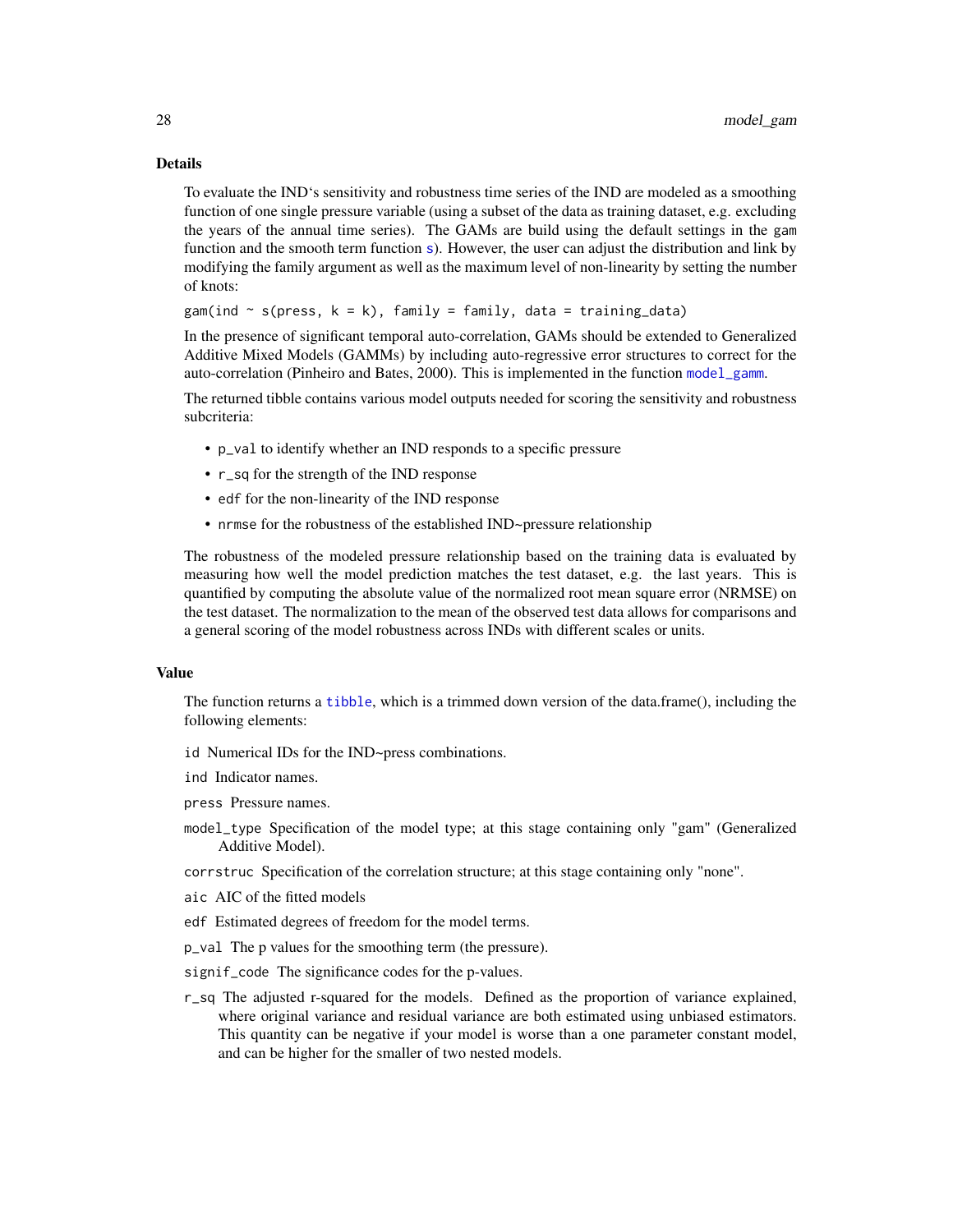<span id="page-28-0"></span>expl\_dev The proportion of the null deviance explained by the models.

- nrmse Absolute values of the root mean square error normalized by the standard deviation (NRMSE).
- ks\_test The p-values from a Kolmogorov-Smirnov Test applied on the model residuals to test for normal distribution. P-values > 0.05 indicate normally distributed residuals.
- tac logical; indicates whether temporal autocorrelation (TAC) was detected in the residuals. TRUE if model residuals show TAC. NAs in the time series due to real missing values, test data extraction or exclusion of outliers are explicitly considered. The test is based on the following condition: if any of the acf and pacf values of lag 1 - 5 are greater than 0.4 or lower than -0.4, a TRUE is returned.
- pres\_outlier A list-column with all indices of values identified as outliers in each model (i.e.cook's distance > 1). The indices present the position in the training data, including NAs.
- excl\_outlier A list-column listing all outliers per model that have been excluded in the GAM fitting
- model A list-column of IND~press-specific gam objects that contain additionally the logical vector indicating missing values (\$train\_na).

#### References

Pinheiro, J.C., Bates, D.M. (2000) Mixed-Effects Models in S and S-Plus. Springer, New York, 548pp.

#### See Also

[tibble](#page-0-0) and the vignette("tibble") for more informations on tibbles, [gam](#page-0-0) for more information on GAMs, and [plot\\_diagnostics](#page-37-1) for assessing the model diagnostics

Other IND~pressure modeling functions: [find\\_id](#page-20-1), [ind\\_init](#page-22-1), [model\\_gamm](#page-29-1), [plot\\_diagnostics](#page-37-1), [plot\\_model](#page-39-1), [scoring](#page-47-1), [select\\_model](#page-50-1), [test\\_interaction](#page-55-1)

# Examples

```
# Using the Baltic Sea demo data in this package
dat_init <- ind_init(
  ind_tbl = ind_ex[, c("Sprat", "Cod")],press_tbl = press_ex[, c("Tsum", "Swin", "Fcod", "Fher")],
  time = ind\_ex[, 1])
gam_tbl <- model_gam(dat_init)
# Any outlier?
gam_tbl$pres_outlier
# Exclude outliers by passing this list as input:
gam_tbl_out <- model_gam(dat_init, excl_outlier = gam_tbl$pres_outlier)
```

```
# Using another error distribution
ind_sub <- round(exp(ind_ex[ ,c(2,8,9)]),0) # to unlog data and convert to integers
ind_tbl2 <- ind_init(ind_sub, press_ex, time = ind_ex$Year)
model_gam(ind_tbl2, family = poisson(link="log"))
```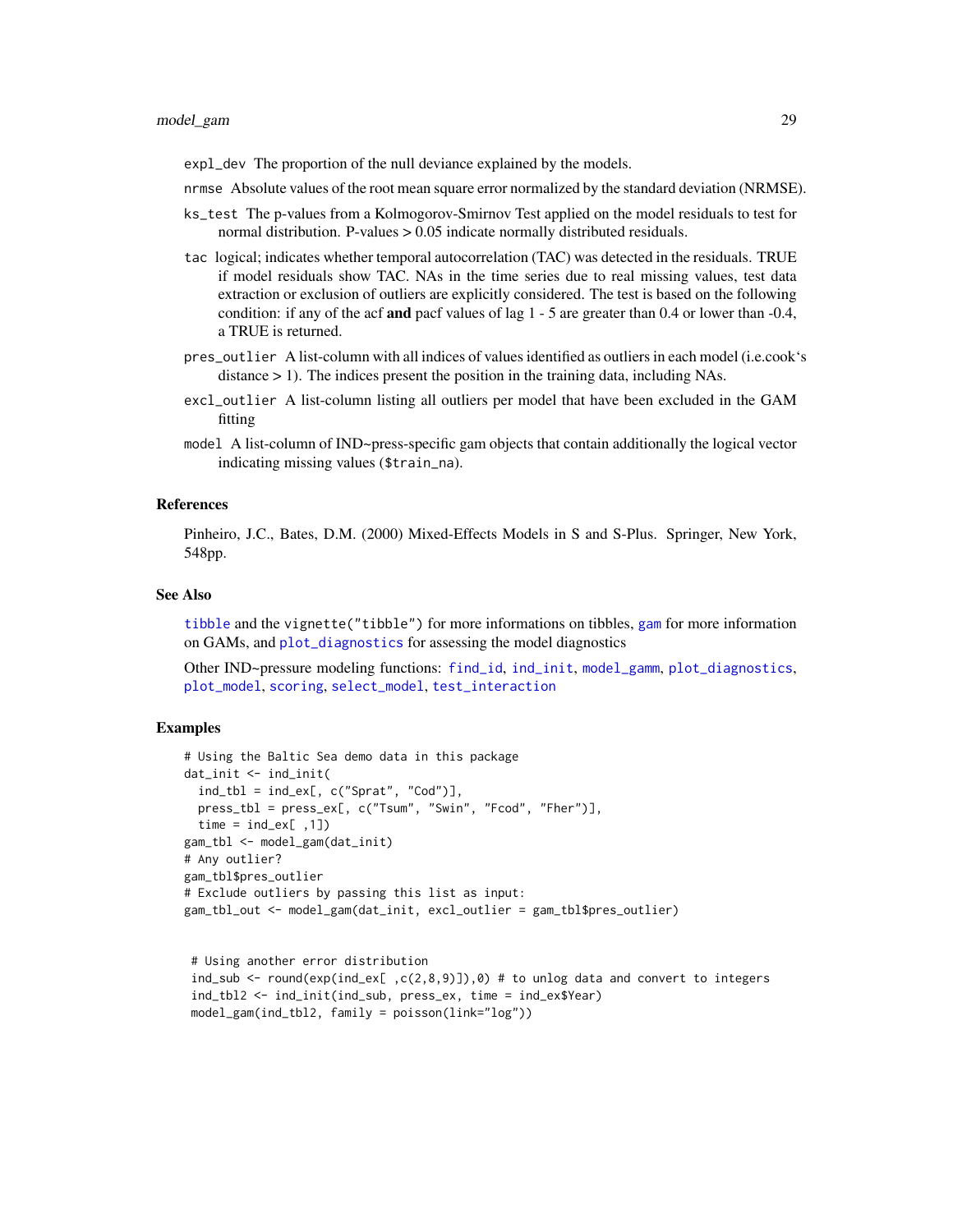#### Description

model\_gamm accounts for temporal autocorrelation (TAC) in the time series by fitting Generalized Additive Mixed Models (GAMMs) that include AR or ARMA correlation structures using the [gamm](#page-0-0) function. The GAMMs are applied to all IND~pressure combinations provided as input or only those with significant TAC in the GAM residuals (using filter argument).

## Usage

```
model_{\text{gamma}}(init_{\text{th}}, k = 5, family = stats::gaussian(),excl_outlier = NULL, filter = NULL)
```
# Arguments

| init_tbl     | The output tibble of the <b>ind</b> _init function.                                                                                                                                                                                                                                                                                                                                                                                                     |
|--------------|---------------------------------------------------------------------------------------------------------------------------------------------------------------------------------------------------------------------------------------------------------------------------------------------------------------------------------------------------------------------------------------------------------------------------------------------------------|
| k            | Choice of knots (for the smoothing function $s$ ); the default is 5.                                                                                                                                                                                                                                                                                                                                                                                    |
| family       | A description of the error distribution and link to be used in the GAM. This<br>needs to be defined as a family function (see also family). All standard family<br>functions can be used as well some of the distribution families in the mgcv<br>package (see family mgcv; e.g.negbin). Note that nb, which estimates theta<br>parameter, cannot be used for gamm.                                                                                     |
| excl_outlier | A list of values identified as outliers in specific IND~pressure GAMMs, which<br>should be excluded in this modeling step (the output tibble of this function in-<br>cludes the variable 'pres_outlier', which is a column-list containing all indices<br>of values with cook's distance $> 1$ (see below). The function can be re-run again,<br>then excluding all these outliers provided in \$pres_outlier from the the first<br>run (see example)). |
| filter       | logical; a filter used to select specific rows in init_tbl (row gets selected if value<br>TRUE). That could be the tac column in the model_gam output tibble which<br>indicates whether the model residuals show TAC.                                                                                                                                                                                                                                   |

# Details

Modeling first-differenced indicator time series can be an alternative solution to avoid temporal dependence between observations. However, this approach does often not help reducing the significant auto-correlation while GAMMs do as found in Otto *et al.* (2018). Such an extension implies that the single elements of the response variable are not independent anymore and that the correlation between the residuals at time t1 and t2 only depends on their time difference t1 – t2 (Wood, 2006).

In model\_gamm six GAMMs are computed for each filtered IND~pressure pair, i.e.

- 1. no correlation structure (for AIC comparison)
- 2. auto-regressive error structure of order p=1 (AR1)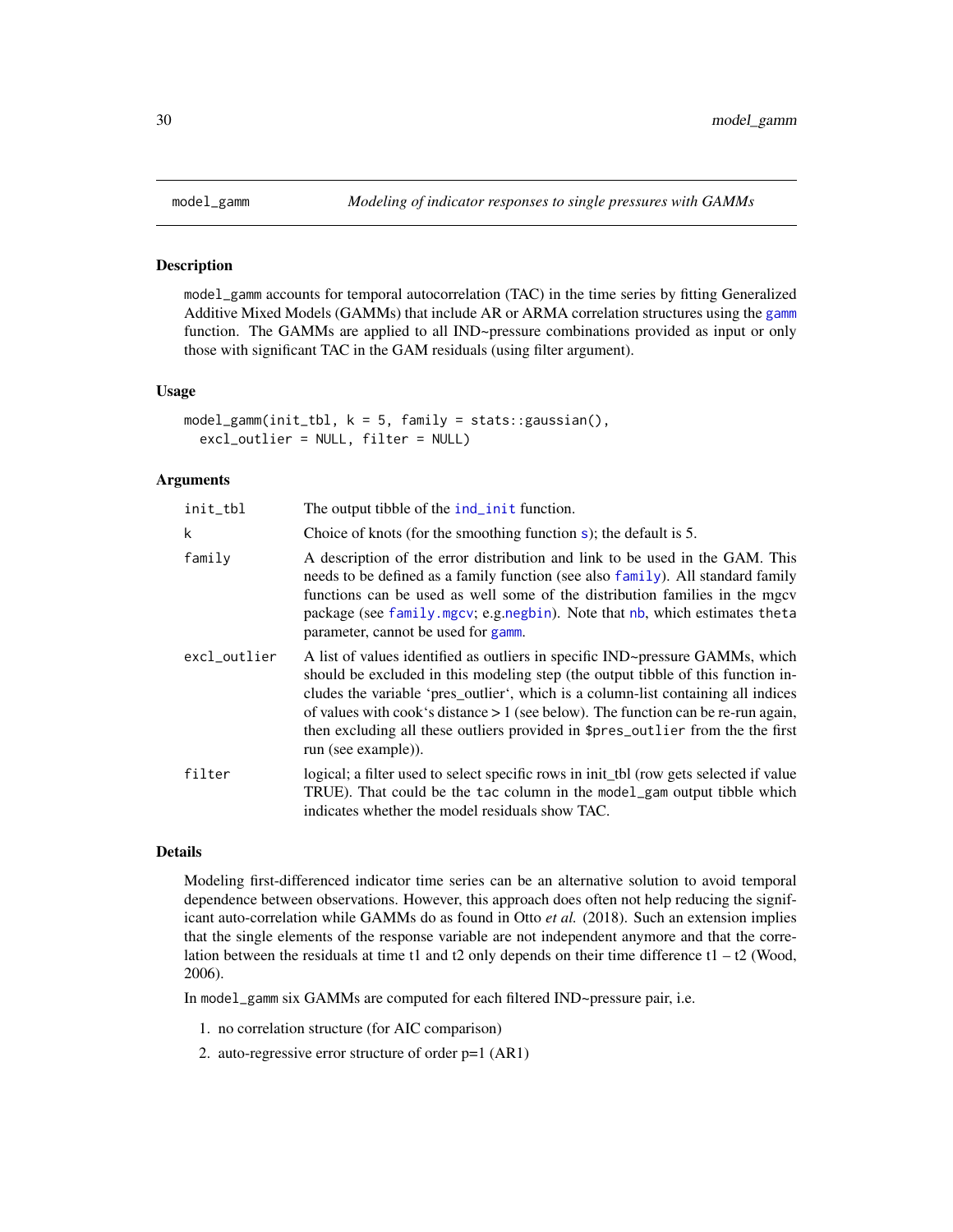- <span id="page-30-0"></span>3. auto-regressive error structure of order p=2 (AR2)
- 4. auto-regressive moving average of order p=1 and q=1 (ARMA11)
- 5. auto-regressive moving average of order p=1 and q=2 (ARMA12)
- 6. auto-regressive moving average of order p=2 and q=1 (ARMA21)

#### Value

Returns a model output tibble that contains for each filtered IND~pressure pair 6 rows with the individual GAMM outputs. The structure remains the same as in [model\\_gam](#page-26-1) except for the explained deviance, which is not computed by the gamm function. The selection of the final correlation structure for each IND~pressure model can be done manually on this tibble or with an automatized routine using [select\\_model](#page-50-1).

# References

Otto, S.A., Kadin, M., Casini, M., Torres, M.A., Blenckner, T. (2018) A quantitative framework for selecting and validating food web indicators. *Ecological Indicators*, 84: 619-631, doi: https://doi.org/10.1016/j.ecolind.2017.

Wood, S.N. (2006) Generalized Additive Models: An Introduction with R. Chapman and Hall/CRC Press

# See Also

[gamm](#page-0-0) for more information on GAMMs and [plot\\_diagnostics](#page-37-1) for assessing the model diagnostics

Other IND~pressure modeling functions: [find\\_id](#page-20-1), [ind\\_init](#page-22-1), [model\\_gam](#page-26-1), [plot\\_diagnostics](#page-37-1), [plot\\_model](#page-39-1), [scoring](#page-47-1), [select\\_model](#page-50-1), [test\\_interaction](#page-55-1)

#### Examples

```
# Using the Baltic Sea demo data in this package
dat_init <- ind_init(
 ind_tbl = data.frame(Cod = ind_ex$Sprat),press_tbl = press_ex[, c("Fsprat", "Fher")],
 time = ind\_ex[, 1])
gam_tbl <- model_gam(dat_init)
# Any temporal autocorrelation
gam_tbl$tac
# Applying model_gamm function and passing the $tac variable as filter
gamm_tbl <- model_gamm(dat_init, filter = gam_tbl$tac)
```
model\_gamm\_ex *Model output tibble from the* [model\\_gamm](#page-29-1) *function*

#### **Description**

This is an example output tibble from the model\_gamm function applied on the Central Baltic Sea food web indicator demonstration data.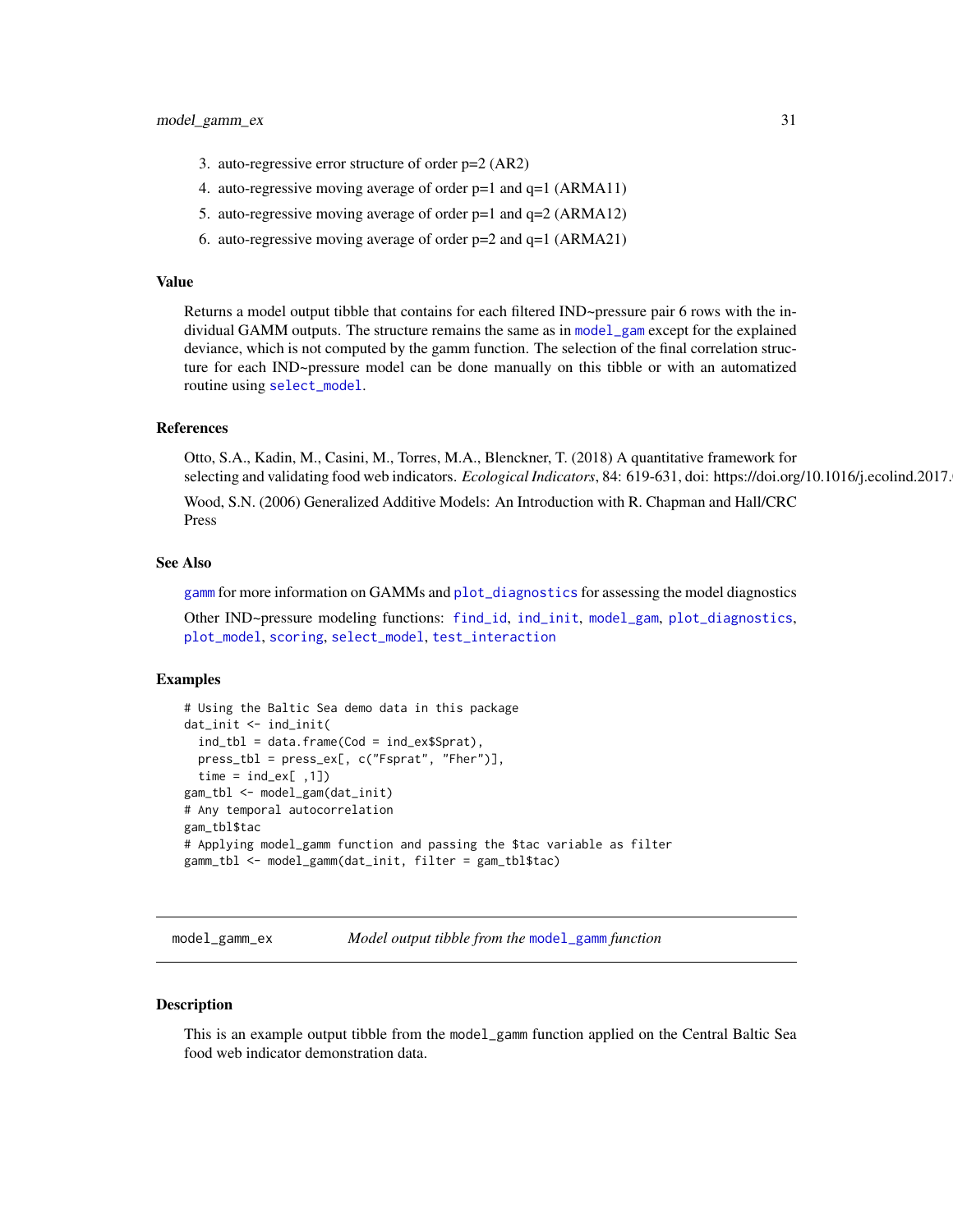#### <span id="page-31-0"></span>Usage

model\_gamm\_ex

# Format

A data frame with 234 rows and 16 variables:

- id Numerical IDs for the IND~press combinations.
- ind Indicator names.
- press Pressure names.
- model\_type Specification of the model type; at this stage containing only "gam" (Generalized Additive Model).

corrstruc Specification of the correlation structure; at this stage containing only "none".

- aic AIC of the fitted models
- edf Estimated degrees of freedom for the model terms.
- p\_val The p values for the smoothing term (the pressure).
- signif\_code The significance codes for the p-values.
- r\_sq The adjusted r-squared for the models. Defined as the proportion of variance explained, where original variance and residual variance are both estimated using unbiased estimators. This quantity can be negative if your model is worse than a one parameter constant model, and can be higher for the smaller of two nested models.
- nrmse Absolute values of the root mean square error normalized by the standard deviation (NRMSE) using no back-transformation.
- ks\_test The p-values from a Kolmogorov-Smirnov Test applied on the model residuals to test for normal distribution. P-values > 0.05 indicate normally distributed residuals.
- tac logical; indicates whether temporal autocorrelation (TAC) was detected in the residuals. TRUE if model residuals show TAC.
- pres\_outlier A list-column with outliers identified for each model (i.e. Cook's distance > 1). The indices present the position in the training data, including NAs.
- excl\_outlier A list-column listing all outliers per model that have been excluded in the GAM fitting
- model A list-column of IND~press-specific gam objects.

model\_gam\_ex *Model output tibble from the* [model\\_gam](#page-26-1) *function*

#### **Description**

This is an example output tibble from the model\_gam function applied on the Central Baltic Sea food web indicator demonstration data.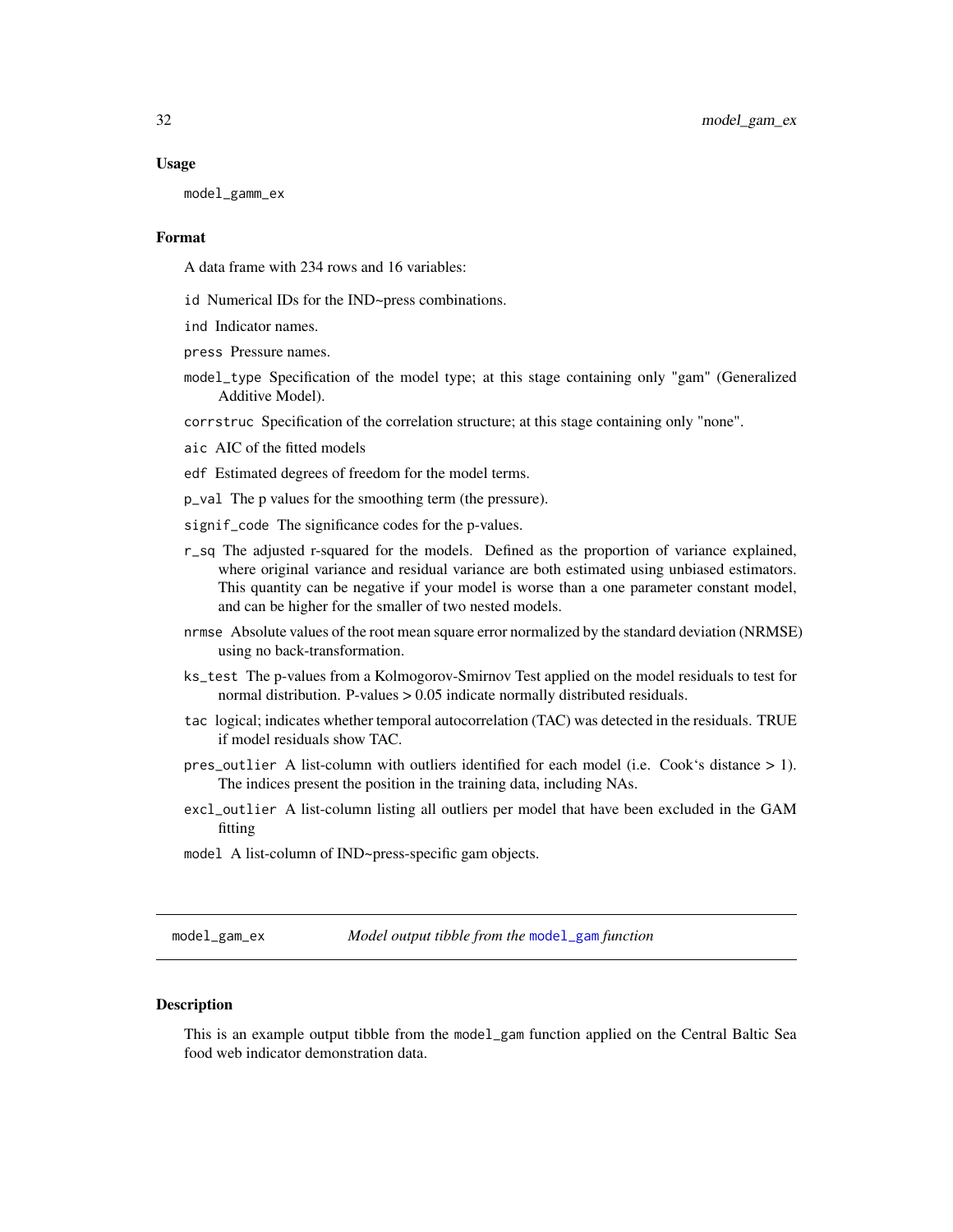model\_gam\_ex 33

#### Usage

model\_gam\_ex

# Format

A data frame with 84 rows and 17 variables:

- id Numerical IDs for the IND~press combinations.
- ind Indicator names.
- press Pressure names.
- model\_type Specification of the model type; at this stage containing only "gam" (Generalized Additive Model).

corrstruc Specification of the correlation structure; at this stage containing only "none".

- aic AIC of the fitted models
- edf Estimated degrees of freedom for the model terms.
- p\_val The p values for the smoothing term (the pressure).
- signif\_code The significance codes for the p-values.
- r\_sq The adjusted r-squared for the models. Defined as the proportion of variance explained, where original variance and residual variance are both estimated using unbiased estimators. This quantity can be negative if your model is worse than a one parameter constant model, and can be higher for the smaller of two nested models.
- expl\_dev The proportion of the null deviance explained by the models.
- nrmse Absolute values of the root mean square error normalized by the standard deviation (NRMSE) using no back-transformation.
- ks\_test The p-values from a Kolmogorov-Smirnov Test applied on the model residuals to test for normal distribution. P-values > 0.05 indicate normally distributed residuals.
- tac logical; indicates whether temporal autocorrelation (TAC) was detected in the residuals. TRUE if model residuals show TAC.
- pres\_outlier A list-column with outliers identified for each model (i.e. Cook's distance > 1). The indices present the position in the training data, including NAs.
- excl\_outlier A list-column listing all outliers per model that have been excluded in the GAM fitting
- model A list-column of IND~press-specific gam objects.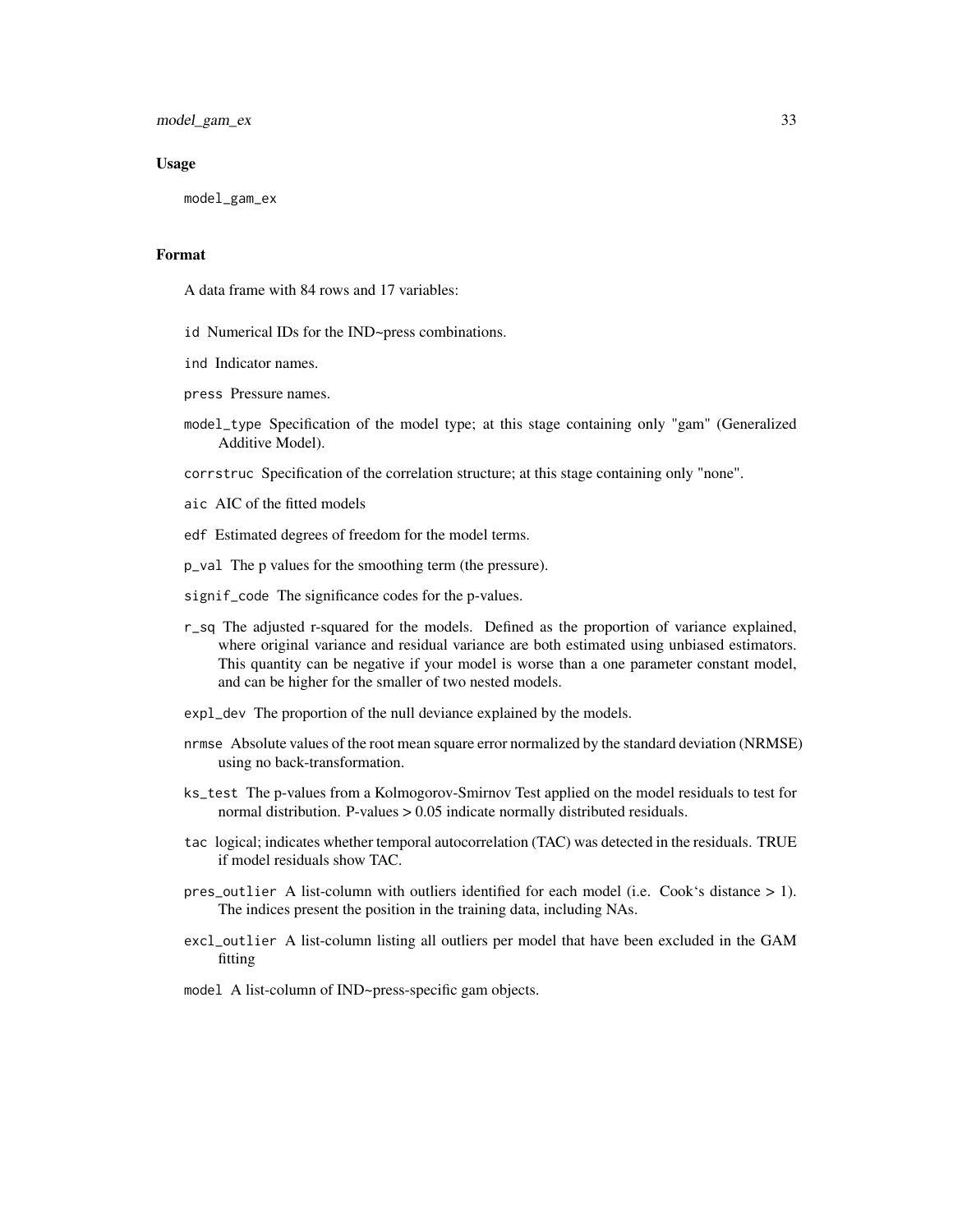<span id="page-33-1"></span><span id="page-33-0"></span>

# Description

The function models the long-term trend of each indicator (IND) based on Generalized Additive Models (GAM) and returns a tibble with IND-specific GAM outputs.

# Usage

```
model_trend(ind_tbl, time, train = 1, random = FALSE, k = 4,
  family = stats::gaussian())
```
#### Arguments

| ind_tbl | A data frame, matrix or tibble containing only the (numeric) IND variables.<br>Single indicators should be coerced into a data frame to keep the indicator name.<br>If kept as vector, default name will be 'ind'.                                                                             |
|---------|------------------------------------------------------------------------------------------------------------------------------------------------------------------------------------------------------------------------------------------------------------------------------------------------|
| time    | A vector containing the actual time steps (e.g. years; should be the same for the<br>IND data).                                                                                                                                                                                                |
| train   | The proportion of observations that should go into the training data on which<br>the GAMs are fitted. Has to be a numeric value between $0$ and 1; the default is<br>1 (i.e. the full time series is fitted).                                                                                  |
| random  | logical; should the observations for the training data be randomly chosen? De-<br>fault is FALSE.                                                                                                                                                                                              |
| k       | Choice of knots (for the smoothing function $s$ ); the default is 4.                                                                                                                                                                                                                           |
| family  | A description of the error distribution and link to be used in the GAM. This<br>needs to be defined as a family function (see also family). All standard family<br>functions can be used as well some of the distribution families in the mgcv<br>package (see family.mgcv; e.g.negbin or nb). |

#### Details

To test for linear or non-linear long-term changes, each indicator (IND) in the ind\_tbl is modeled as a smoothing function of the time vector (usually years) using the [gam](#page-0-0) function. The trend can be tested for the full time series (i.e. all observations are used as training data) or for a random or selected subset.

The GAMs are build using the default settings in the gam function and the smooth term function [s](#page-0-0)). However, the user can adjust the distribution and link by modifying the family argument as well as the maximum level of non-linearity by setting the number of knots:

 $gam(ind \sim s(time, k = k), family = family, data = training_data)$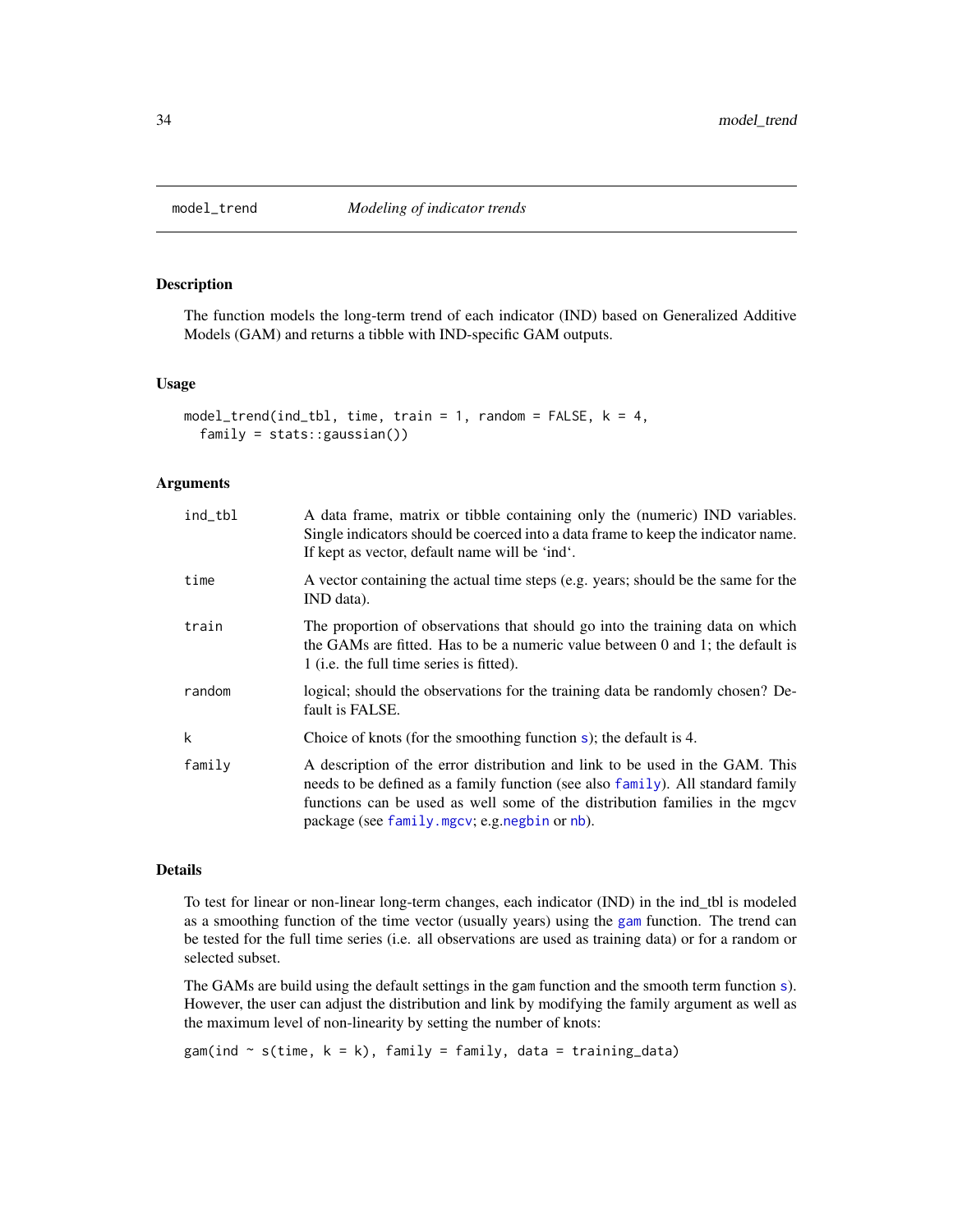<span id="page-34-0"></span>model\_trend\_ex 35

#### Value

The function returns a [tibble](#page-0-0), which is a trimmed down version of the data.frame(), including the following elements:

ind\_id Indicator IDs.

ind Indicator names.

p\_val The p values for the smoothing term (here time).

model A list-column of indicator-specific gam objects.

ind\_train A list-column with indicator values of the training data.

time\_train A list-column with the time values (e.g. years) of the training data.

pred A list-column with indicator values predicted from the GAM for the training period.

ci\_up A list-column with the upper 95% confidence interval of predicted indicator values.

ci\_low A list-column with the lower 95% confidence interval of predicted indicator values.

# See Also

[plot\\_diagnostics](#page-37-1) for assessing model diagnostics, [plot\\_trend](#page-45-1) for trend visualization, [tibble](#page-0-0) and the vignette("tibble") for more information on tibbles, [gam](#page-0-0) for more information on GAMs

# Examples

```
# Using the Baltic Sea demo data in this package
ind_tbl <- ind_ex[ ,-1] # excluding the year
time <- ind_ex$Year
# Using the default settings
trend_tbl <- model_trend(ind_tbl, time)
# Change the training and test data assignment
model_trend(ind_tbl, time, train = .5, random = TRUE)
# To keep the name when testing only one indicator, coerce vector to data frame
model_trend(data.frame(MS = ind_tbl$MS), time, train = .5, random = TRUE)
```
model\_trend\_ex *Model output tibble from the* [model\\_trend](#page-33-1) *function*

#### **Description**

This is an example output tibble from the model\_trend function applied on the Central Baltic Sea food web indicator demonstration data.

#### Usage

model\_trend\_ex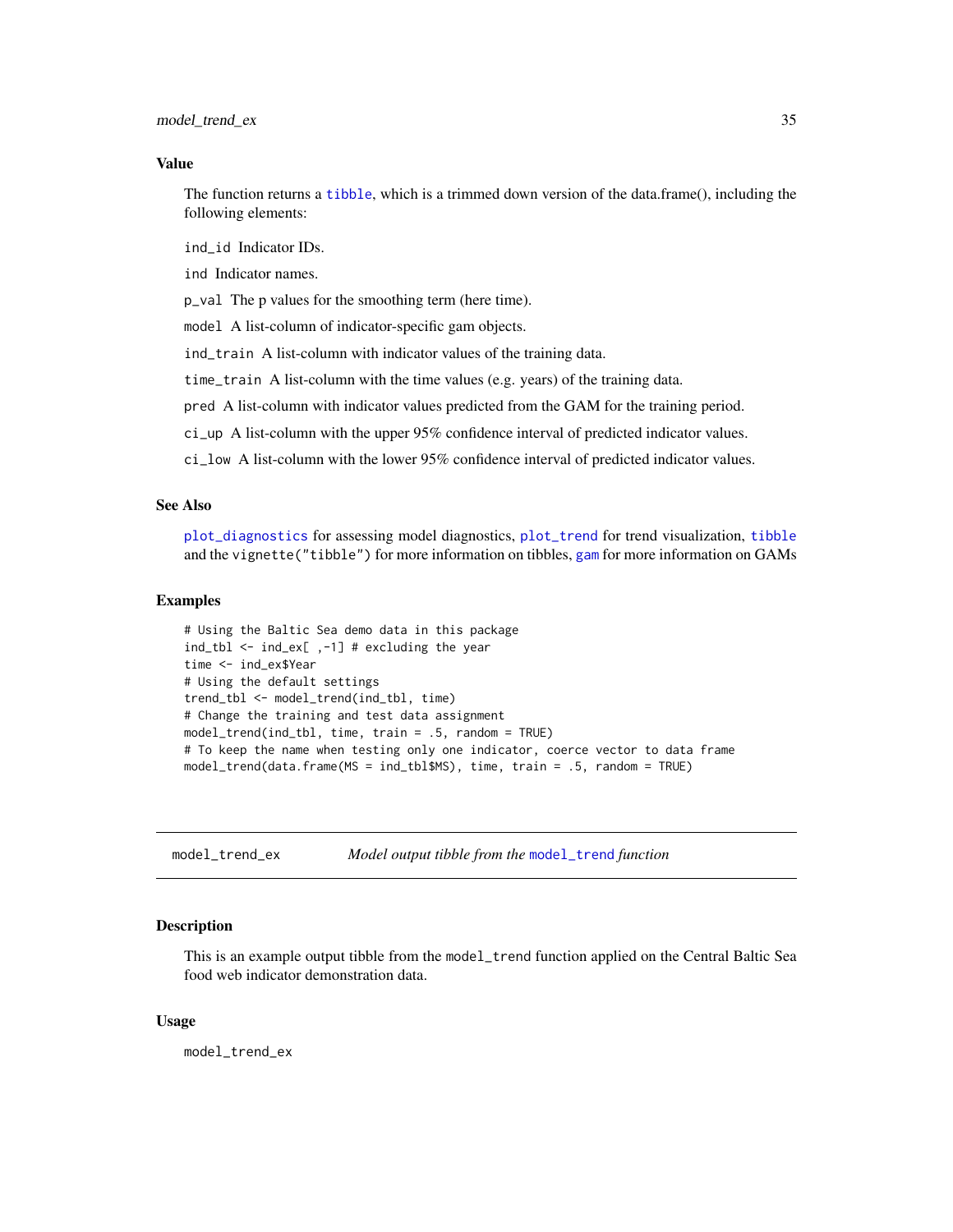36 nrmse

# Format

A data frame with 12 rows and 9 variables:

ind\_id Indicator IDs.

ind Indicator names.

p\_val The p values for the smoothing term (here time).

model A list-column of indicator-specific gam objects.

ind\_train A list-column with indicator values of the training data.

time\_train A list-column with the time values (e.g. years) of the training data.

pred A list-column with indicator values predicted from the GAM for the training period.

ci\_up A list-column with the upper 95% confidence interval of predicted indicator values.

ci\_low A list-column with the lower 95% confidence interval of predicted indicator values.

<span id="page-35-1"></span>nrmse *Normalized Root Mean Square Error*

#### Description

nrmse is a function that allows the user to calculate the normalized root mean square error (NRMSE) as absolute value between predicted and observed values using different type of normalization methods. It further allows the NRMSE calculation on the scale of the untransformed indicator, which is advisable for a comparison across indicators.

#### Usage

```
nrmse(pred, obs, method = "sd", transformation = "none",
  trans_function = "none")
```
# Arguments

| pred   | A vector of predicted values.                                                                                                                                                                                                                                                                                                                                                            |
|--------|------------------------------------------------------------------------------------------------------------------------------------------------------------------------------------------------------------------------------------------------------------------------------------------------------------------------------------------------------------------------------------------|
| obs    | A vector of observed values.                                                                                                                                                                                                                                                                                                                                                             |
| method | A character string indicating the value to be used for the normalization of the<br>RMSE. The default is the standard deviation. Alternatively, you can choose the<br>"mean", "maxmin" (difference between the maximum and minimum observed<br>values) or "ig" (interquartile)                                                                                                            |
|        | transformation. The type of transformation applied to the observations prior to the analysis.<br>Choose one of the following: "none" (default), "sqrt", "4thrt" (fourth root),<br>"log" (natural logarithm), "log10" (common, i.e. base 10, logarithm), "log2"<br>(binary logarithm), " $log1p$ " (i.e. $log(1+x)$ ), "arcsine" (if data is proportional,<br>NOT percentage) or "other". |
|        | trans_function If transformation is set to ""other", the function for the back-transformation<br>needs to be defined here as character string (simply the inverse of the origi-<br>nal transformation), e.g. "5^x" if observations $log(x, base = 5)$ transformed or<br>"exp(x) - 0.001" if observations $log(x + 0.001)$ transformed. Default is "none".                                |

<span id="page-35-0"></span>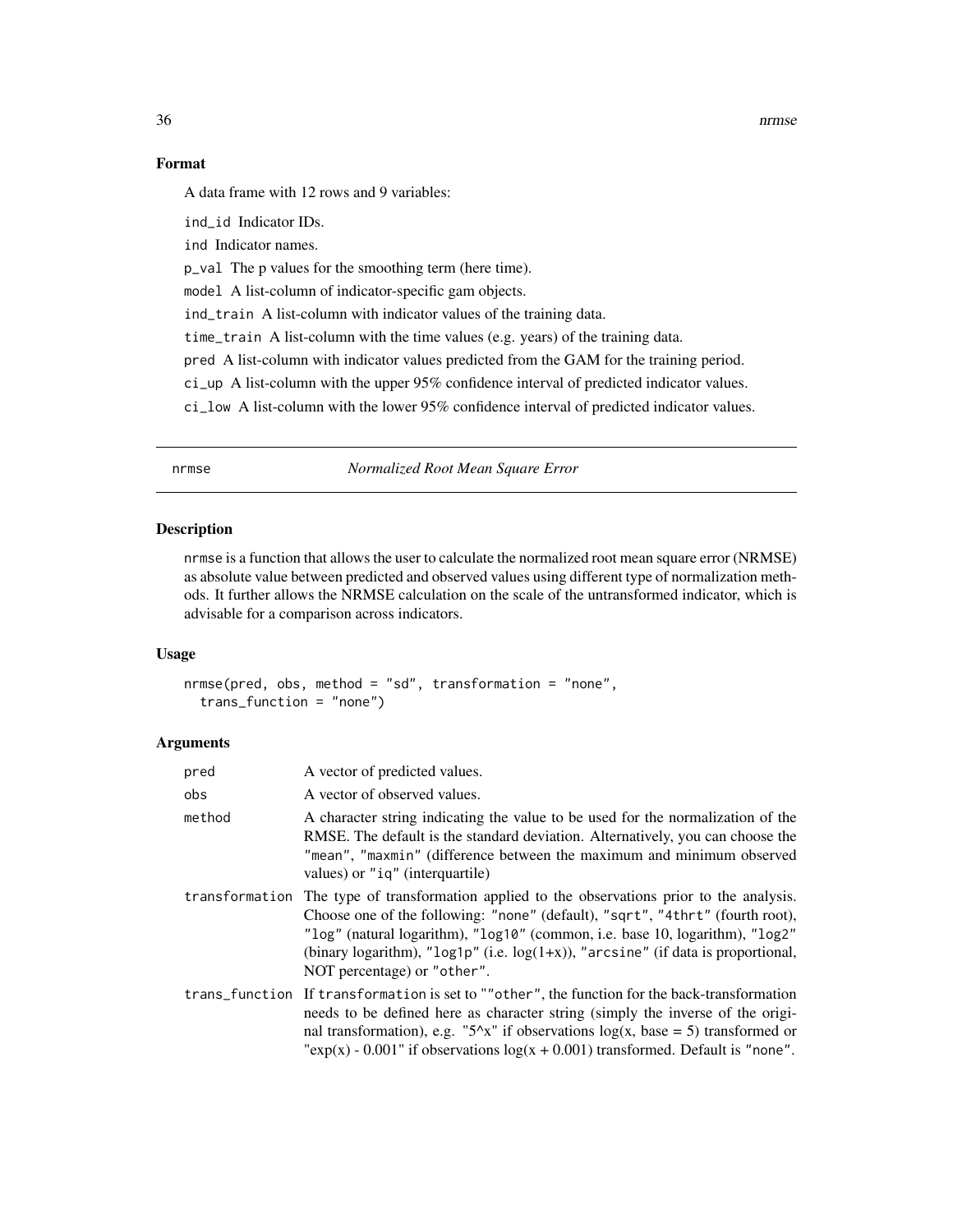# <span id="page-36-0"></span>Details

The for most common normalization methods are implemented here:

- the \*\*mean\*\*: NRMSE = RMSE / mean(obs) - the \*\*standard deviation\*\*: NRMSE = RMSE / sd(obs) - the \*\*difference between maximum and minimum\*\*: NRMSE = RMSE / (max(obs)min(obs) - the \*\*interquartile range\*\*; NRMSE = RMSE / (Q1-Q3), i.e. the difference between the 25th and 75th percentile of observations

Missing values in obs and pred are removed before the computation proceeds, and only those positions with non-missing values in both pred and obs are considered in the computation.

# Value

The function returns a single NRMSE value (expressed as absolute value). In case the number of positions with non-missing values in both pred and obs is less then 2, NA is returned with a message.

#### See Also

[calc\\_nrmse](#page-11-1)

## Examples

```
obs <- c(10, 14, 20)
pred <- c(9, 12, 13)
# Calculating the sd-based NRMSE for untransformed data
nrmse(pred, obs)
# Calculating the iq-based NRMSE for log(x+0.001) transformed data
nrmse(pred, obs, method = "iq", transformation = "other", trans_function = "exp(x)-0.001")
```
<span id="page-36-1"></span>plot\_clust\_sc *Dendrogram of the cluster analysis.*

#### Description

plot\_clust\_sc generates from the cluster analysis a dendrogram based on the ggplot2 and ggdendro packages.

#### Usage

 $plot\_cluster\_sc(x, rotate = FALSE, text\_size = 15)$ 

# Arguments

| x         | Output from the cluster analysis (object of class helust). |
|-----------|------------------------------------------------------------|
| rotate    | If TRUE, rotates plot by 90 degrees.                       |
| text size | Size of the title and axes labels.                         |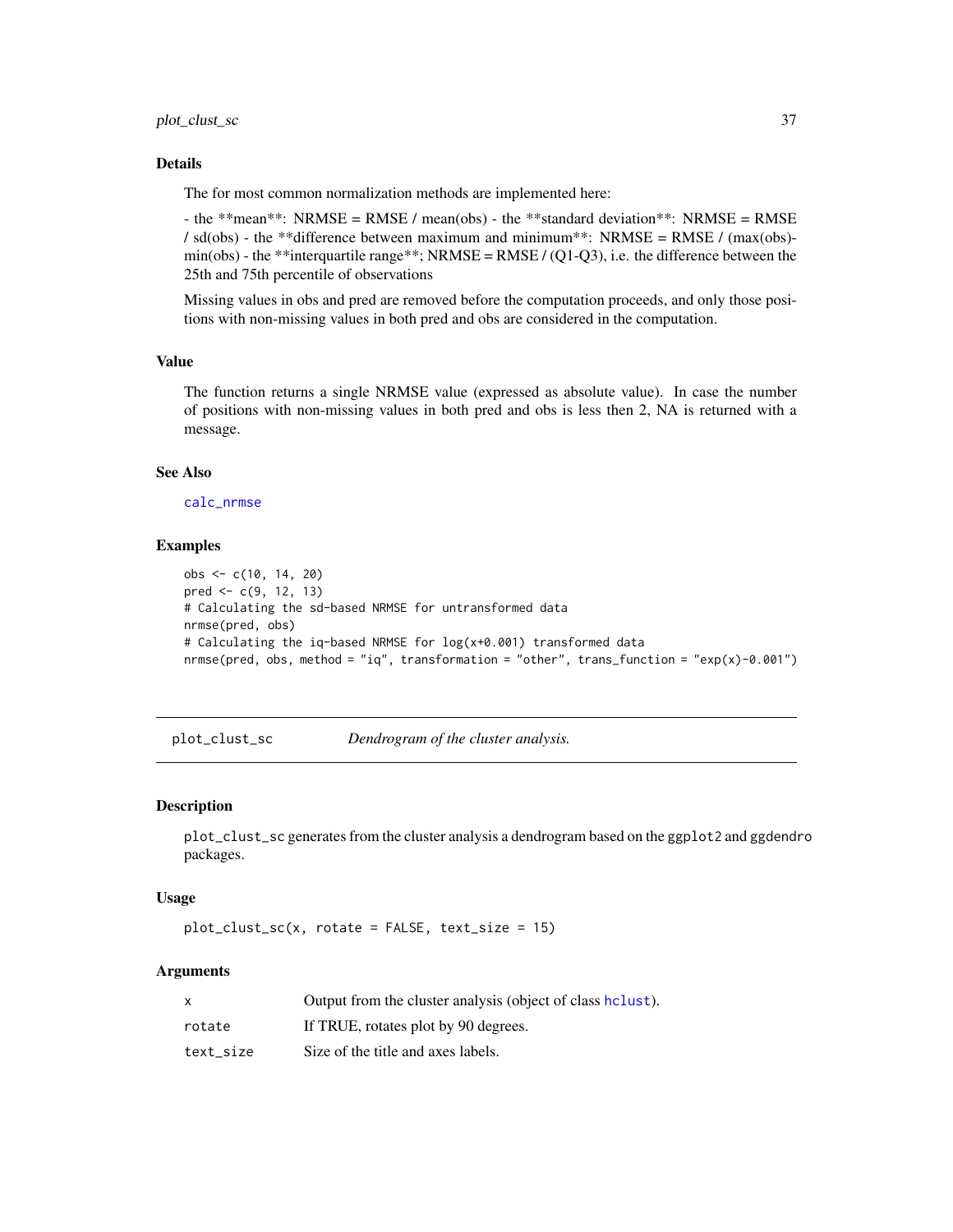<span id="page-37-0"></span>

The function returns a [ggplot](#page-0-0) object.

# See Also

[ggplot](#page-0-0), [dendro\\_data](#page-0-0) for the data extraction from the hclust object to produce the dendrogram

Other score-based IND performance functions: [clust\\_sc](#page-13-1), [dist\\_sc\\_group](#page-18-1), [dist\\_sc](#page-17-1), [expect\\_resp](#page-19-1), [plot\\_spiechart](#page-41-1), [scoring](#page-47-1), [summary\\_sc](#page-54-1)

# Examples

```
# Using the Baltic Sea demo data
scores_tbl <- scoring(trend_tbl = model_trend_ex,
 mod_tbl = all_results_ex, press_type = press_type_ex)
scores_mat <- summary_sc(scores_tbl)$scores_matrix
dist_matrix <- dist_sc(scores_mat, method_dist = "euclidean")
clust_analysis <- clust_sc(dist_matrix, method_clust = "complete")
plot_clust_sc(clust_analysis)
# To modify the plot:
plot_clust_sc(clust_analysis, rotate = TRUE, text_size = 20) +
ggplot2::theme(title = ggplot2::element_text(colour = "blue", size = 10))
```
<span id="page-37-1"></span>plot\_diagnostics *Diagnostic plots for a fitted GAM, GAMM or threshold-GAM(M)*

#### **Description**

plot\_diagnostics takes a list of models of class 'gam', 'gamm' or 'thresh\_gam' or a mix of those and produces some diagnostic information of the fitting procedure and results. The function returns a tibble with 6 list-columns containing individual plots (ggplot2 objects) and one list-column containing a plot that shows all diagnostic plots together.

# Usage

```
plot_diagnostics(model_list)
```
# Arguments

model\_list A list with models of class gam(m) and/or thresh\_gam, e.g. the list-column model from the [model\\_gam](#page-26-1) output tibble.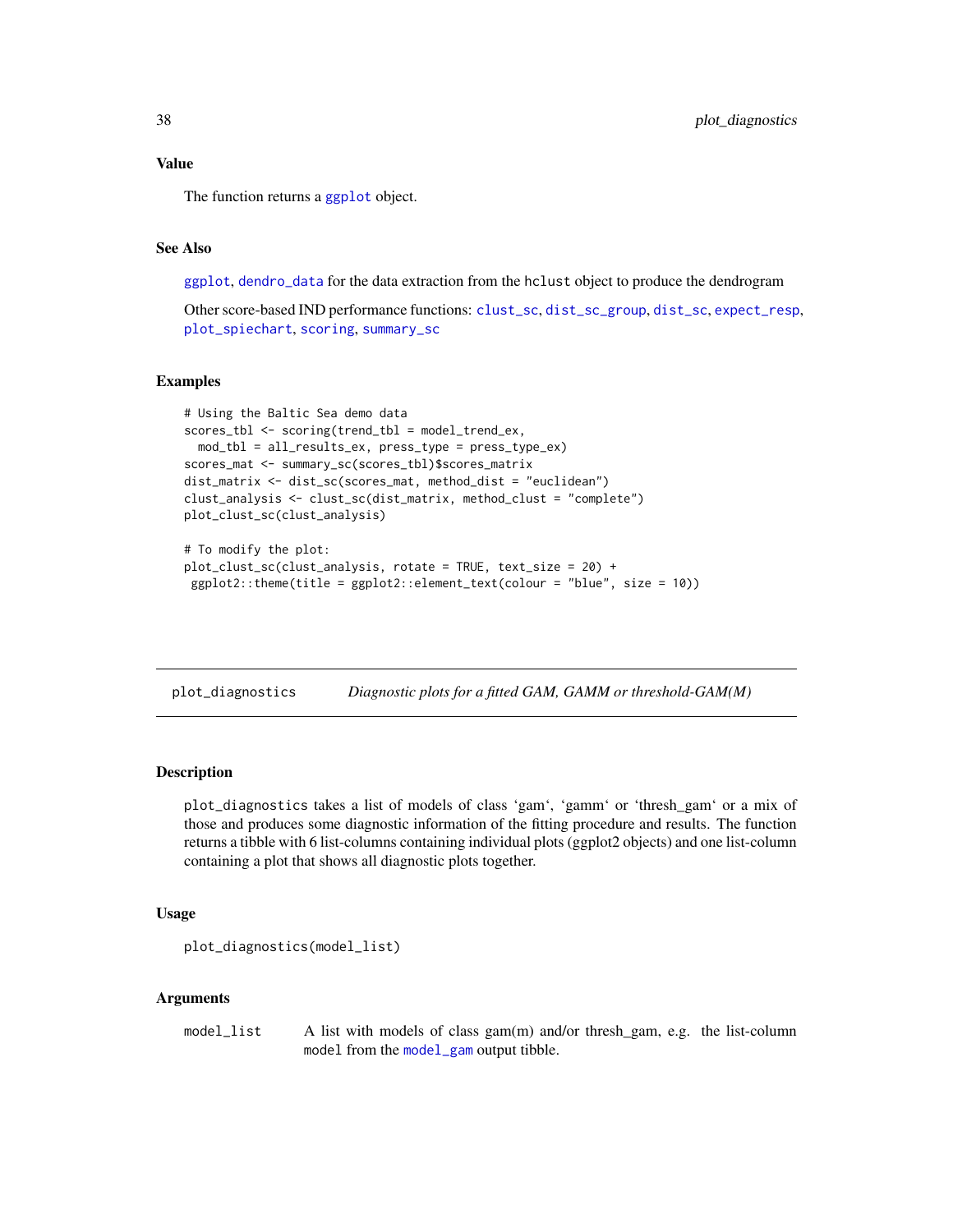#### <span id="page-38-0"></span>plot\_diagnostics 39

#### Details

The function can deal with any model of the classes 'gam', 'gamm' or 'thresh\_gam' as long as the input is a flat list. That means:

- If only one model is provided as input coerce the model explicitly to class 'list'. An input such as model\_gam\_ex[1, "model"] will not work as the class is a tibble. Use instead model\_gam\_ex\$model[1].
- If the input are one or more threshold-GAMs selected from the [test\\_interaction](#page-55-1) output (variable thresh\_models the model list features a nested structure: each IND~pressure pair (row) might have more than one threshold-GAM. To remove the nested structure use e.g. the [flatten](#page-0-0) function (see examples).

#### Value

The function returns a [tibble](#page-0-0), which is a trimmed down version of the data.frame(), including the following elements:

ind Indicator names.

- press Pressure names.
- cooks\_dist A list-column of ggplot2 objects that show the Cook's distance of all observations, which is a leave-one-out deletion diagnostics to measure the influence of each observation. Data points with a large Cook's distance  $(> 1)$  are considered to merit closer examination in the analysis.
- acf\_plot A list-column of ggplot2 objects that show the autocorrelation function for the residuals. NAs in the time series due to real missing values, test data extraction or exclusion of outliers are explicitly considered.
- pacf\_plot A list-column of ggplot2 objects that show the partial autocorrelation function for the residuals. NAs are explicitly considered.
- resid\_plot A list-column of ggplot2 objects that show residuals vs. fitted values.
- qq\_plot A list-column of ggplot2 objects that show the quantile-quantile plot for normality.
- gcvv\_plot A list-column of ggplot2 objects that show for a threshold-GAM the development of the generalized cross-validation value at different thresholds level of the modifying pressure variable. The GCV value of the final chosen threshold should be distinctly lower than for all other potential thresholds, i.e., the line should show a pointy negative peak at this threshold. If this is not the case, e.g. the trough is very wide with similar GCV values for nearby thresholds, the threshold-GAM is not optimal and should not be favored over a GAM despite the better LOOCV (leave-one-out cross-validation value).
- all\_plots A list-column of ggplot2 objects that show all five (six if threshold-GAM) plots together. For this plot, drawing canvas from the cowplot package were added on top of ggplot2.

#### See Also

[cooks.distance](#page-0-0), [acf](#page-0-0), [pacf](#page-0-0), [qqnorm](#page-0-0), and [flatten](#page-0-0) for removing a level hierarchy from a list

Other IND~pressure modeling functions: [find\\_id](#page-20-1), [ind\\_init](#page-22-1), [model\\_gamm](#page-29-1), [model\\_gam](#page-26-1), [plot\\_model](#page-39-1), [scoring](#page-47-1), [select\\_model](#page-50-1), [test\\_interaction](#page-55-1)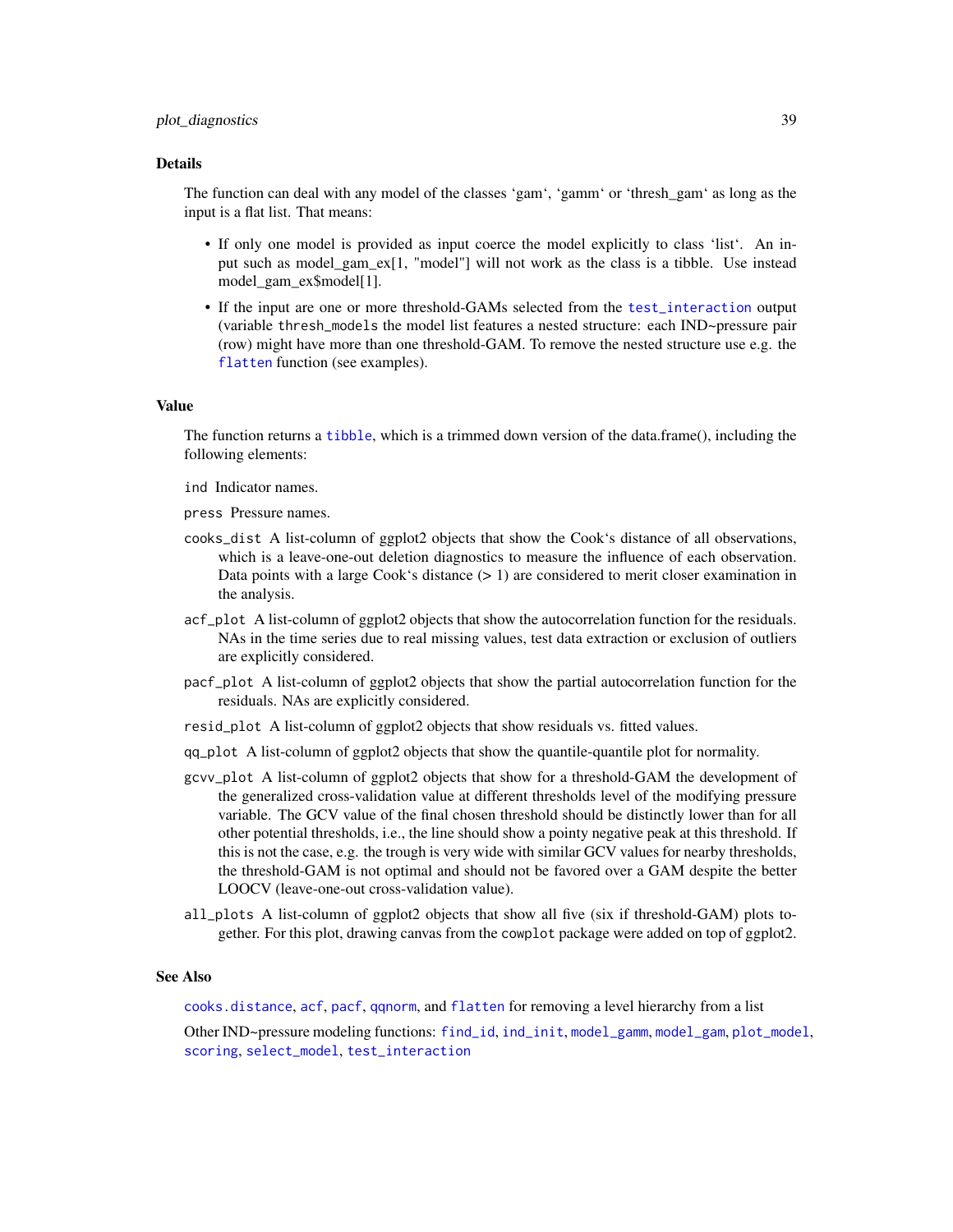# Examples

```
# Using some models of the Baltic Sea demo data:
# Apply function to a list of various model types
model_list <- c(all_results_ex$thresh_models[[5]],
  model_gam_ex$model[39], all_results_ex$model[76])
plots <- plot_diagnostics(model_list)
plots$cooks_dist[[1]]
plots$acf_plot[[2]]
plots$pacf_plot[[3]]
plots$resid_plot[[1]]
plots$qq_plot[[1]]
plots$gcvv_plot[[1]] # for threshold models
plots$all_plots[[1]] # shows all 5-6 plots
# Make sure that thresh_models have not a nested list structure:
model_list <- all_results_ex$thresh_models[5:6] %>% purrr::flatten(.)
plots <- plot_diagnostics(model_list)
```
<span id="page-39-1"></span>plot\_model *Visualization of all IND~pressure-model results relevant for the scoring*

# Description

plot\_model creates a tibble with up to 4 individual plots and one combined plot (all ggplot2 objects) for each IND~pressure pair in the input tibble. The number of plots generated depends on the information provided in the input tibble. If all model IND~pressure modeling functions have been applied to create the final input tibble all five plots will be produced.

# Usage

```
plot_model(init_tbl, mod_tbl, choose_thresh_gam = NULL,
 pos_label = "topleft", header = TRUE)
```
#### Arguments

| init_tbl          | The output tibble of the ind_init function.                                                                                                                                |
|-------------------|----------------------------------------------------------------------------------------------------------------------------------------------------------------------------|
| mod_tbl           | Any output tibble from the IND~pressure modeling functions.                                                                                                                |
| choose_thresh_gam |                                                                                                                                                                            |
|                   | Selects the threshold_GAM for the thresh_plot, which is relevant if several mod-<br>els are listed in 'thresh_models'.                                                     |
|                   | The default is NULL, which shows the best performing threshold_GAM (based<br>on the GCV as selection criterion).                                                           |
| pos_label         | Specifies the position of the annotation in the plot. Should be one of "topleft"<br>(default), "topright", "bottomleft" or "bottomright". For more details see place_text. |
| header            | logical; if TRUE, each plot will have a header including the IND name, pressure<br>$name(s)$ and the model type.                                                           |

<span id="page-39-0"></span>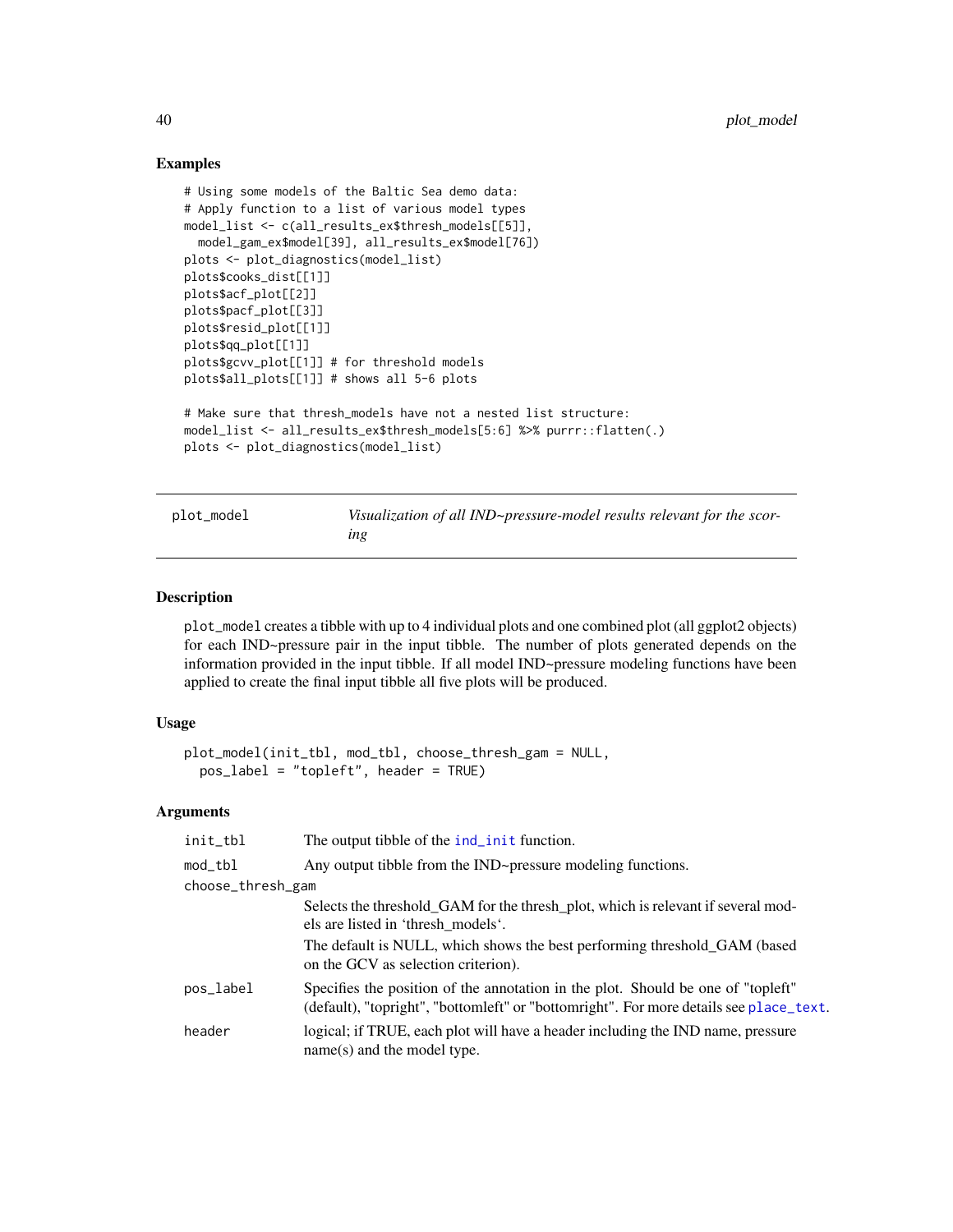#### <span id="page-40-0"></span>plot\_model 41

#### Value

The function returns a [tibble](#page-0-0), including the following elements:

- id Numerical IDs of the IND~press combinations.
- ind Indicator names.
- press Pressure names.
- response\_plot A list-column of ggplot2 objects that show the observed (black points) and predicted IND response to the single pressure (based on the training data). The solid blue line represents the predicted mean and the transparent polygon the 95% confidence interval. The effective degrees of freedom (edf),  $R$ \_sq, and p-value from the fitted model are additionally provided. The input needed for this plot is generated from the [model\\_gam](#page-26-1) or [model\\_gamm](#page-29-1) functions.
- predict\_plot A list-column of ggplot2 objects that show the robustness of the modeled relationship expressed as the predictive performance (the NRMSE) on a test dataset, e.g the last years of the time series. The solid green line represents the predicted IND value given the observed pressure value for that particular year (both in the training and test data, the latter displayed as green triangles). The transparent polygon represents the 95% confidence interval. Observed IND values of the test data are shown as black triangle, the trainings observations are presented as black circles. The input needed for this plot is generated from the [model\\_gam](#page-26-1) or [model\\_gamm](#page-29-1) functions.
- deriv\_plot A list-column of ggplot2 objects that show the first derivatives (S') of non-linear  $IND\rightarrow pressure$  response curves (edf  $> 1.5$ ) and the proportion of the pressure range where the IND shows no further significant change (i.e., slope approximates zero). Black triangles represent values at the pressure's boundary where the zero line falls into the confidence interval, which indicates no further significant IND change. Circle represent values that were considered positive for the calculation of the pressure range (see for more details [calc\\_deriv](#page-8-1)). The input needed for this plot is generated from the [calc\\_deriv](#page-8-1) function.
- thresh\_plot A list-column of ggplot2 objects that show the observed IND response curve for a specific pressure under a low (left panel, in black) and high (right panel, in red) regime of an interacting 2nd pressure variable. The solid lines represent the predicted mean and the transparent polygons the 95% confidence intervals. Filled circles represent the observed training observations in each regime. If no thresh\_plot is created for that IND~pressure pair, no interaction was found. If more than one interacting pressure variable has been detected, i.e. more than one threshold-GAM performed better than its corresponding GAM, the threshold-GAM with the best GCV will be displayed. The input needed for this plot is generated from the [test\\_interaction](#page-55-1) function. If the plot shows strange patterns such as smoothers hardly differ in both regimes with wide confidence intervals at the edge or few data points in one regime check the model diagnostics of this threshold model! Outliers can cause such patterns or if threshold is at the edge of the pressure range or other thresholds are similarly likely (see also [plot\\_diagnostics](#page-37-1).)
- all\_plots A list-column of ggplot2 objects that show all plots together using additional drawing canvas from the cowplot package on top of ggplot2.

#### See Also

Other IND~pressure modeling functions: [find\\_id](#page-20-1), [ind\\_init](#page-22-1), [model\\_gamm](#page-29-1), [model\\_gam](#page-26-1), [plot\\_diagnostics](#page-37-1), [scoring](#page-47-1), [select\\_model](#page-50-1), [test\\_interaction](#page-55-1)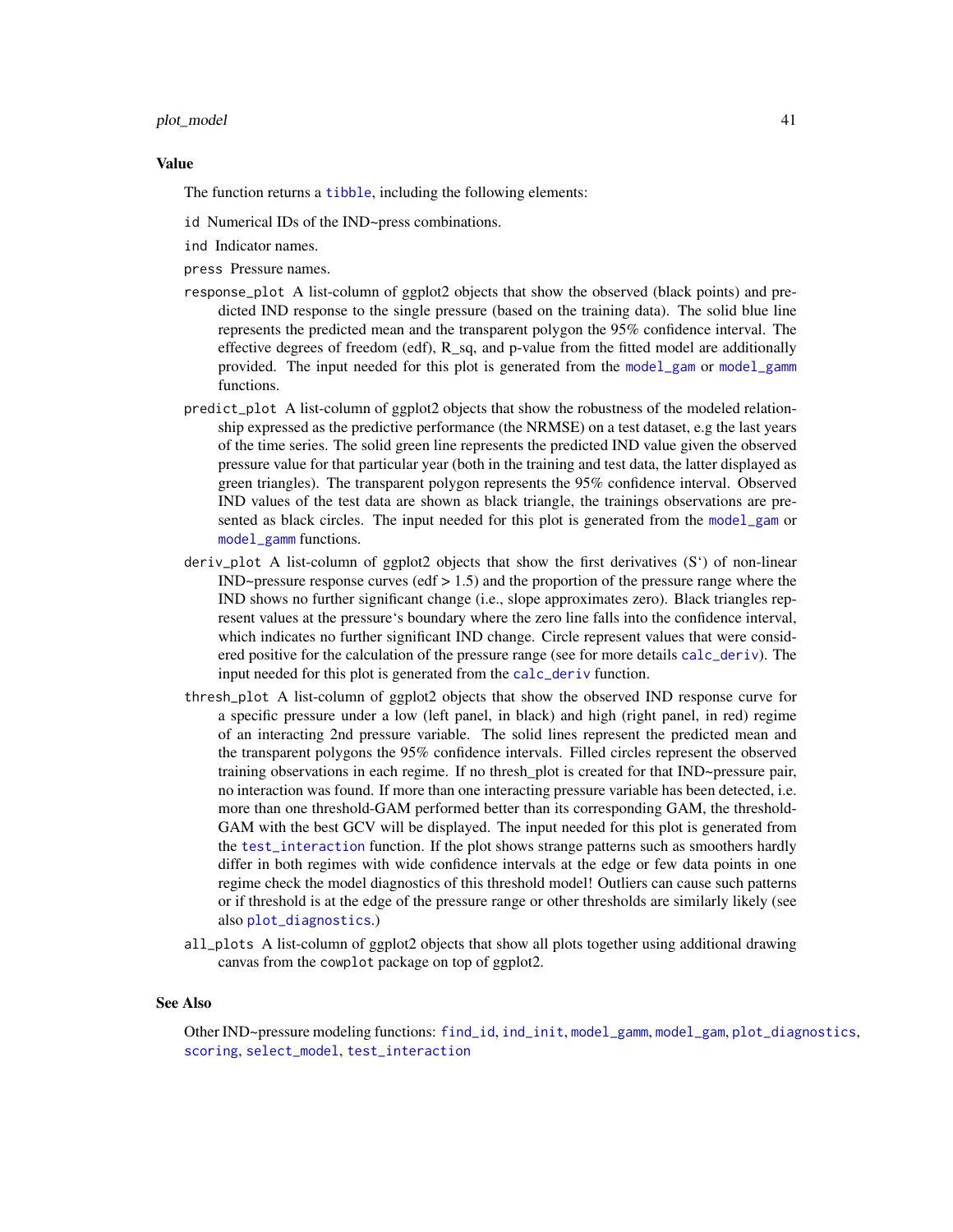# Examples

```
# Using some models of the Baltic Sea demo data in this package
mod_tbl <- all_results_ex[4:5, ]
init_tbl <- ind_init_ex[4:5, ]
dat <- plot_model(init_tbl, mod_tbl, pos_label = "topleft")
dat$response_plot[[1]]
dat$predict_plot[[1]]
dat$deriv_plot[[2]]
dat$thresh_plot[[2]]
dat$all_plots[[2]]
 # Apply function to all sign. models and save specific plots
 id <- which(all_results_ex$p_val <= 0.05)
 init_tbl <- ind_init_ex[id, ]
```

```
mod_tbl <- all_results_ex[id, ]
dat <- plot_model(init_tbl, mod_tbl, pos_label = "bottomright")
pdf(file.path(tempdir(), "Plot.pdf"), height=10, width=10)
dat$all_plots
dev.off()
```
<span id="page-41-1"></span>plot\_spiechart *Create score-based spie chart*

### Description

plot\_spiechart generates for each indicator in the scoring tibble a ggplot2-based spie chart to visualize the scores of each criterion.

# Usage

```
plot_spiechart(summary_tbl, col_press_type = NULL, col_crit8_11 = NULL,
  lab\_size = 6, title_size = 8)
```
#### Arguments

| summary_tbl  | The output tibble from the summary sc function.                                                                                                 |
|--------------|-------------------------------------------------------------------------------------------------------------------------------------------------|
|              | col_press_type Colors for the spie chart slices representing criteria 9 (sensitivity; opaque) and 9<br>(robustness; transparent).               |
|              | The colors distinguish the different pressure types. The default is set to the<br>RColourBrewer palette "Set1".                                 |
| col_crit8_11 | Colors for the spie chart slices representing criteria 8 (trend) and 11 (manage-<br>ment application). The default is set to cyan1 and yellow2. |
| lab_size     | Size for the labels naming the significant pressures. The default is 6.                                                                         |
| title_size   | Size for the title naming the indicator. The default is 8.                                                                                      |
|              |                                                                                                                                                 |

<span id="page-41-0"></span>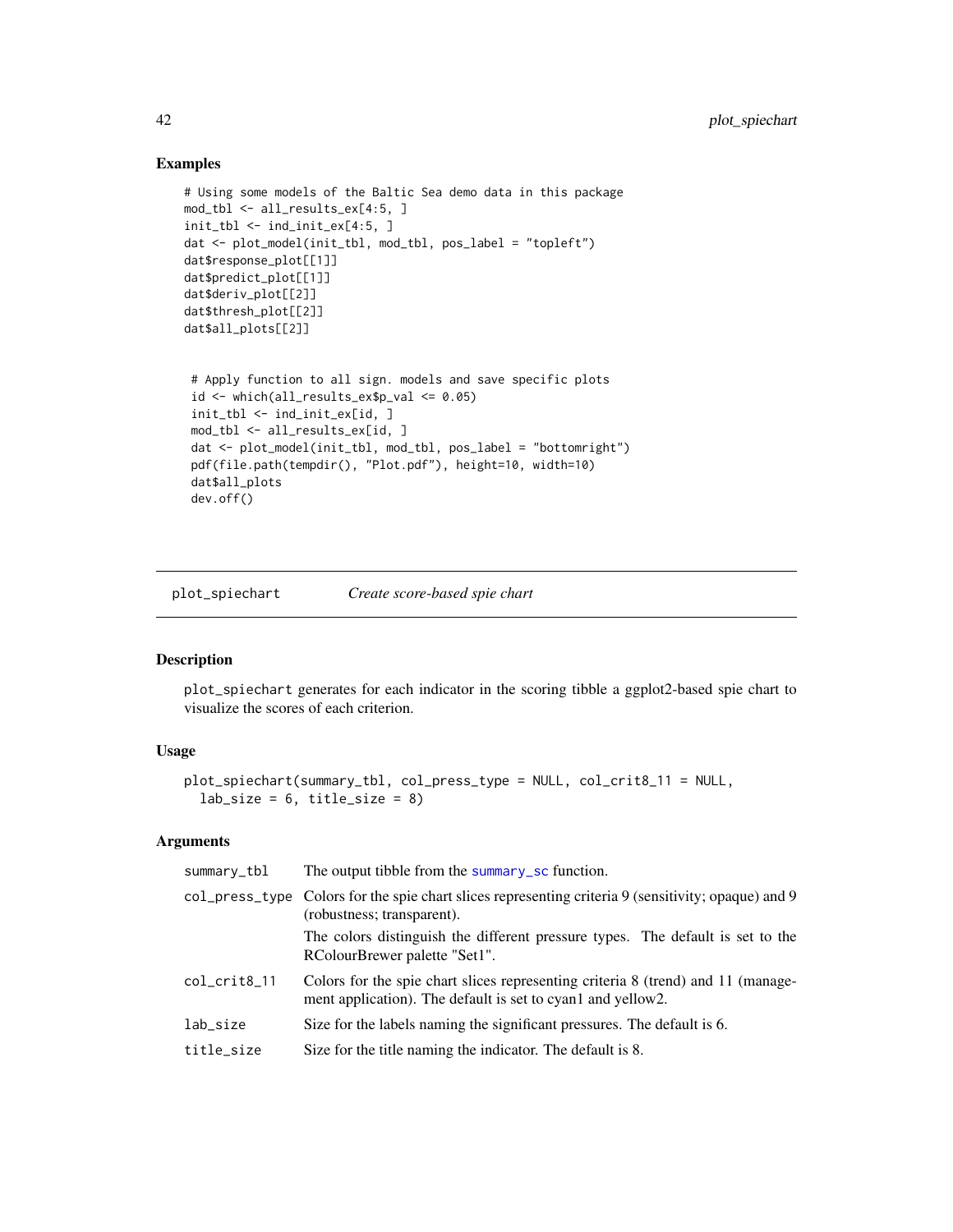#### <span id="page-42-0"></span>Details

The overall performance of each tested IND is illustrated using a spie chart, which has been shown to be a well-suited graphical tool for displaying multivariate data in comparative indicator evaluations (Stafoggia *et al.*, 2011). A spie chart superimposes a normal pie chart with a modified polar area chart to permit the comparison of two sets of related data, e.g. the maximum achievable scores and each IND's realized scores. In this function, the slice width is kept constant, while the length of the slices represents the percentage of scores achieved, with the boundary line (i.e. the inner gray circle) indicating the full 100

The two unlabeled slices at the top represent the trend (right) and management (left) criteria. The sensitivity and robustness scores are shown individually for each pressure where a significant relationship was found. These are the labeled slices grouped by their pressure type represented by dotted division lines and the segmented outer gray circle as well as pressure type-specific colors (sensitivity scores are displayed in opaque color, robustness scores in transparent color).

The plot slices adjust to the number of criteria used for the scoring function (that are present in crit\_scores\_tmpl).

### Value

The function returns a list of [ggplot](#page-0-0) objects.

# References

Stafoggia, M., Lallo, A., Fusco, D., Barone, A.P., D'Ovidio, M., Sorge, C., Perucci, C.A. (2011) Spie charts, target plots, and radar plots for displaying comparative outcomes of health care. *Journal of Clinical Epidemiology* 64, 770-778.

# See Also

Other score-based IND performance functions: [clust\\_sc](#page-13-1), [dist\\_sc\\_group](#page-18-1), [dist\\_sc](#page-17-1), [expect\\_resp](#page-19-1), [plot\\_clust\\_sc](#page-36-1), [scoring](#page-47-1), [summary\\_sc](#page-54-1)

#### Examples

```
# Using the Baltic Sea demo data in this package
scores_tbl <- scoring(trend_tbl = model_trend_ex,
 mod_tbl = all_results_ex, press_type = press_type_ex)
summary_tbl <- summary_sc(scores_tbl)
p <- plot_spiechart(summary_tbl)
p$TZA
```

```
# Show all spiecharts together
gridExtra::grid.arrange(grobs = p)
```

```
# To modify the plot
p <- plot_spiechart(summary_tbl, col_crit8_11 = c("black",
 "thistle4"), col_press_type = RColorBrewer::brewer.pal(3,
 name = "Accent"), lab\_size = 4, title\_size = 4)
gridExtra::grid.arrange(grobs = p)
```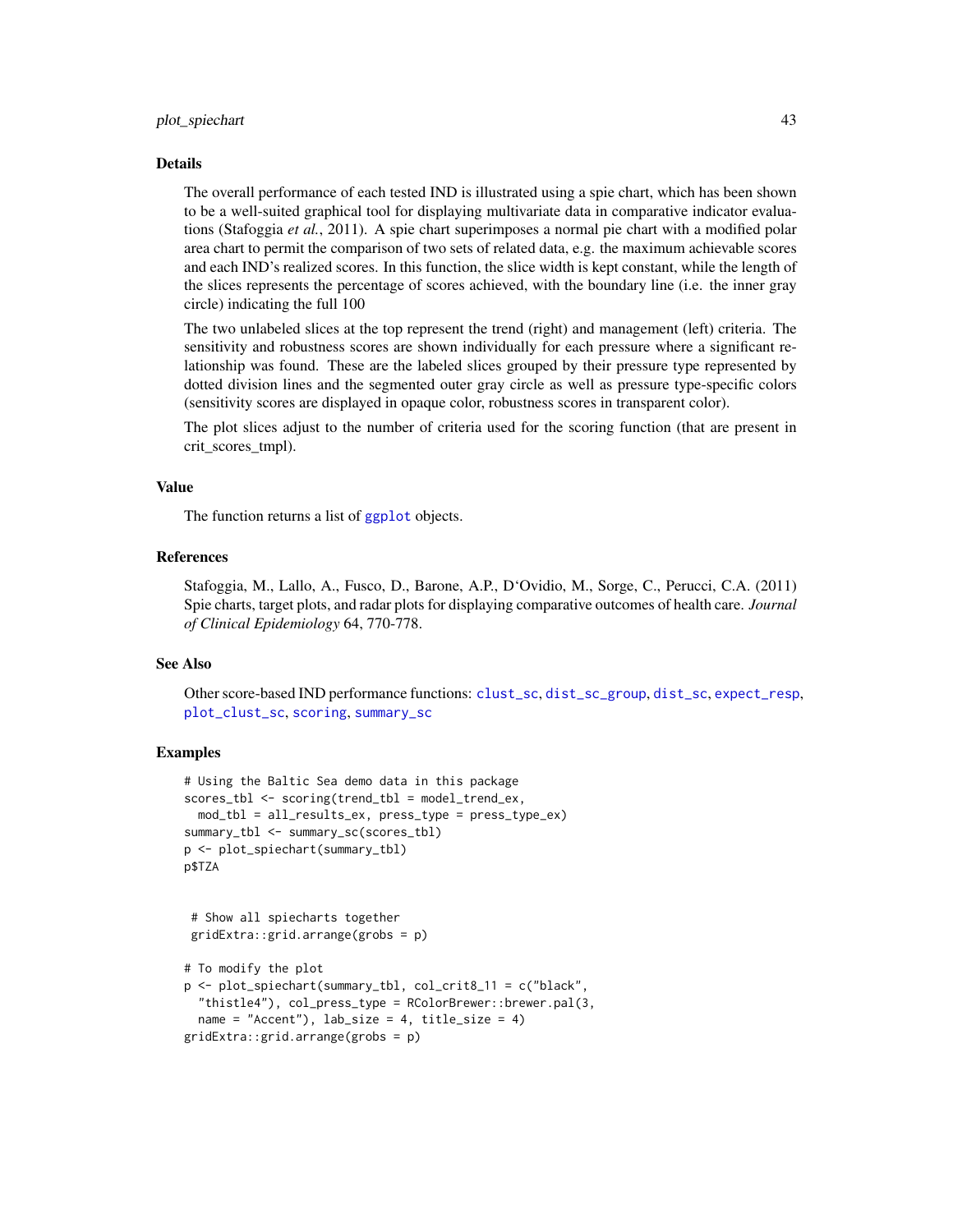```
# Remove pressure-independent criteria for the plot (e.g.
# management) (easiest in the score tibble)
scores_tbl$C11 <- NULL
summary_tbl <- summary_sc(scores_tbl)
p <- plot_spiechart(summary_tbl)
gridExtra::grid.arrange(grobs = p)
# Exclude additionally one pressure-specific criterion
# (e.g. sensitivity C9) (easiest by removing columns
# in the first list of the summary)
summary_tbl[[1]] <- summary_tbl[[1]][
  ! names(summary_tbl[[1]]) %in% c("C9", "C9_in%")]
p <- plot_spiechart(summary_tbl)
gridExtra::grid.arrange(grobs = p)
```
<span id="page-43-1"></span>plot\_statespace\_ch *Convex hull plot*

# Description

plot\_statespace\_ch generates a scatter plot of all observed combinations in the 2-dimensional indicator space including the convex hull from defined reference conditions and the current period.

# Usage

```
plot_statespace_ch(x, col_ch_ref = "red", col_ch_cur = "blue",
 size_time = 4)
```
#### **Arguments**

| X          | An object from the statespace_ch function.                |
|------------|-----------------------------------------------------------|
| col_ch_ref | Color of reference period (for points, path, and labels). |
| col_ch_cur | Color of current period (for points, path, and labels).   |
| size time  | Text size of the time labels (both periods).              |

#### Value

The function returns a [ggplot](#page-0-0) object.

# See Also

Other state assessment functions: [plot\\_statespace\\_ed](#page-44-1), [statespace\\_ch](#page-51-1), [statespace\\_ed](#page-53-1)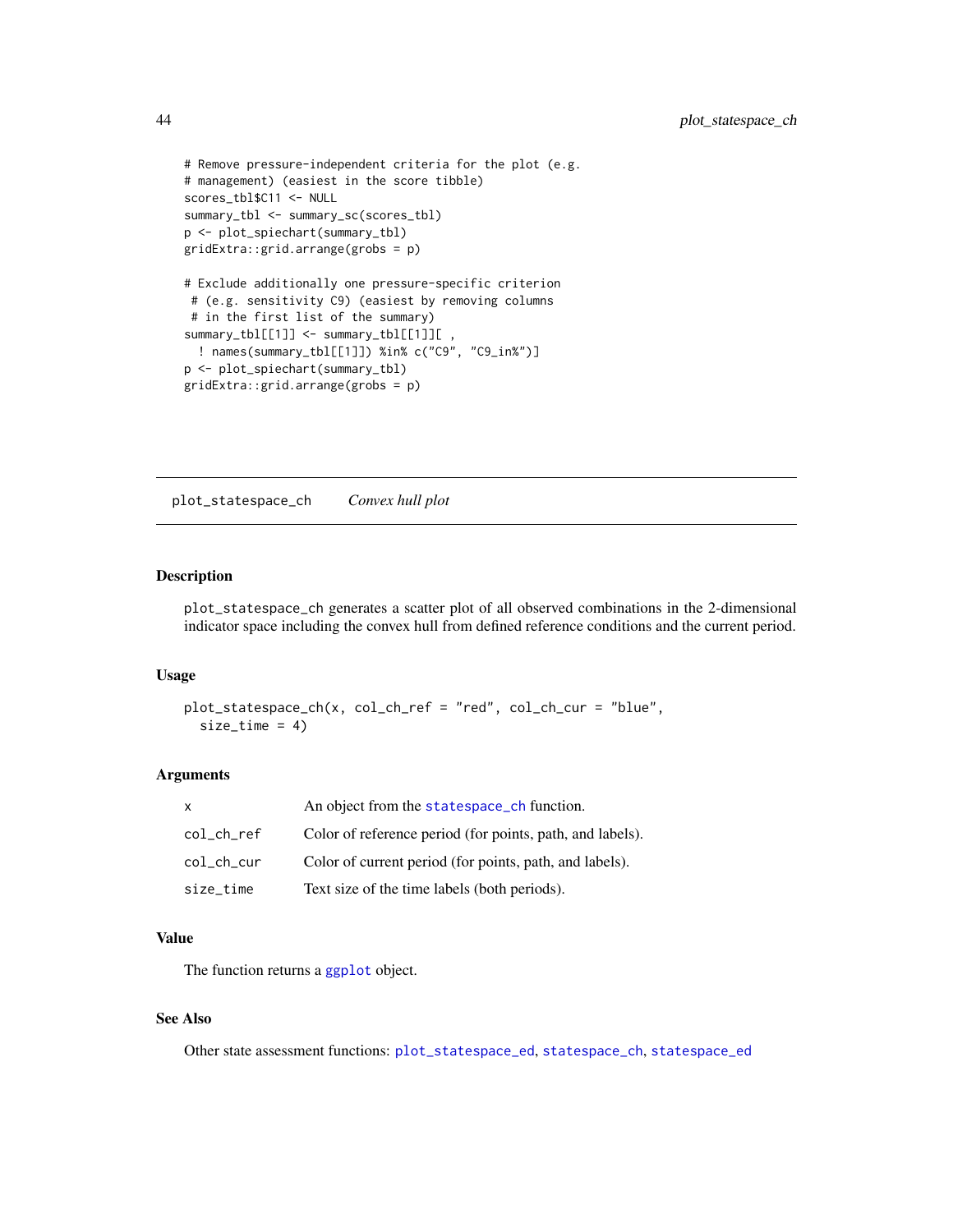# <span id="page-44-0"></span>plot\_statespace\_ed 45

#### Examples

```
# Using the Baltic Sea demo data in the package
x \le - statespace_ch(x =ind_ex$TZA, y =ind_ex$MS,
 time = ind_ex$Year, period_ref = 1979:1983,
 period_current = 2004:2008)
plot_statespace_ch(x)
# To modify the plot:
p <- plot_statespace_ch(x, col_ch_ref = "green4", col_ch_cur = "orange3",
 size_time = 6)p + ggplot2::xlab("TZA") + ggplot2::ylab("MS") +
 ggplot2::ggtitle("Deviation of current state from reference period") +
 ggplot2::theme(plot.title = ggplot2::element\_text(size = 10)) +ggplot2::theme(axis.text = ggplot2::element_text(size = 6),
   axis.title = ggplot2::element_text(size = 20))
```
<span id="page-44-1"></span>plot\_statespace\_ed *Time series plot of Euclidean distance*

#### Description

plot\_statespace\_ed generates a time series plot of the Euclidean distance in indicator state space from a defined reference conditions.

#### Usage

```
plot_statespace_ed(x)
```
#### Arguments

x The output tibble from the [statespace\\_ed](#page-53-1) function.

# Value

The function returns a [ggplot](#page-0-0) object.

# See Also

Other state assessment functions: [plot\\_statespace\\_ch](#page-43-1), [statespace\\_ch](#page-51-1), [statespace\\_ed](#page-53-1)

# Examples

```
# Using the Baltic Sea demo data in the package
ind_sel <- ind_ex[,c(2,3,4,8,10,11)]
 # --> selection of complementary and well performing indicators
ed <- statespace_ed(x = ind_sel, time = ind_ex$Year, ref_time = ind_ex$Year[1])
plot_{\text{statespace}_\text{ed}(x = ed)
```
# To modify the plot: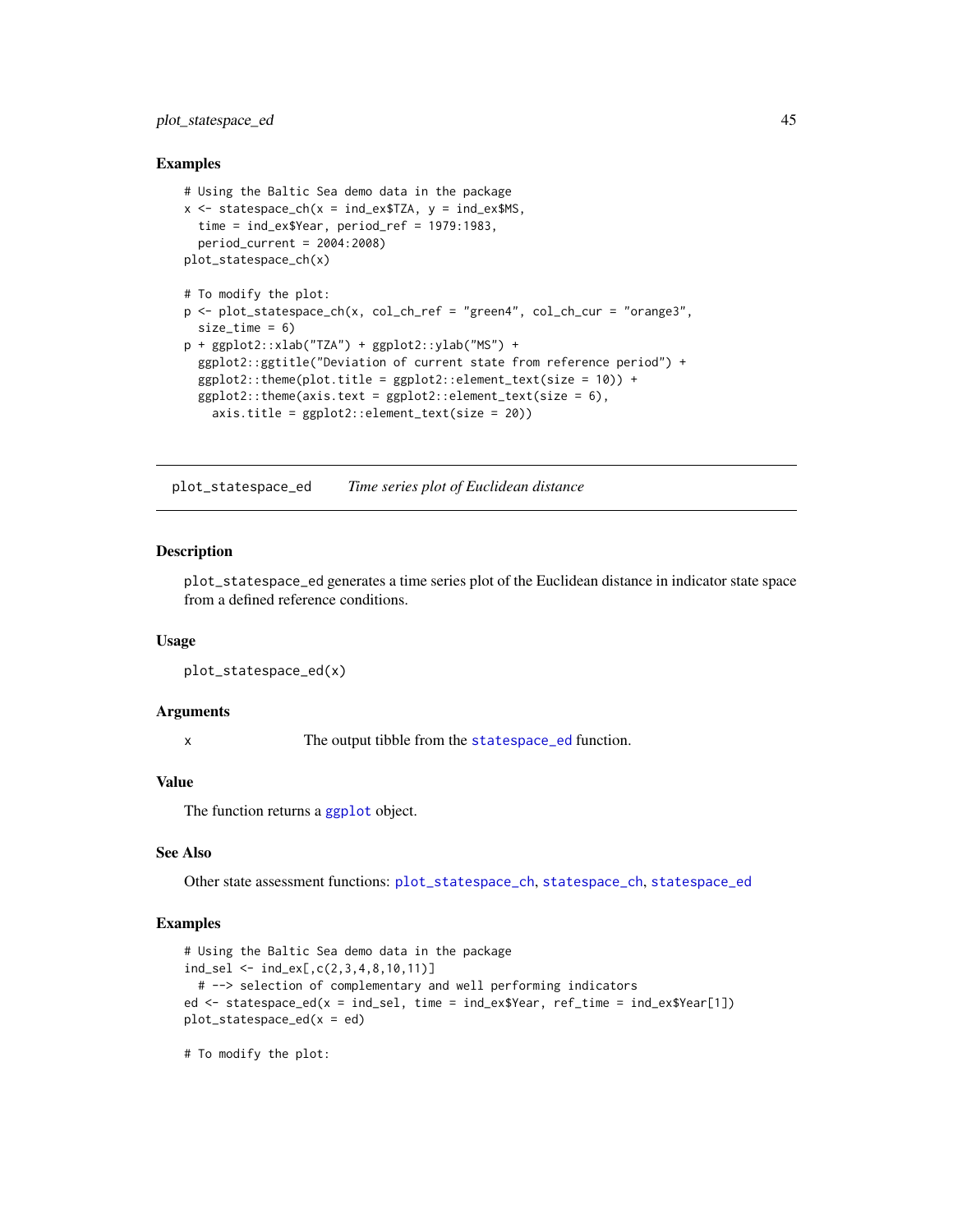```
p \leftarrow plot\_statespace\_ed(x = ed)p + ggplot2::geom\_point(col = "red") +ggplot2::ylab("Eucl. Distance") +
 ggplot2::geom_smooth(col="blue") +
 ggplot2::theme(axis.text = ggplot2::element_test(size = 16),axis.title=ggplot2::element_text(size = 18))
```
<span id="page-45-1"></span>

# plot\_trend *Create indicator trend plot*

#### Description

plot\_trend creates for each indicator (IND) in the input tibble a time series plot including the smoothed trend with 95% confidence interval and the corresponding p- value based on the IND  $\sim$ time GAM.

# Usage

```
plot_trend(trend_tbl, pos_label = "topleft")
```
#### Arguments

| trend tbl | Output tibble from the model_trend function.                                           |
|-----------|----------------------------------------------------------------------------------------|
| pos_label | Specifies the position of the annotation in the plot. Should be one of "topleft"       |
|           | (default), "topright", "bottomleft" or "bottomright". For more details see place_text. |

# Value

The function returns a list of [ggplot](#page-0-0) objects; one for each indicator.

# See Also

[model\\_trend](#page-33-1) that generates the model tibble for this function

# Examples

```
# Using the example data
trend_tbl <- model_trend_ex
pt <- plot_trend(trend_tbl)
# Show single plots using indicator names or indices
pt[[2]]
pt$Sprat
# Show all plots together
gridExtra::grid.arrange(grobs = pt)
```
<span id="page-45-0"></span>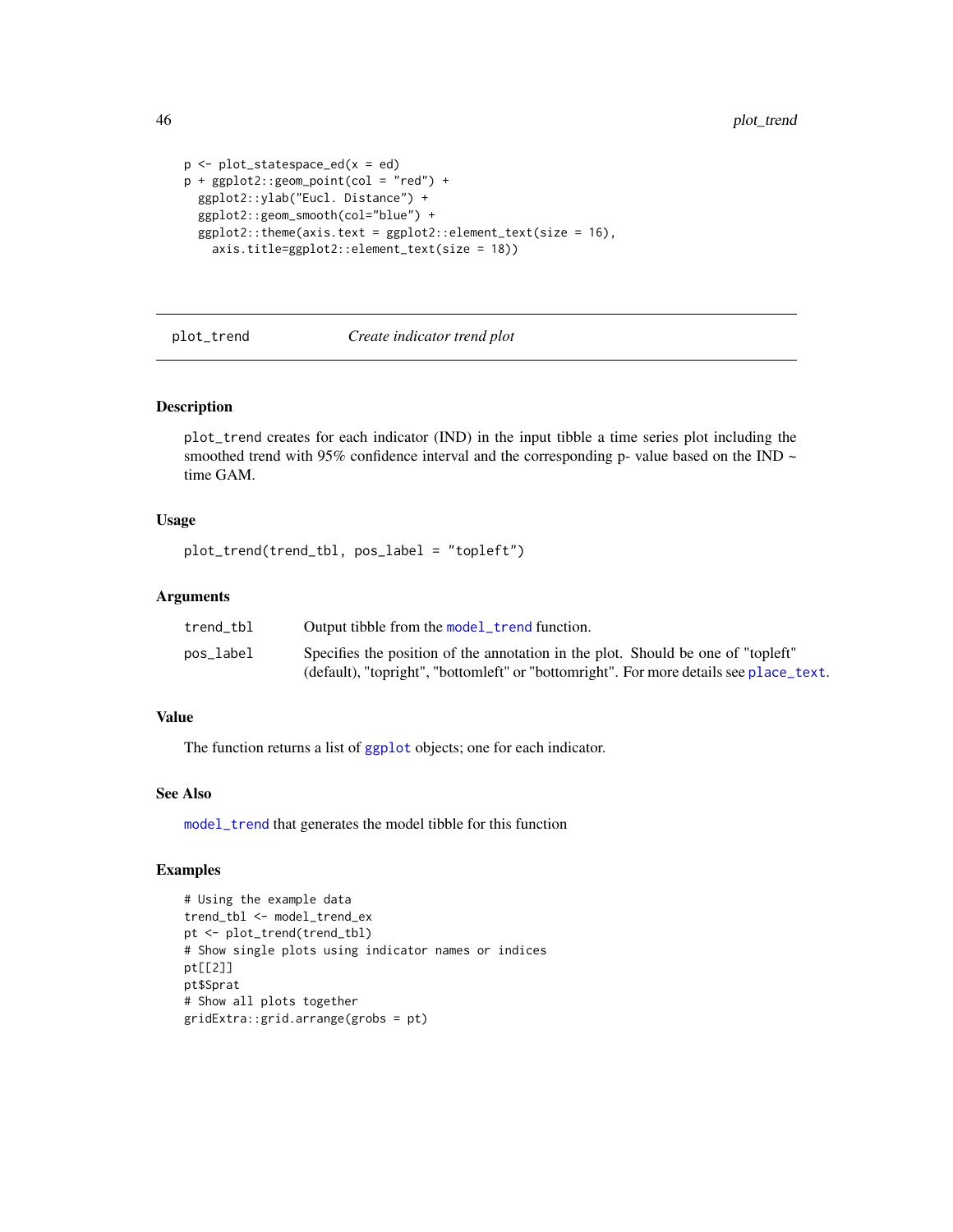<span id="page-46-0"></span>press\_ex *Environmental variables representing pressures for pelagic food webs in the Central Baltic Sea (Bornholm Basin).*

# Description

Environmental variables representing pressures for pelagic food webs in the Central Baltic Sea (Bornholm Basin).

# Usage

press\_ex

# Format

A data frame with 30 rows and 8 variables. These indicator time series represent a slight modification of the original time series represented in Otto et al. (2018)

Year year given as integer Tsum temperature summer (in degree C) Swin salinity winter **Pwin** phosphate in winter (in mg m^-3^) Nwin nitrogen winter (in mg m^-3^) Fsprat fishing mortality of sprat Fher fishing mortality of herring Fcod fishing mortality of cod

<span id="page-46-1"></span>press\_type\_ex *Pressure variables and their associated pressure types from our example data*

#### Description

Pressure variables and their associated pressure types from our example data

#### Usage

press\_type\_ex

#### Format

A data frame with 7 rows and 2 variables:

press pressure name

press\_type corresponding pressure type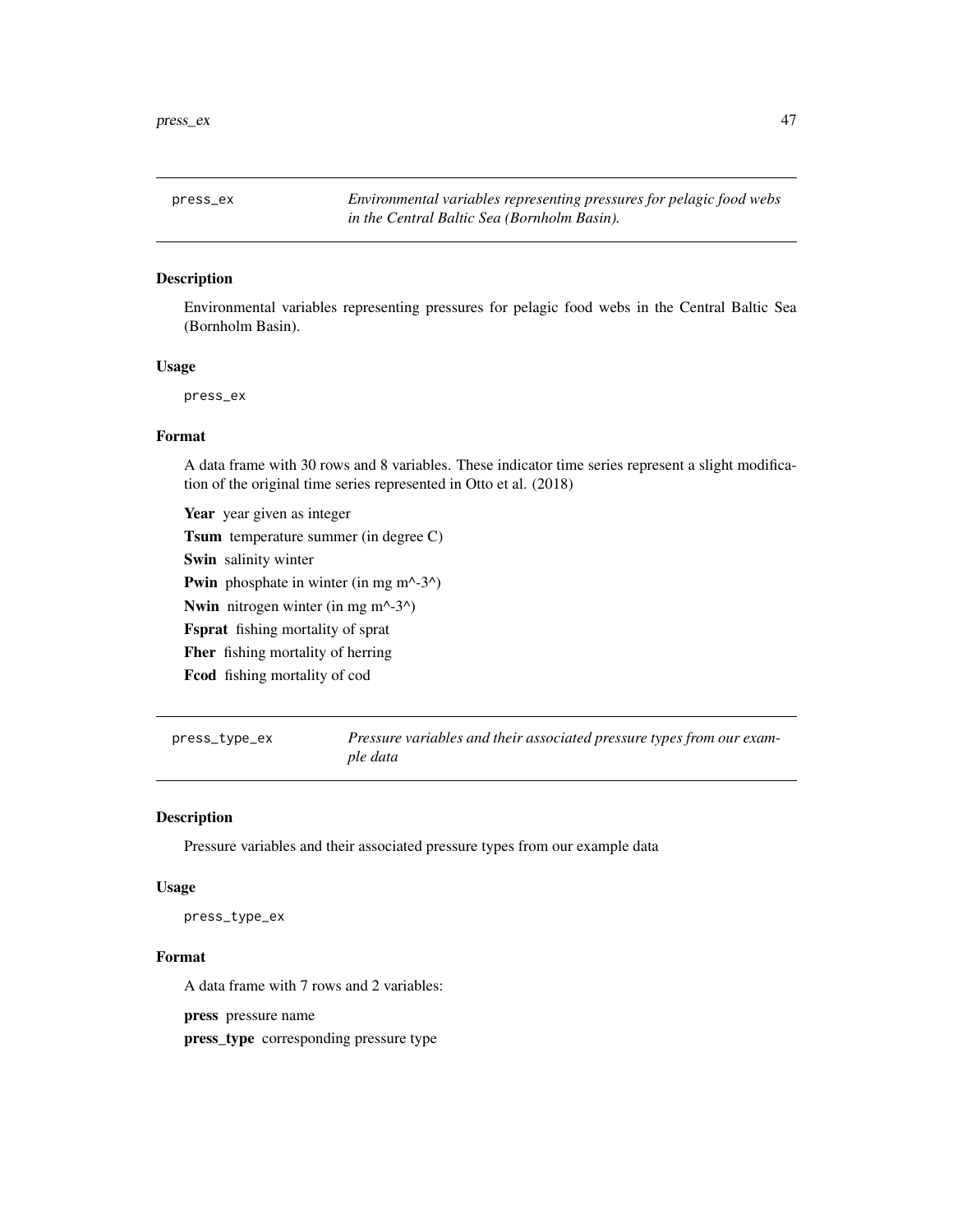<span id="page-47-1"></span><span id="page-47-0"></span>

# Description

Scoring of each indicator based on an internal criterion-scoring scheme applied on the output of the trend and pressure model functions.

# Usage

```
scoring(trend_tbl = NULL, mod_tbl, press_type = NULL,
  crit_scores = INDperform::crit_scores_tmpl, sign_level = 0.05)
```
#### Arguments

| trend_tbl   | Output tibble from the model_trend function.                                                                                                                                                                                                                                                                                                                                                                 |
|-------------|--------------------------------------------------------------------------------------------------------------------------------------------------------------------------------------------------------------------------------------------------------------------------------------------------------------------------------------------------------------------------------------------------------------|
| mod_tbl     | Output tibble from the IND~pressure modeling functions.                                                                                                                                                                                                                                                                                                                                                      |
| press_type  | Data frame or tibble with pressure names (named 'press') in first column and<br>corresponding pressure types in second column (named 'press_type'). Needed<br>for the spie chart! (see for an example press_type_ex)                                                                                                                                                                                         |
| crit_scores | Internal tibble of (sub)criteria and respective scores named crit_scores_tmpl;<br>can be modified by saving this data frame as new object and removing single<br>(sub)criteria or assigning weights (default is 1). The variable 'condition' rep-<br>resents a list of single elements or vectors with various elements to base the<br>scoring on. This can be modified but needs to follow the same syntax. |
| sign_level  | Significance level on which scoring is built; default is 0.05.                                                                                                                                                                                                                                                                                                                                               |

# Details

Among the 16 common indicator selection criteria summarized in Otto *et al.* (2018) five criteria relate to the indicators' performances and require time series for their evaluation, i.e.

- Crit. 8: Development reflects ecosystem change caused by variation in manageable pressure(s)
- Crit. 9: Sensitive or responsive to pressures
- Crit. 10: Robust, i.e. responses in a predictive fashion, and statistically sound
- Crit. 11: Links to management measures (responsiveness and specificity)
- Crit. 12: Relates where appropriate to other indicators but is not redundant (not scored)

In this function, the scoring scheme for these criteria as proposed by Otto *et al.* (2018) serves as basis for the quantification of the IND performance. Sensitivity (criterion 9) and robustness (criterion 10) are specified into more detailed sub-criteria to allow for quantification based on statistical models and rated individually for every potential pressure that might affect the IND directly or indirectly. In the case of non-significant relationships between a IND and a specific pressures, sub-crit. 9.1 and all following pressure-specific sub-crit. in criteria 9 and 10 are scored zero for this pressure.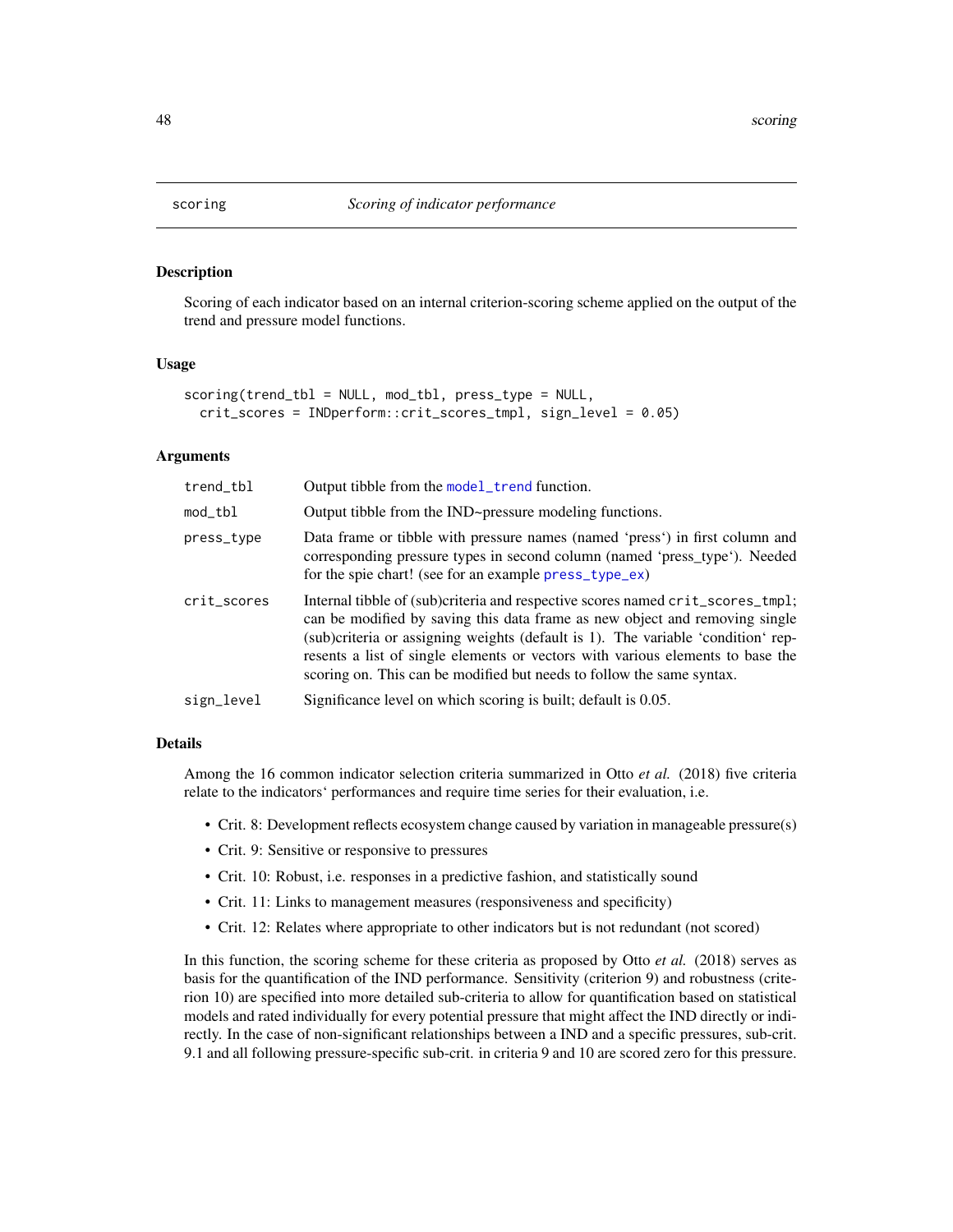#### <span id="page-48-0"></span>scoring the contract of the contract of the contract of the contract of the contract of the contract of the contract of the contract of the contract of the contract of the contract of the contract of the contract of the co

The template tibble crit\_scores\_tmpl contains all relevant informations and serves as basis for the scoring in this function. See for more details [crit\\_scores\\_tmpl](#page-16-1) or View(crit\_scores\_tmpl). The scoring scheme can easily be adapted to any kind of state indicator and management scheme by modifying the scores, the weighting of scores or by removing or adding (sub)criteria in the crit\_scores\_tmpl template. The condition variable can also be modified but needs to follow the same syntax.

# Value

The function returns a nested tibble with the following elements depending on the criteria rated

- ind A vector of the indicator names.
- C8 and/or C11 A vector of IND-specific scores for criterion 8 (trend indication) and/or C11 (management application).
- press\_spec\_sc A list-column of IND-specific data frames containing pressure-specific scores for the sub-criteria 9.1-9.2, 10.1-10.4.

The tibble can easily be unnested by using the [unnest](#page-0-0) function. That is, each element of the data frame in the list-column press\_spec\_sc becomes its own row in the tibble.

#### References

Otto, S.A., Kadin, M., Casini, M., Torres, M.A., Blenckner, T. (2018) A quantitative framework for selecting and validating food web indicators. *Ecological Indicators*, 84: 619-631, doi: https://doi.org/10.1016/j.ecolind.2017.

# See Also

[unnest](#page-0-0) to make each element of the data frame in the list-column press\_spec\_sc its own row and [nest](#page-0-0) for the inverse operation

Other score-based IND performance functions: [clust\\_sc](#page-13-1), [dist\\_sc\\_group](#page-18-1), [dist\\_sc](#page-17-1), [expect\\_resp](#page-19-1), [plot\\_clust\\_sc](#page-36-1), [plot\\_spiechart](#page-41-1), [summary\\_sc](#page-54-1)

Other IND~pressure modeling functions: [find\\_id](#page-20-1), [ind\\_init](#page-22-1), [model\\_gamm](#page-29-1), [model\\_gam](#page-26-1), [plot\\_diagnostics](#page-37-1), [plot\\_model](#page-39-1), [select\\_model](#page-50-1), [test\\_interaction](#page-55-1)

#### Examples

```
# Using the Baltic Sea demo data in this package
scores_tbl <- scoring(trend_tbl = model_trend_ex, mod_tbl = all_results_ex,
 press_type = press_type_ex)
# To see the criterion template and change it potentially
View(crit_scores_tmpl)
# E.g. exclude the trend criterion
crit_scores_tmpl_new <- crit_scores_tmpl[crit_scores_tmpl$crit_id > 1, ]
# Now the trend tibble is not needed anymore
scores_tbl <- scoring(mod_tbl = all_results_ex, press_type = press_type_ex,
 crit_scores = crit_scores_tmpl_new)
```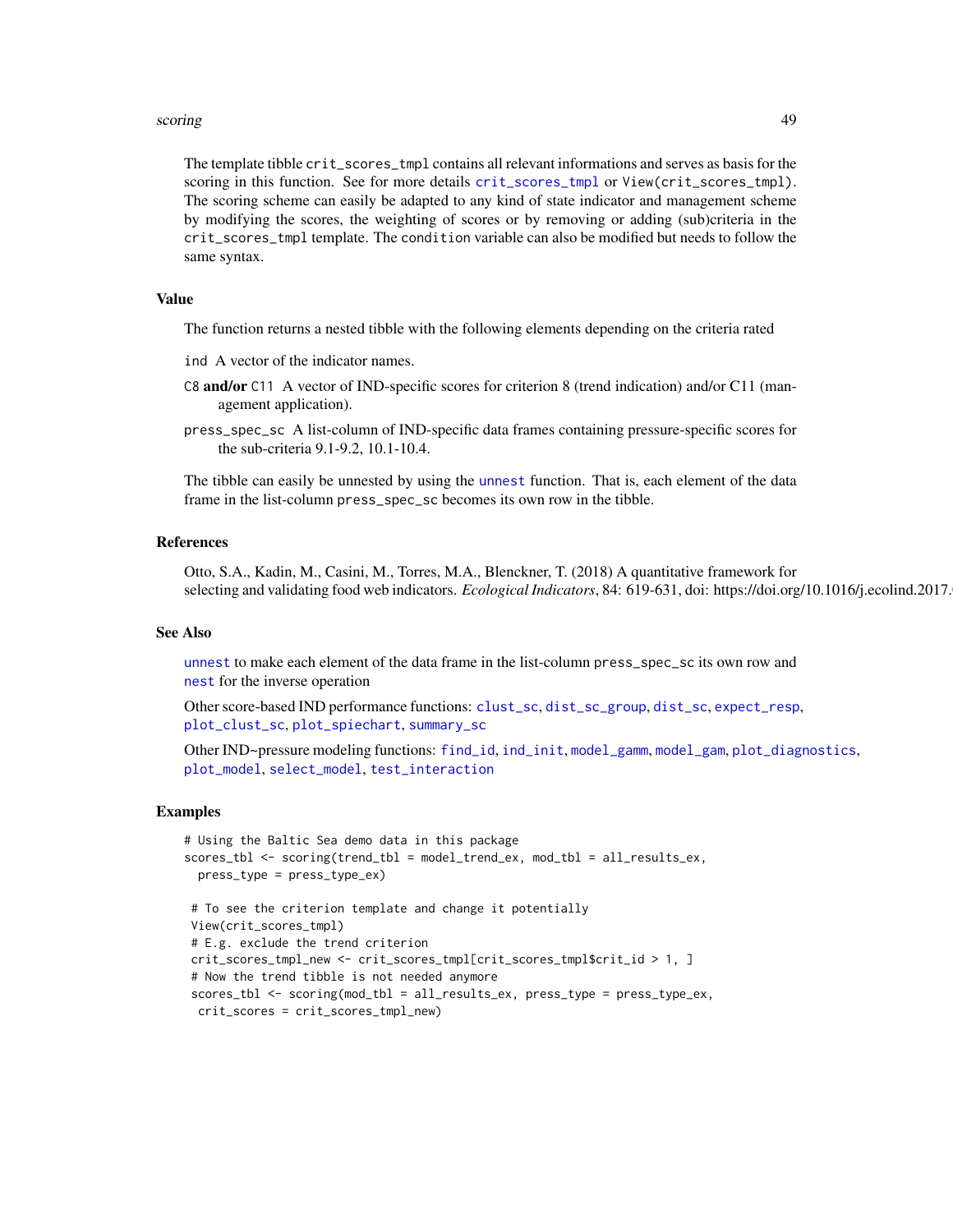<span id="page-49-1"></span><span id="page-49-0"></span>select\_interaction *Create tibble of all potential pressure combinations to test for interactions.*

#### Description

select\_interaction is a helper function that creates a tibble with all indicator-specific combinations of pressures pairs as input for the [test\\_interaction](#page-55-1) function. The pressures in the IND~pressure GAM(M)s are combined with all other pressures in the model tibble. If specific combinations should not be modeled simply delete them from this data frame.

#### Usage

```
select_interaction(mod_tbl)
```
#### **Arguments**

| mod_tbl | A model output tibble from model_gam, select_model, merge_models or calc_deriv |
|---------|--------------------------------------------------------------------------------|
|         | representing the best model for each IND~pressure pair.                        |

# Details

For each IND~pressure pair specific pressures to test for interactions can be selected by creating a tibble containing the IND (termed 'ind'), the pressure 1 (termed 'press') and the pressure 2 (termed 't\_var'). The easiest is to use the helper function [select\\_interaction](#page-49-1): it creates all combinations of IND~press pairs and the threshold variables based on the input model tibble. If specific combinations should not be modeled simply delete them from this data frame.

# Value

The functions returns a tibble with three columns:

ind The name of the indicator

press The pressure name for the smooth term

t\_var The pressure name for the threshold variable

# Examples

```
# Using some models of the Baltic Sea demo data
test <- select_interaction(mod_tbl = merge_models_ex[1:5,])
```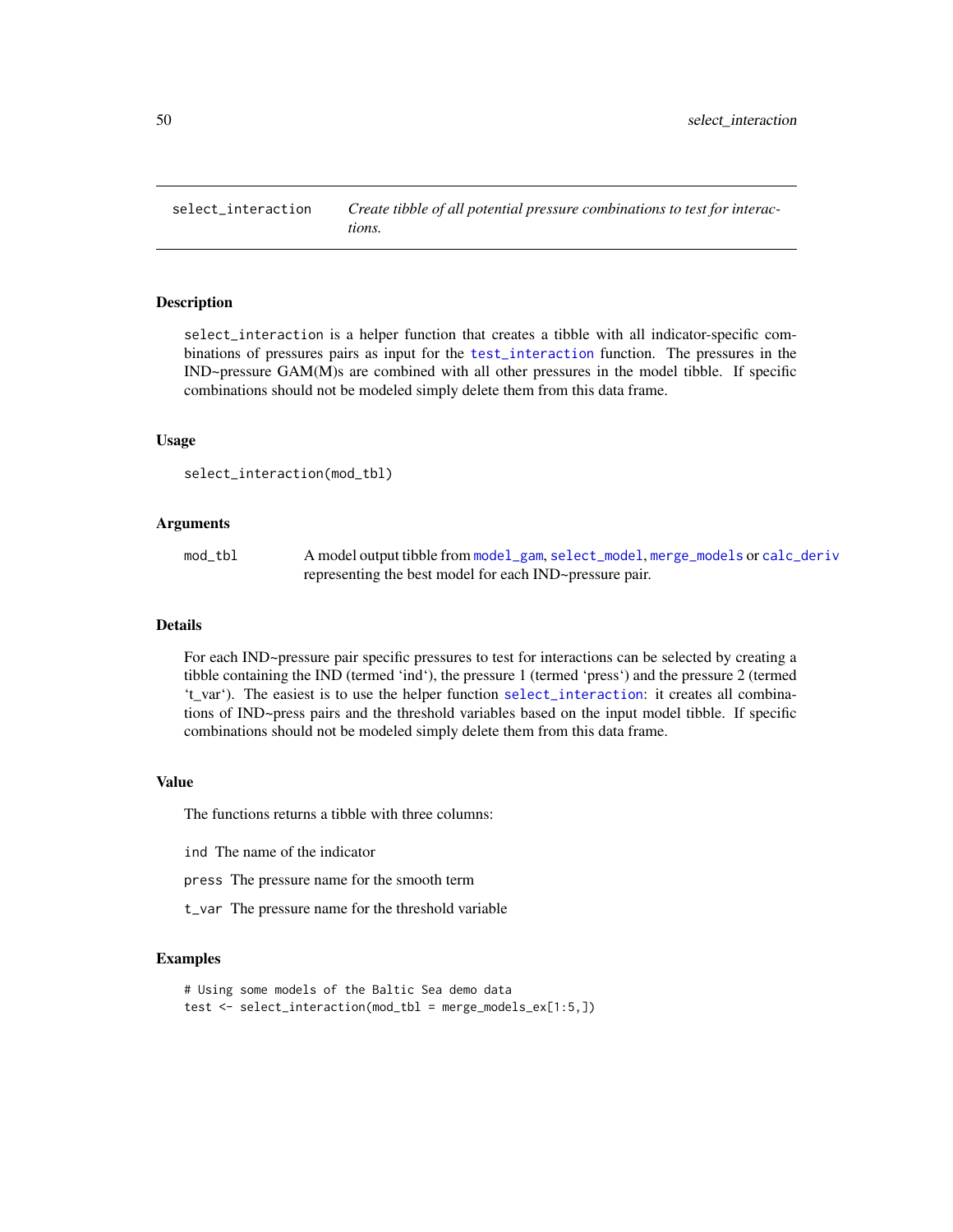#### <span id="page-50-1"></span><span id="page-50-0"></span>Description

The function selects and returns the best GAMM out of the six GAMMs computed in [model\\_gamm](#page-29-1). In the case that the GAMM without any correlation structure performs best, the output tibble contains the information from the original [model\\_gam](#page-26-1) output tibble (therefore needed as input).

#### Usage

select\_model(gam\_tbl, gamm\_tbl)

#### Arguments

| gam_tbl  | Output tibble from the model_gam function.  |
|----------|---------------------------------------------|
| gamm_tbl | Output tibble from the model_gamm function. |

# Details

The best error structure is chosen here based on the Akaike's Information Criterion (AIC). The GAMM with the lowest AIC value is selected, but only if the AIC difference to the GAMMs with a less complex error structure is greater than 2 (or respectively 4 or 6 depending on the level of nested complexity) (Burnham and Anderson, 2002). Otherwise the less complex GAMM is chosen. The following hierarchy of complexity is considered:

• no structure < AR1 < AR2 and ARMA1,1 < ARMA2,1 and ARMA1,2

#### Value

select\_model returns the same model output tibble as [model\\_gamm](#page-29-1) but with only one final GAMM for each filtered IND~pressure pair.

# References

Burnham, K.P., Anderson, D.R. (2002) Model Selection and Multimodel Inference - A Practical Information-Theoretic Approach. Springer, New York.

# See Also

Other IND~pressure modeling functions: [find\\_id](#page-20-1), [ind\\_init](#page-22-1), [model\\_gamm](#page-29-1), [model\\_gam](#page-26-1), [plot\\_diagnostics](#page-37-1), [plot\\_model](#page-39-1), [scoring](#page-47-1), [test\\_interaction](#page-55-1)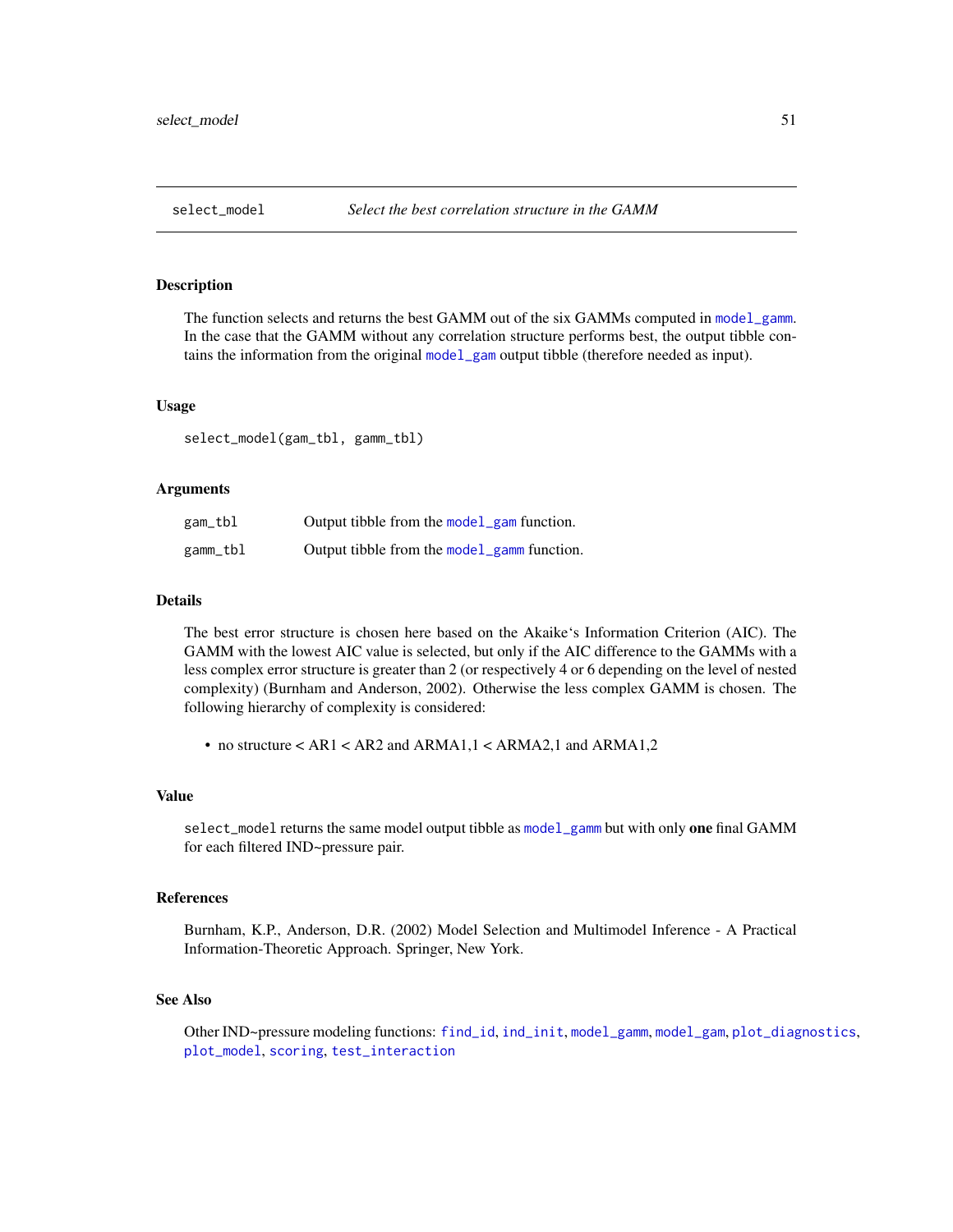# Examples

```
# Using some models of the Baltic Sea demo data
test_ids \leq c(67:70)
gam_tbl <- model_gam_ex[model_gam_ex$id %in% test_ids,]
gamm_tbl <- model_gamm(ind_init_ex[test_ids,], filter = gam_tbl$tac)
best_gamm <- select_model(gam_tbl, gamm_tbl)
```
<span id="page-51-1"></span>statespace\_ch *Convex hull in 2-dimensional space*

#### Description

statespace\_ch calculates the convex hull in 2-dimensional space, e.g. for two selected indicators, using the [tri.mesh](#page-0-0) function.

#### Usage

statespace\_ch(x, y, time, period\_ref, period\_current)

#### **Arguments**

| x          | The coordinates of points in the first dimension (e.g. indicator 1 or PC1 scores<br>from a PCA).                                                    |
|------------|-----------------------------------------------------------------------------------------------------------------------------------------------------|
| у          | The coordinates of points in the second dimension (e.g. indicator 2 or the PC2<br>scores from a PCA).                                               |
| time       | A vector containing the actual time series.                                                                                                         |
| period_ref | Vector of time units (e.g. years) used as reference period (minimum of 3 time<br>units required).                                                   |
|            | period_current Vector of time units (e.g. years) used as current period to compare with the<br>reference period (minimum of 3 time units required). |

#### Details

statespace\_ch implements a second state space approach to assess the development of a suite of ecological state indicators (Otto *et al.* 2018, Tett *et al.* 2008). While unidimensional approaches such as the Euclidean distance (see [statespace\\_ed](#page-53-1)) feature the disadvantage of defining one particular year or time step as reference condition, this approach accounts for inter-annual variation by defining a reference domain in state space based on several years: more recent observations might be characterized as either within or outside this domain.

The reference domain can be described by a convex hull, which is a multivariate measure derived from computational geometry representing the smallest convex set containing all the points in Euclidean plane or in Euclidean space (de Berg *et al.*, 2008). While the convex hull can be calculated for high-dimensional data, reducing the space to two dimensions allows for an easier visualization and interpretation. Therefore, the statespace\_ch function only calculates the convex hull for two dimensions, i.e. for two indicators or principal axes obtained by multivariate analysis such as a Principal Component Analysis (PCA).

<span id="page-51-0"></span>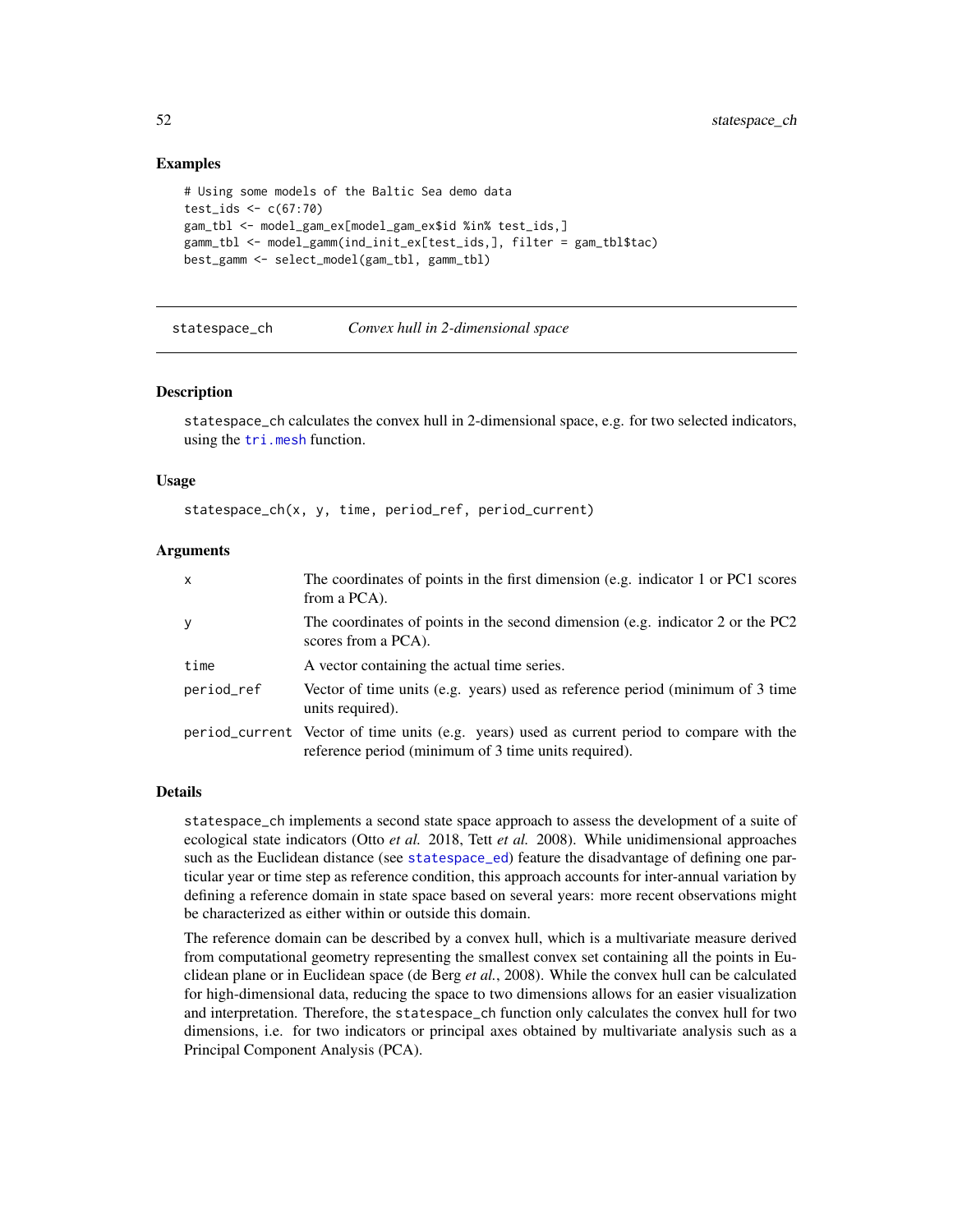#### <span id="page-52-0"></span>statespace\_ch 53

#### Value

The function returns a list with the following elements

ch\_ref A vector of the position of the convex hull of the reference period.

ch\_cur A vector of the position of the convex hull of the current period.

inside\_ch\_ref A logical vector indicating whether each year (time step) of the current period lies inside (TRUE) or outside (FALSE) the state space domain of the reference period.

xy A data frame of the x and y coordinates.

time A vector of the full time series.

period\_ref A vector of years (time steps) defined as the reference period.

period\_current A vector of years (time steps) defined as the current period.

# References

de Berg, M., Cheong, O., van Kreveld, M., Overmars, M. (2008) Computational Geometry - Algorithms and Applications. Springer Berlin Heidelberg, 386pp.

Otto, S.A., Kadin, M., Casini, M., Torres, M.A., Blenckner, T. (2018) A quantitative framework for selecting and validating food web indicators. *Ecological Indicators*, 84: 619-631, doi: https://doi.org/10.1016/j.ecolind.2017.

Tett, P., Carreira, C., Mills, D.K., van Leeuwen, S., Foden, J., Bresnan, E., Gowen, R.J. (2008) Use of a Phytoplankton Community Index to assess the health of coastal waters. *ICES Journal of Marine Science* 65, 1475-1482.

# See Also

[tri.mesh](#page-0-0) for the computation of the convex hull.

Other state assessment functions: [plot\\_statespace\\_ch](#page-43-1), [plot\\_statespace\\_ed](#page-44-1), [statespace\\_ed](#page-53-1)

# Examples

```
# Using the Baltic Sea demo data in the package
time <- ind_ex$Year
period_ref <- 1979:1983
period_current <- 2004:2008
# Apply function on 2 indicators
ch <- statespace_ch(x = ind_ex$TZA, y = ind_ex$MS,
time, period_ref, period_current)
# Conduct PCA on selected indicators using the correlation matrix (scale=T)
ind_sel <- ind_ex[,c(2,3,4,8,10,11)]
pca_out <- vegan::rda(ind_sel, scale=TRUE)
pca_sum <- summary(pca_out)
prop_expl <- as.vector(pca_sum$cont$importance[2,])
scores_unsc <- vegan::scores(pca_out, scaling = 0)
scores_sites <- as.data.frame(scores_unsc$sites)
x <- scores_sites$PC1
y <- scores_sites$PC2
# Apply function
ch <- statespace_ch(x, y, time, period_ref, period_current)
```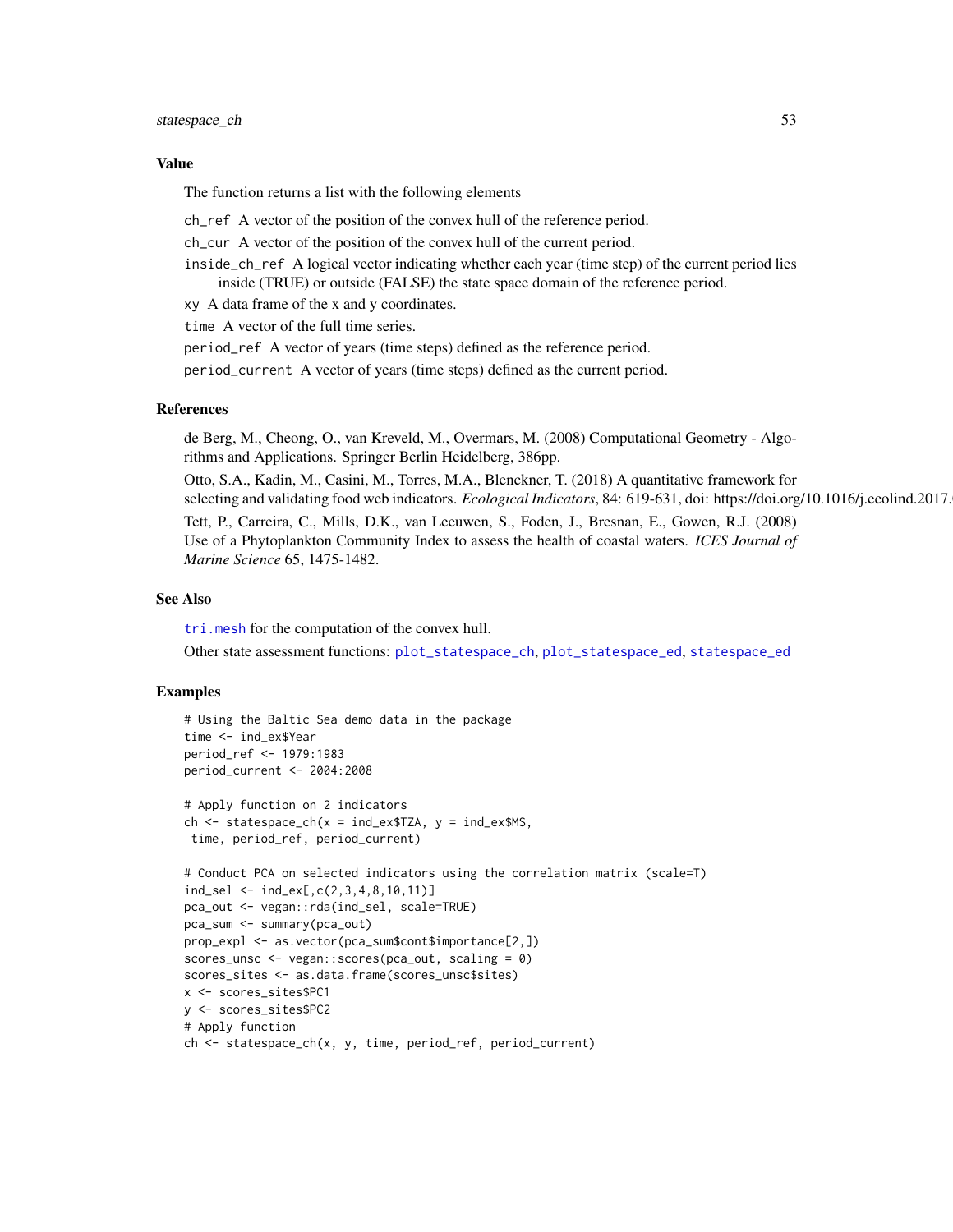<span id="page-53-1"></span><span id="page-53-0"></span>

#### Description

statespace\_ed generates a time series of Euclidean distances from defined reference conditions to assess the development of a suite of ecological state indicators.

#### Usage

statespace\_ed(x, time, ref\_time = NULL)

# Arguments

|          | A data frame, tibble, matrix or vector of selected indicator(s).                                                                                  |
|----------|---------------------------------------------------------------------------------------------------------------------------------------------------|
| time     | A vector containing the actual time series.                                                                                                       |
| ref time | The reference time (single point in time, e.g. specific year) on which to base the<br>Euclidean distance. Default is set to the first time point. |

# Details

This function implements an approach adopted from Tett *et al.* (2013) to assess changes in the ecosystem state by studying trajectories in state space. State space is defined here as the n-dimensional space of possible locations of state variables or indicators. For a robust suite of indicators the unidimensional Euclidean distance between each year (or any other time step) and a reference year in state space is calculated. That means, the function calculates the square root of the sum of squared distances between each standardized indicator value in a specific year and its reference value, which is defined by the user.

#### Value

statespace\_ed returns a tibble with the time vector time, the Euclidean distance ed, and a logical vector ref\_time indicating the time step defined as reference.

# References

Tett, P., Gowen, R.J., Painting, S.J., Elliott, M., Forster, R., Mills, D.K., Bresnan, E., Capuzzo, E., Fernandes, T.F., Foden, J., Geider, R.J., Gilpin, L.C., Huxham, M., McQuatters-Gollop, A.L., Malcolm, S.J., Saux-Picart, S., Platt, T., Racault, M.F., Sathyendranath, S., van der Molen, J., Wilkinson, M. (2013) Framework for understanding marine ecosystem health. *Marine Ecology Progress Series.* 494, 1-27.

# See Also

Other state assessment functions: [plot\\_statespace\\_ch](#page-43-1), [plot\\_statespace\\_ed](#page-44-1), [statespace\\_ch](#page-51-1)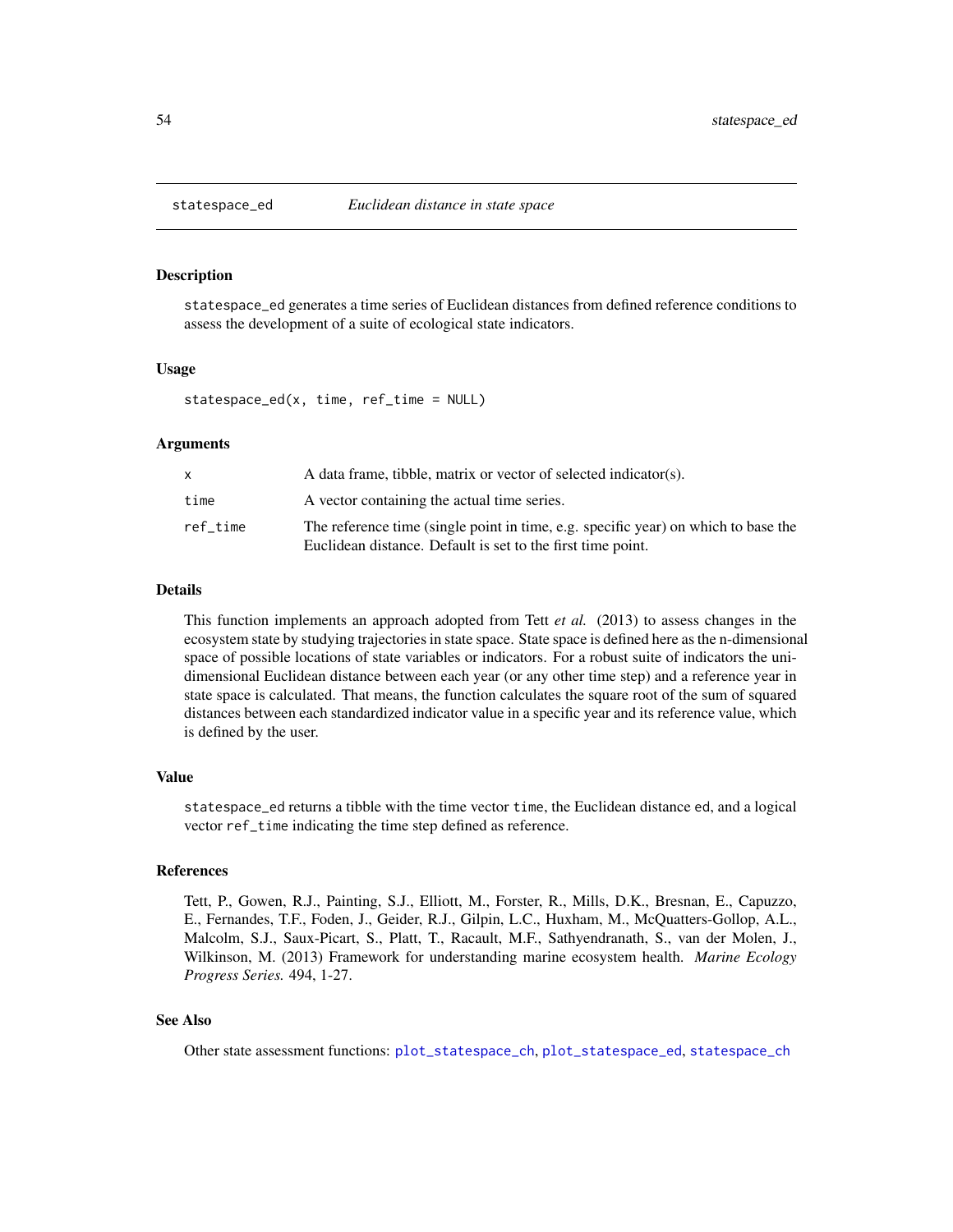# <span id="page-54-0"></span>summary\_sc 55

#### Examples

```
# Using the Baltic Sea demo data in the package
ind_sel <- ind_ex[,c(2,3,4,8,10,11)]
# --> selection of complementary and well performing indicators
# There are different ways to define the reference time step:
ed <- statespace_ed(x = ind_sel, time = ind_ex$Year, ref_time = ind_ex$Year[1])
ed <- statespace_ed(x = ind_sel, time = ind_ex$Year, ref_time = 1987)
ed \le statespace_ed(x = ind_sel, time = ind_ex$Year, ref_time = "1987")
```
summary\_sc *Summary of indicator performance scores*

# **Description**

Summarizes the scoring output tibble so that IND-specific scores for each criterion as well as the pressure-specific sub-criteria scores (in crit. 9 and 10) can be easily compared and used for further score-based IND performance functions.

#### Usage

summary\_sc(scores\_tbl, crit\_scores = INDperform::crit\_scores\_tmpl)

#### Arguments

| scores tbl  | The output tibble from the scoring function.                                                                                                                                                                      |
|-------------|-------------------------------------------------------------------------------------------------------------------------------------------------------------------------------------------------------------------|
| crit scores | The (un)modified criterion-scoring template crit_scores_tmpl; required to<br>calculate the scores in percentage. Has to be the same than used in scoring.<br>Default is the unmodified template crit_scores_tmpl. |
|             |                                                                                                                                                                                                                   |

#### Value

The function returns a list of 3 data frames

- overview IND-specific scores and percentages from max. score for all criteria (crit 9 and 10 averaged across all sign. pressures and the number of significant pressures).
- subcriteria\_per\_press IND- and pressure-specific scores for all (sub-)criteria and the percentages from max. criterion score.

scores\_matrix TEXT

# See Also

Other score-based IND performance functions: [clust\\_sc](#page-13-1), [dist\\_sc\\_group](#page-18-1), [dist\\_sc](#page-17-1), [expect\\_resp](#page-19-1), [plot\\_clust\\_sc](#page-36-1), [plot\\_spiechart](#page-41-1), [scoring](#page-47-1)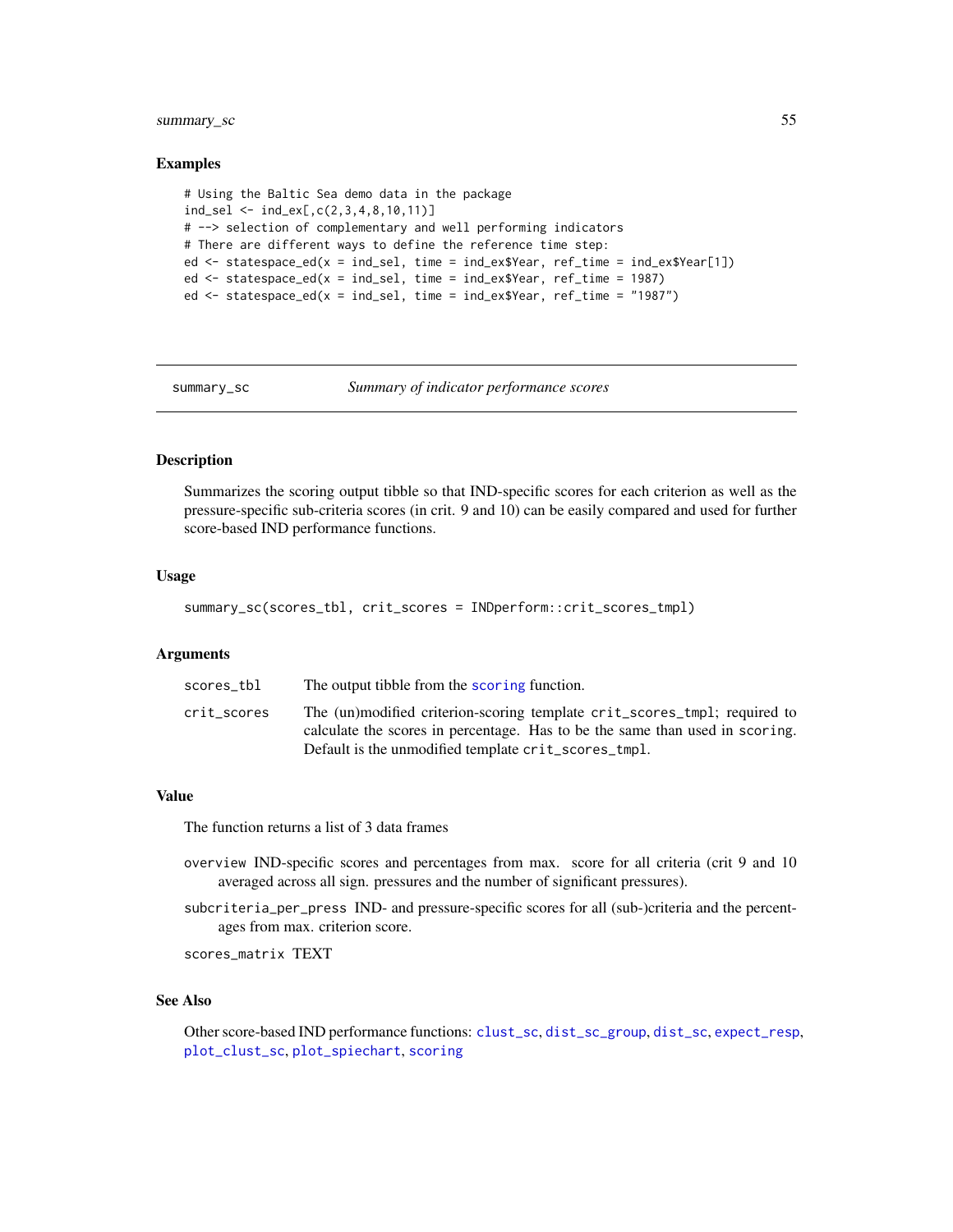# Examples

```
# Using the Baltic Sea demo data in this package
scores_tbl <- scoring(trend_tbl = model_trend_ex, mod_tbl = all_results_ex,
 press_type = press_type_ex)
summary_sc(scores_tbl)
```
<span id="page-55-1"></span>test\_interaction *Test for interactions between 2 pressure variables*

#### Description

test\_interaction tests for each significant GAM(M) whether any other pressure modifies the IND response to the original pressure using a threshold formulation of the GAM.

#### Usage

test\_interaction(init\_tbl, mod\_tbl, interactions, sign\_level = 0.05,  $k = 4$ ,  $a = 0.2$ ,  $b = 0.8$ ,  $excl_outlier = FALSE$ )

### Arguments

| init_tbl     | The (full) output tibble of the ind_init function.                                                                                                                |
|--------------|-------------------------------------------------------------------------------------------------------------------------------------------------------------------|
| mod_tbl      | A model output tibble from model_gam, select_model, merge_models or calc_deriv<br>representing the best model for each IND~pressure pair.                         |
| interactions | A tibble of all potential pressure combinations to test for interactions for specific<br>IND <sub>s</sub> .                                                       |
| sign_level   | Significance level for selecting models on which to test for interactions. Only<br>models with a p value $\leq$ sign_level will be selected; the default is 0.05. |
| k            | Choice of knots (for the smoothing function s); the default is here 4 to avoid<br>over-parameterization.                                                          |
| a            | The lower quantile value of the selected threshold variable, which the estimated<br>threshold is not allowed to exceed; the default is 0.2.                       |
| $\mathbf b$  | The upper quantile value of the selected threshold variable, which the estimated<br>threshold is not allowed to exceed; the default is 0.8.                       |
| excl_outlier | logical; if TRUE, the outliers excluded in the original models will be also ex-<br>cluded in the interaction models.                                              |
|              |                                                                                                                                                                   |

# Details

# Threshold-GAMs

To identify potential interactions between pressures (relevant for sub-crit. 10.4), threshold formulations are applied to every significant IND-pressure GAM. Threshold-GAMs or TGAMs represent a special type of varying-coefficient models and were first introduced by Ciannelli *et al.* (2004). In varying-coefficient models coefficients are allowed to vary as a smooth functions of other variables (Hastie and Tibshirani, 1993), which allows to detect interactions between two external pressures.

<span id="page-55-0"></span>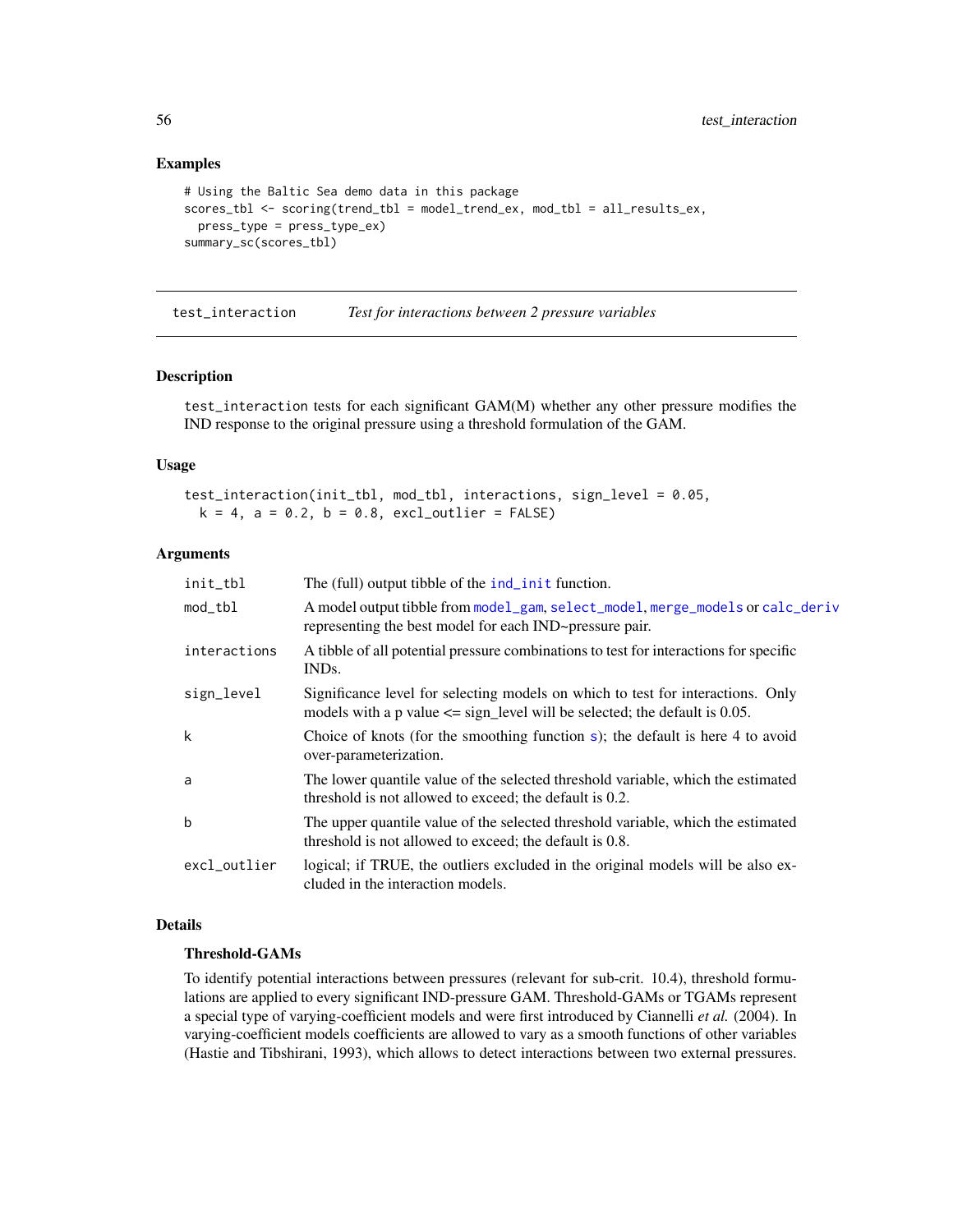<span id="page-56-0"></span>Threshold-GAMs are particularly useful if the response to the interacting pressure variables is not continuous but rather step-wise. They have been applied to data from real ecosystems to model population dynamics (e.g. Otto *et al.*, 2014) up to food web dynamics in response to climate, nutrient, and fishing interactions (e.g. Llope *et al.*, 2011). The following threshold formulation is applied to every sign. IND-Pressure GAM:

$$
IND_t = \alpha_1 + s_1(press1_t) + \epsilon_t if press2 \langle = r
$$

$$
IND_t = \alpha_2 + s_2(press1_t) + \epsilon_t if press2 > r
$$

where the thin-plate regression spline function *s* can differ depending on whether pressure 2 is below or above a threshold *r* with possible changes in the intercept (from *a\_1* to *a\_2*). The index *t* represents each observation in the training data. The threshold formulation can be implemented in the GAM by including two smoothing functions for the same pressure and using the by argument in the smoothing function [s](#page-0-0) to select specific observations. The threshold itself is estimated from the data and chosen by minimizing the GCV score (termed "gcvv" in the threshold-GAM object) over an interval defined by the lower and upper quantiles (see the a and b arguments respectively) of Pressure 2.

#### Selection of threshold-GAMs

To compare the performance of a GAM without interactions with the threshold-GAM we implemented a leave-one-out cross-validation (LOOCV) approach as suggested by Ciannelli *et al.* (2004). LOOCV involves splitting the full set of observations n (i.e. the training data defined in [ind\\_init](#page-22-1)) into two parts: a new training set containing n-1 observations and a test set containing 1 observations. The threshold-GAM and corresponding GAM are then fit on the new training data and a prediction is made for the excluded test observation using the corresponding pressure 1 and pressure 2 values for that time step. A square prediction error is then calculated for each predicted test observation. Repeating this approach n times produces n squared errors, MSE  $1, \ldots$ , MSE n. The LOOCV estimate for the test MSE, also termed (genuine) cross-validatory squared prediction error, is the root of the average of these n test error estimates. This approach properly accounts for the estimation of the threshold value as well as the effective degrees of freedom of all model terms.

# Implementation of threshold modeling

For each IND~pressure pair, specific pressures to test for interactions can be selected by creating a tibble containing the IND (termed 'ind'), the pressure 1 (termed 'press') and the pressure 2 (termed 't\_var'). The easiest is to use the helper function [select\\_interaction](#page-49-1): it creates all combinations of IND~press pairs and the threshold variables based on the input model tibble. If specific combinations should not be modeled simply delete them from this data frame.

test\_interaction takes this data frame and the ind\_init and model tibble as input and applies the following procedure:

- Filters significant GAMs and the corresponding  $IND \sim$  pressure  $|$  threshold pressure combination.
- Extracts all data needed for the model, excluding outliers if set to TRUE.
- Computes the LOOCV for each IND ~ pressure | threshold pressure model (threshold-GAM and GAM).
- If the LOOCV estimate of the threshold-GAM is better than its corresponding GAM the threshold-GAM and its model output are saved in the returned model tibble. Note, however, that it is crucial to inspect the model diagnostic plots (i.e. the \$thresh\_plot from the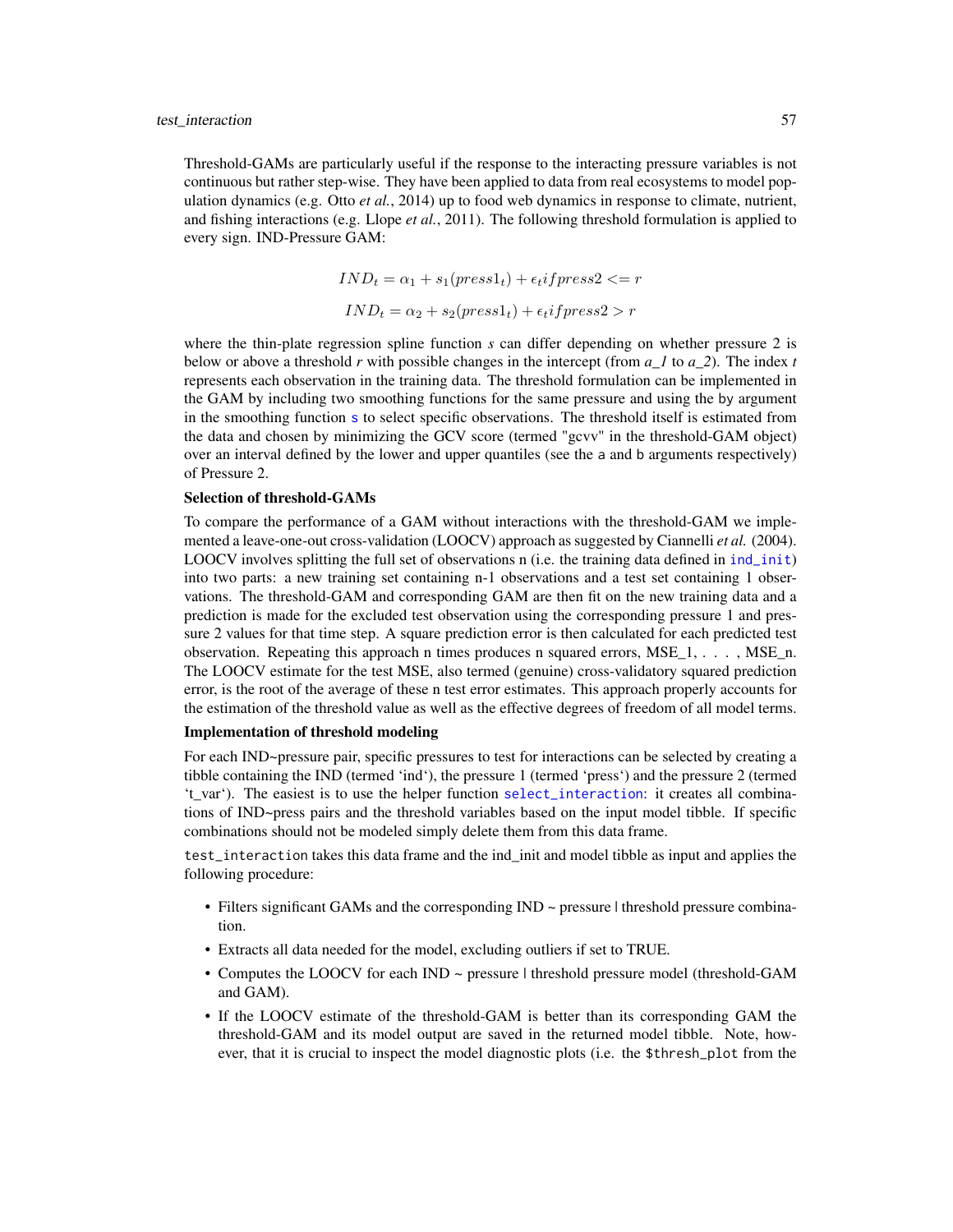<span id="page-57-0"></span>[plot\\_diagnostics](#page-37-1) function! The performance of the final model (in terms of its Generalized Cross-Validation value) might be not much lower than for models with other thresholds indicating a lack of robustness. In this case, the interaction might need to be ignored but that needs to be decided on a case-by-case basis.

There is no threshold-GAMM implemented in this package yet. Until then, threshold-GAMs are also applied to GAMMs when GAM residuals show temporal autocorrelation (TAC). However, the residuals of threshold GAMs often show less TAC due to the splitting of observations into a low and high regime of the threshold variable. In the case of significant TAC (indicated by the output variable tac\_in\_thresh) the user can decide whether that interaction should be neglected and modify the interaction) output variable accordingly.

# Value

The function returns the input model tibble 'mod\_tbl' with the following 5 columns added:

- interaction logical; if TRUE, at least one thresh\_gam performs better than its corresponding gam based on LOOCV value.
- thresh\_var A list-column with the threshold variables of the better performing thresh\_models.
- thresh\_models A list-column with nested lists containing the better performing thresh\_models.
- thresh\_error A list-column capturing potential error messages that occurred as side effects when fitting each threshold GAMs and performing the LOOCV.
- tac\_in\_thresh logical vector; indicates for every listed thresh\_model whether temporal autocorrelation (TAC) was detected in the residuals. TRUE if model residuals show TAC.

#### References

Ciannelli, L., Chan, K.-S., Bailey, K.M., Stenseth, N.C. (2004) Nonadditive effects of the environment on the survival of a large marine fish population. *Ecology* 85, 3418-3427.

Hastie, T., Tibshirani, R. (1993) Varying-Coefficient Models. *Journal of the Royal Statistical Society. Series B (Methodological)* 55, 757-796.

Llope, M., Daskalov, G.M., Rouyer, T.A., Mihneva, V., Chan, K.-S., Grishin, A.N., Stenseth, N.C. (2011) Overfishing of top predators eroded the resilience of the Black Sea system regardless of the climate and anthropogenic conditions. *Global Change Biology* 17, 1251-1265.

Otto, S.A., Kornilovs, G., Llope, M., Möllmann, C. (2014) Interactions among density, climate, and food web effects determine long-term life cycle dynamics of a key copepod. *Marine Ecology Progress Series* 498, 73-84.

#### See Also

[plot\\_diagnostics](#page-37-1) for assessing the model diagnostics

Other IND~pressure modeling functions: [find\\_id](#page-20-1), [ind\\_init](#page-22-1), [model\\_gamm](#page-29-1), [model\\_gam](#page-26-1), [plot\\_diagnostics](#page-37-1), [plot\\_model](#page-39-1), [scoring](#page-47-1), [select\\_model](#page-50-1)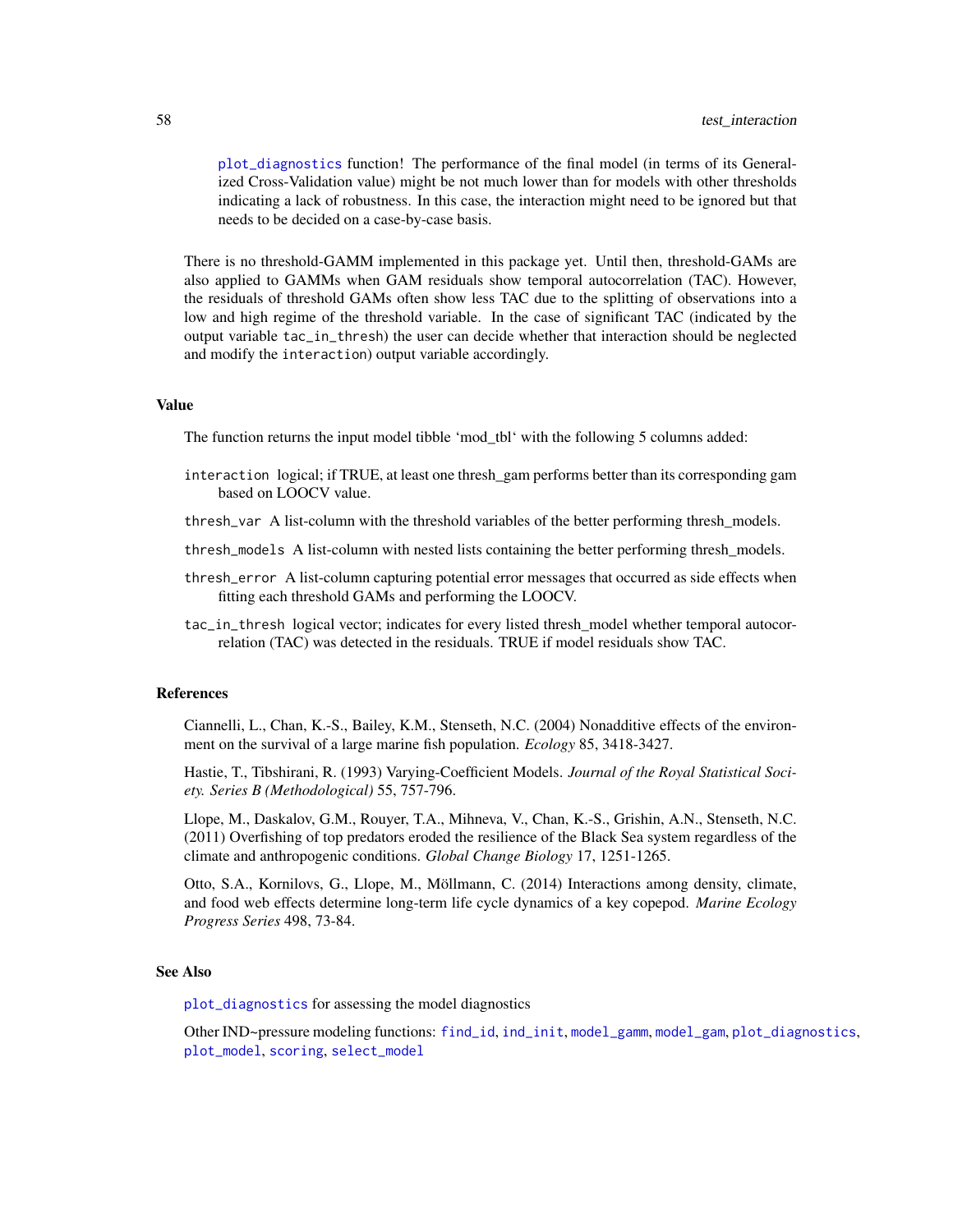# test\_interaction 59

# Examples

```
# Using some models of the Baltic Sea demo data in this package
init_tbl <- ind_init_ex
mod_tbl <- merge_models_ex[c(5:7),]
interactions <- select_interaction(mod_tbl)
test <- test_interaction(init_tbl, mod_tbl, interactions)
# if only one combination should be tested
interactions <- select_interaction(mod_tbl)[1:2, ]
test <- test_interaction(init_tbl, mod_tbl, interactions)
# Determine manually what to test for (e.g. only TZA ~ Fsprat | Pwin)
interactions <- tibble::tibble(ind = "TZA",
                              press = "Fsprat",
                               t_var = "Pwin" )test <- test_interaction(init_tbl, mod_tbl, interactions)
```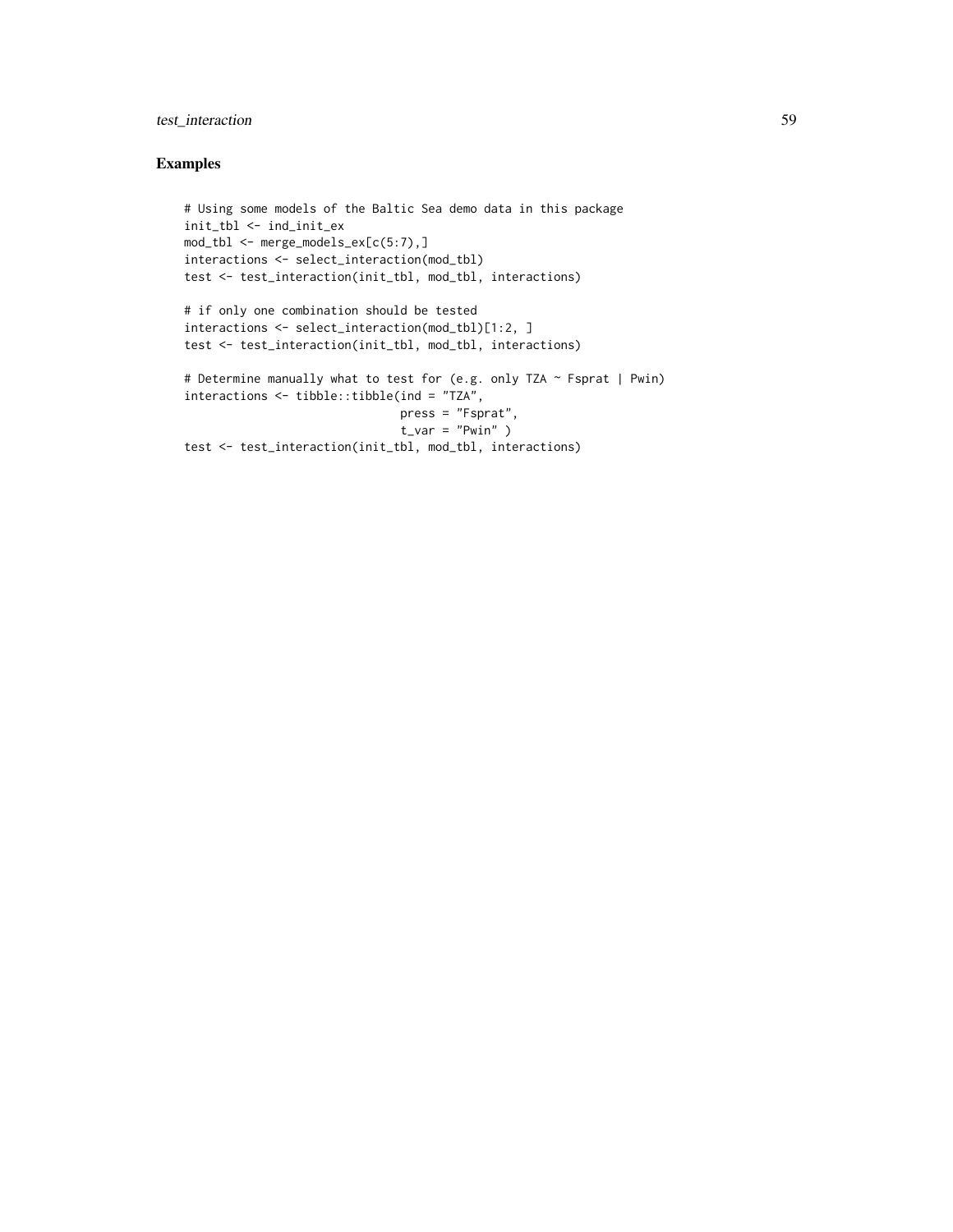# <span id="page-59-0"></span>**Index**

∗Topic datasets all\_results\_ex, [6](#page-5-0) crit\_scores\_tmpl, [17](#page-16-0) ind\_ex, [22](#page-21-0) ind\_init\_ex, [24](#page-23-0) merge\_models\_ex, [26](#page-25-0) model\_gam\_ex, [32](#page-31-0) model\_gamm\_ex, [31](#page-30-0) model\_trend\_ex, [35](#page-34-0) press\_ex, [47](#page-46-0) press\_type\_ex, [47](#page-46-0) acf, *[39](#page-38-0)* all\_results\_ex, [6](#page-5-0) approx\_deriv, [7,](#page-6-0) *[9](#page-8-0)*, *[12](#page-11-0)* arima.sim, *[16](#page-15-0)* bind\_rows, *[23](#page-22-0)* calc\_deriv, *[4](#page-3-0)*, *[6](#page-5-0)[–8](#page-7-0)*, [9,](#page-8-0) *[16](#page-15-0)*, *[41](#page-40-0)*, *[50](#page-49-0)*, *[56](#page-55-0)* calc\_nrmse, [12,](#page-11-0) *[37](#page-36-0)* clust\_sc, *[4](#page-3-0)*, [14,](#page-13-0) *[18,](#page-17-0) [19](#page-18-0)*, *[21](#page-20-0)*, *[38](#page-37-0)*, *[43](#page-42-0)*, *[49](#page-48-0)*, *[55](#page-54-0)* cond\_boot, *[9,](#page-8-0) [10](#page-9-0)*, *[12](#page-11-0)*, [15](#page-14-0) cooks.distance, *[39](#page-38-0)* crit\_scores\_tmpl, *[4](#page-3-0)*, [17,](#page-16-0) *[49](#page-48-0)* dendro\_data, *[38](#page-37-0)* dist, *[18,](#page-17-0) [19](#page-18-0)* dist\_sc, *[4](#page-3-0)*, *[14](#page-13-0)*, [18,](#page-17-0) *[19](#page-18-0)*, *[21](#page-20-0)*, *[38](#page-37-0)*, *[43](#page-42-0)*, *[49](#page-48-0)*, *[55](#page-54-0)* dist\_sc\_group, *[14](#page-13-0)*, *[18](#page-17-0)*, [19,](#page-18-0) *[21](#page-20-0)*, *[38](#page-37-0)*, *[43](#page-42-0)*, *[49](#page-48-0)*, *[55](#page-54-0)* expect\_resp, *[4](#page-3-0)*, *[14](#page-13-0)*, *[18,](#page-17-0) [19](#page-18-0)*, [20,](#page-19-0) *[38](#page-37-0)*, *[43](#page-42-0)*, *[49](#page-48-0)*, *[55](#page-54-0)* family, *[27](#page-26-0)*, *[30](#page-29-0)*, *[34](#page-33-0)* family.mgcv, *[27](#page-26-0)*, *[30](#page-29-0)*, *[34](#page-33-0)* find\_id, [21,](#page-20-0) *[24](#page-23-0)*, *[29](#page-28-0)*, *[31](#page-30-0)*, *[39](#page-38-0)*, *[41](#page-40-0)*, *[49](#page-48-0)*, *[51](#page-50-0)*, *[58](#page-57-0)* flatten, *[39](#page-38-0)* gam, *[29](#page-28-0)*, *[34,](#page-33-0) [35](#page-34-0)* gamm, *[11](#page-10-0)*, *[30,](#page-29-0) [31](#page-30-0)* ggplot, *[38](#page-37-0)*, *[43](#page-42-0)[–46](#page-45-0)*

# hclust, *[14](#page-13-0)*, *[37](#page-36-0)*

ind\_ex, [22](#page-21-0) ind\_init, *[3](#page-2-0)*, *[8,](#page-7-0) [9](#page-8-0)*, *[15](#page-14-0)*, *[21](#page-20-0)*, [23,](#page-22-0) *[24](#page-23-0)*, *[27](#page-26-0)*, *[29](#page-28-0)[–31](#page-30-0)*, *[39](#page-38-0)[–41](#page-40-0)*, *[49](#page-48-0)*, *[51](#page-50-0)*, *[56](#page-55-0)[–58](#page-57-0)* ind\_init\_ex, [24](#page-23-0) INDperform *(*INDperform-package*)*, [3](#page-2-0) INDperform-package, [3](#page-2-0) merge\_models, *[4](#page-3-0)*, *[8,](#page-7-0) [9](#page-8-0)*, *[15](#page-14-0)*, [25,](#page-24-0) *[26](#page-25-0)*, *[50](#page-49-0)*, *[56](#page-55-0)* merge\_models\_ex, [26](#page-25-0) mgcv, *[3](#page-2-0)* model\_gam, *[3](#page-2-0)*, *[8,](#page-7-0) [9](#page-8-0)*, *[13](#page-12-0)[–15](#page-14-0)*, *[21](#page-20-0)*, *[24,](#page-23-0) [25](#page-24-0)*, [27,](#page-26-0) *[31,](#page-30-0) [32](#page-31-0)*, *[38,](#page-37-0) [39](#page-38-0)*, *[41](#page-40-0)*, *[49](#page-48-0)[–51](#page-50-0)*, *[56](#page-55-0)*, *[58](#page-57-0)* model\_gam\_ex, [32](#page-31-0) model\_gamm, *[3](#page-2-0)*, *[13,](#page-12-0) [14](#page-13-0)*, *[21](#page-20-0)*, *[24](#page-23-0)*, *[28,](#page-27-0) [29](#page-28-0)*, [30,](#page-29-0) *[31](#page-30-0)*, *[39](#page-38-0)*, *[41](#page-40-0)*, *[49](#page-48-0)*, *[51](#page-50-0)*, *[58](#page-57-0)* model\_gamm\_ex, [31](#page-30-0) model\_trend, *[3](#page-2-0)*, [34,](#page-33-0) *[35](#page-34-0)*, *[46](#page-45-0)*, *[48](#page-47-0)* model\_trend\_ex, [35](#page-34-0) nb, *[27](#page-26-0)*, *[30](#page-29-0)*, *[34](#page-33-0)* negbin, *[27](#page-26-0)*, *[30](#page-29-0)*, *[34](#page-33-0)* nest, *[49](#page-48-0)* nrmse, *[12](#page-11-0)[–14](#page-13-0)*, [36](#page-35-0)

pacf, *[39](#page-38-0)* pblapply, *[16](#page-15-0)* place\_text, *[40](#page-39-0)*, *[46](#page-45-0)* plot\_clust\_sc, *[4](#page-3-0)*, *[14](#page-13-0)*, *[18,](#page-17-0) [19](#page-18-0)*, *[21](#page-20-0)*, [37,](#page-36-0) *[43](#page-42-0)*, *[49](#page-48-0)*, *[55](#page-54-0)* plot\_diagnostics, *[4](#page-3-0)*, *[21](#page-20-0)*, *[24](#page-23-0)*, *[29](#page-28-0)*, *[31](#page-30-0)*, *[35](#page-34-0)*, [38,](#page-37-0) *[41](#page-40-0)*, *[49](#page-48-0)*, *[51](#page-50-0)*, *[58](#page-57-0)* plot\_model, *[4](#page-3-0)*, *[20,](#page-19-0) [21](#page-20-0)*, *[24](#page-23-0)*, *[29](#page-28-0)*, *[31](#page-30-0)*, *[39](#page-38-0)*, [40,](#page-39-0) *[49](#page-48-0)*, *[51](#page-50-0)*, *[58](#page-57-0)* plot\_spiechart, *[4](#page-3-0)*, *[14](#page-13-0)*, *[18,](#page-17-0) [19](#page-18-0)*, *[21](#page-20-0)*, *[38](#page-37-0)*, [42,](#page-41-0) *[49](#page-48-0)*, *[55](#page-54-0)* plot\_statespace\_ch, *[5](#page-4-0)*, [44,](#page-43-0) *[45](#page-44-0)*, *[53,](#page-52-0) [54](#page-53-0)* plot\_statespace\_ed, *[5](#page-4-0)*, *[44](#page-43-0)*, [45,](#page-44-0) *[53,](#page-52-0) [54](#page-53-0)* plot\_trend, *[4](#page-3-0)*, *[35](#page-34-0)*, [46](#page-45-0)